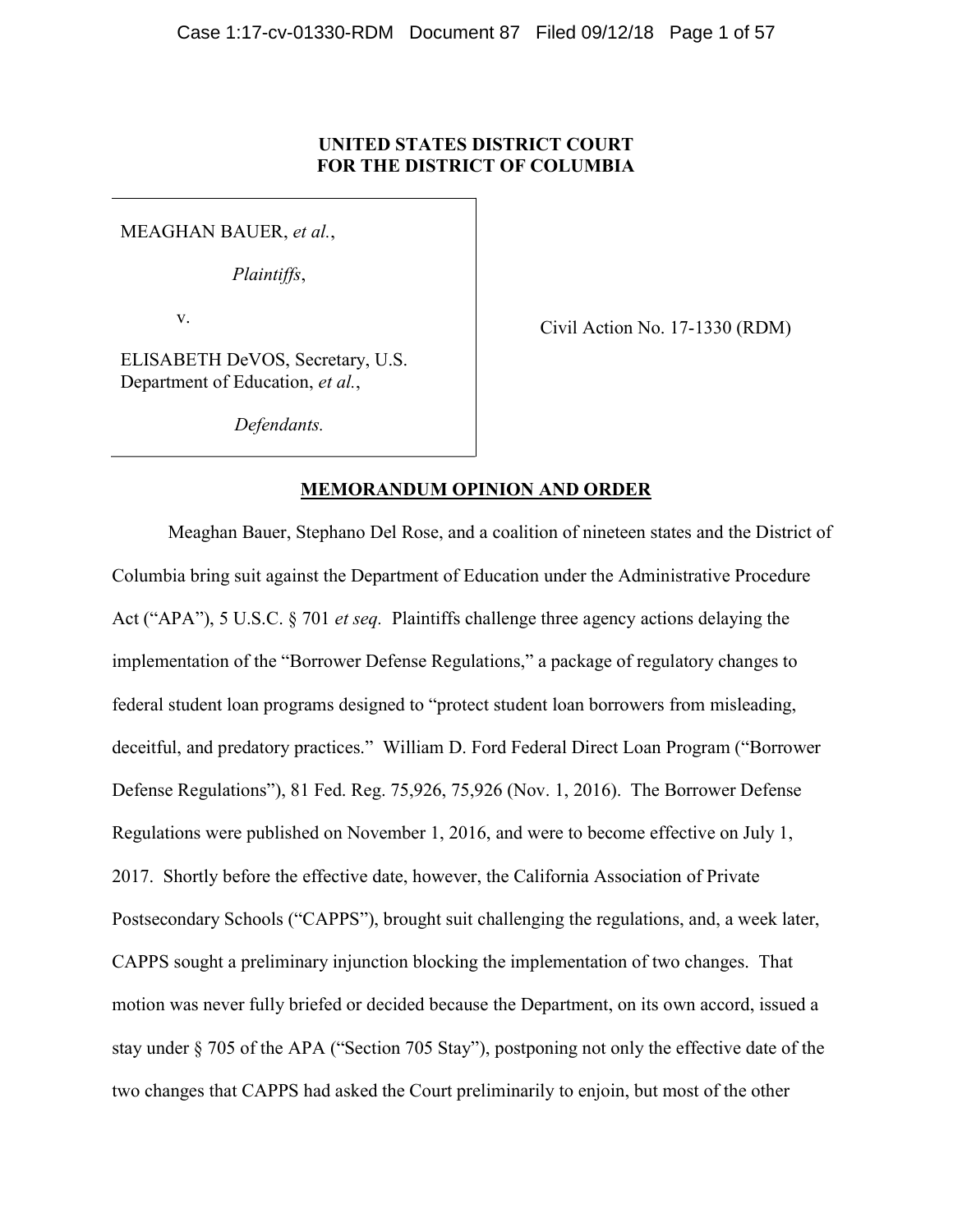## Case 1:17-cv-01330-RDM Document 87 Filed 09/12/18 Page 2 of 57

portions of the regulations as well. While the CAPPS litigation continued, the Department issued an interim final rule on October 24, 2017 that delayed the effective date of the Borrower Defense Regulations to July 1, 2018, and a notice of proposed rulemaking to further delay the effective date to July 1, 2019. Then, on February 14, 2018, the Department issued a final rule delaying the effective date of the Borrower Defense Regulations until July 1, 2019.

Within weeks of the issuance of the Section 705 Stay, Bauer and Del Rose (student borrowers who allege that they would benefit from the Borrower Defense Regulations) and the coalition of nineteen states and the District of Columbia filed separate suits seeking to invalidate the stay. Over the course of the last year, both sets of plaintiffs have amended their complaints to challenge the additional delay actions taken in October 2017 and February 2018. On March 1, 2018, the Court consolidated the student borrower and state cases, stayed the CAPPS case pending resolution of this case, and ordered a final round of summary judgment briefing.

The matter is now before the Court on cross-motions for summary judgment filed by the state plaintiffs, Dkt. 55, the student borrower plaintiffs, Dkt. 56, and the Department, Dkt. 58; Dkt. 59. In brief, the Court concludes that Plaintiffs have standing to challenge the delay actions; that the October 24, 2017 Interim Final Rule is based on an unlawful construction of the Higher Education Act of 1965; that the February 14, 2018 Final Delay Rule is procedurally invalid; that the Section 705 Stay is judicially reviewable; and that the Department's Section 705 Stay is arbitrary and capricious. The Court, accordingly, will GRANT the state plaintiffs' and the student borrower plaintiffs' motions for summary judgment, Dkt. 55; Dkt. 56, and will DENY the Department's cross-motion, Dkt. 66. Before entering a remedial decree, the Court will order the parties in this case and the parties and proposed intervenors in CAPPS v. DeVos,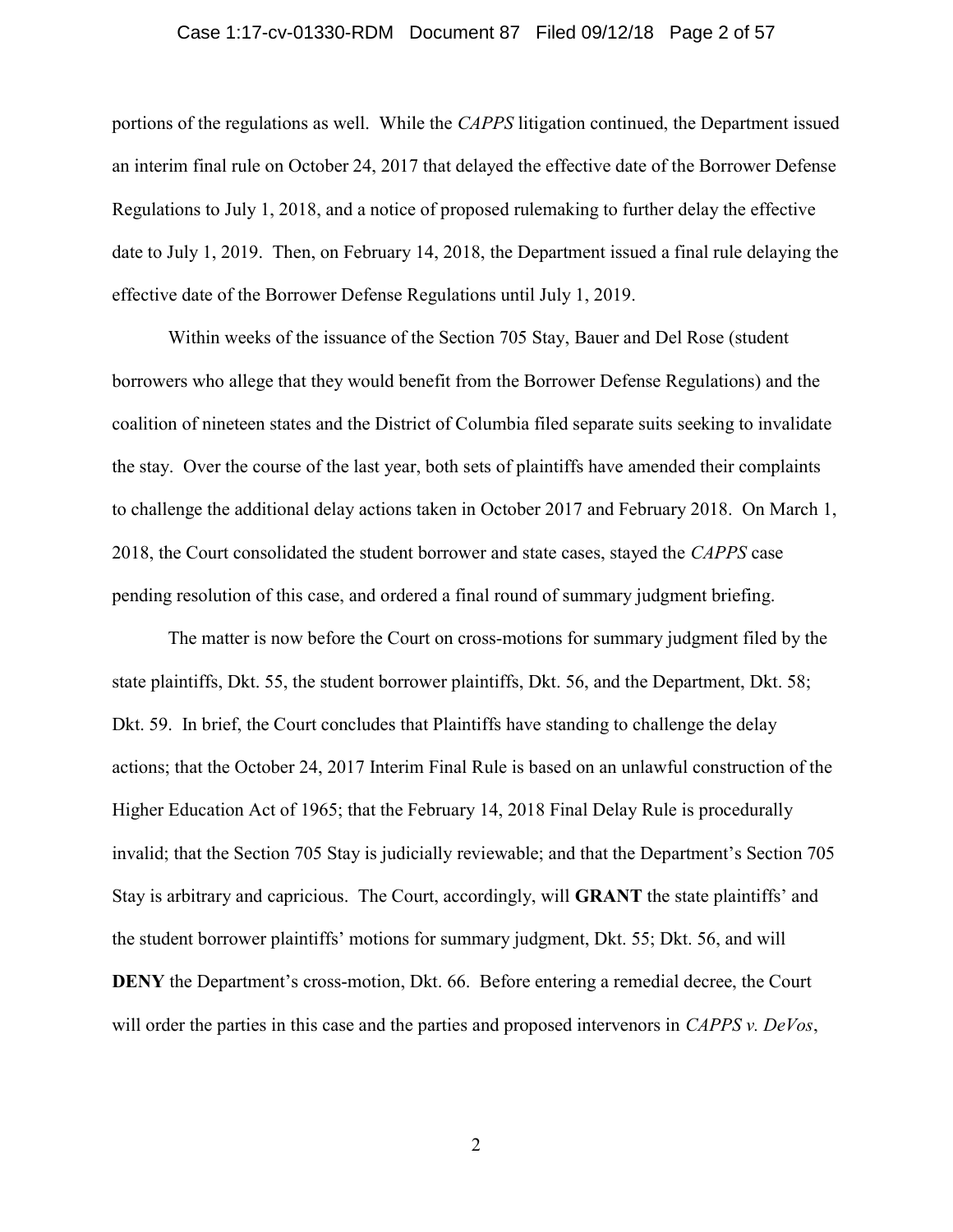Civil Action No. 17-999, to appear for a status conference on September 14, 2018, at 10:30 a.m. in Courtroom 21.

# I. BACKGROUND

#### A. Borrower Defense Regulations

Title IV of the Higher Education Act of 1965 ("HEA"), 20 U.S.C. § 1070 et seq., empowers the Secretary of Education "to assist in making available the benefits of postsecondary education to eligible students . . . in institutions of higher education" through various types of financial aid. Id. § 1070(a). The William D. Ford Federal Direct Loan Program ("Direct Loan Program") allows students who attend "participating institutions of higher education" to obtain direct loans from the federal government to pay for their educational expenses. *Id.* § 1087a(a). Those institutions of higher education that are selected to participate in the Direct Loan Program must enter into an agreement with the Secretary of Education, which may include any provisions "the Secretary determines are necessary to protect the interests of the United States and to promote the purposes of" the Direct Loan Program. *Id.*  $\S$  1087d(a)(6); see also id.  $\S$  1087c. Moreover, and more generally, the Secretary has authority "to make, promulgate, issue, rescind, and amend rules and regulations governing the" Direct Loan Program. Id. § 1221e-3. In administering the Direct Loan Program, the Secretary must also "specify in regulations which acts or omissions of an institution of higher education a borrower may assert as a defense to repayment of a loan" made under the Direct Loan Program. Id. § 1087e(h).

Pursuant to these authorities, in January 1994, the Secretary issued "standards, criteria, and procedures governing the Federal Direct Student Loan . . . program." Federal Direct Student Loan Program, 59 Fed. Reg. 472, 472 (Jan. 4, 1994). Those standards included the first iteration of the borrower defense rule, which permitted a Direct Loan Program borrower to "assert as a defense against the repayment of the loan a claim based on the act or omission of the school" if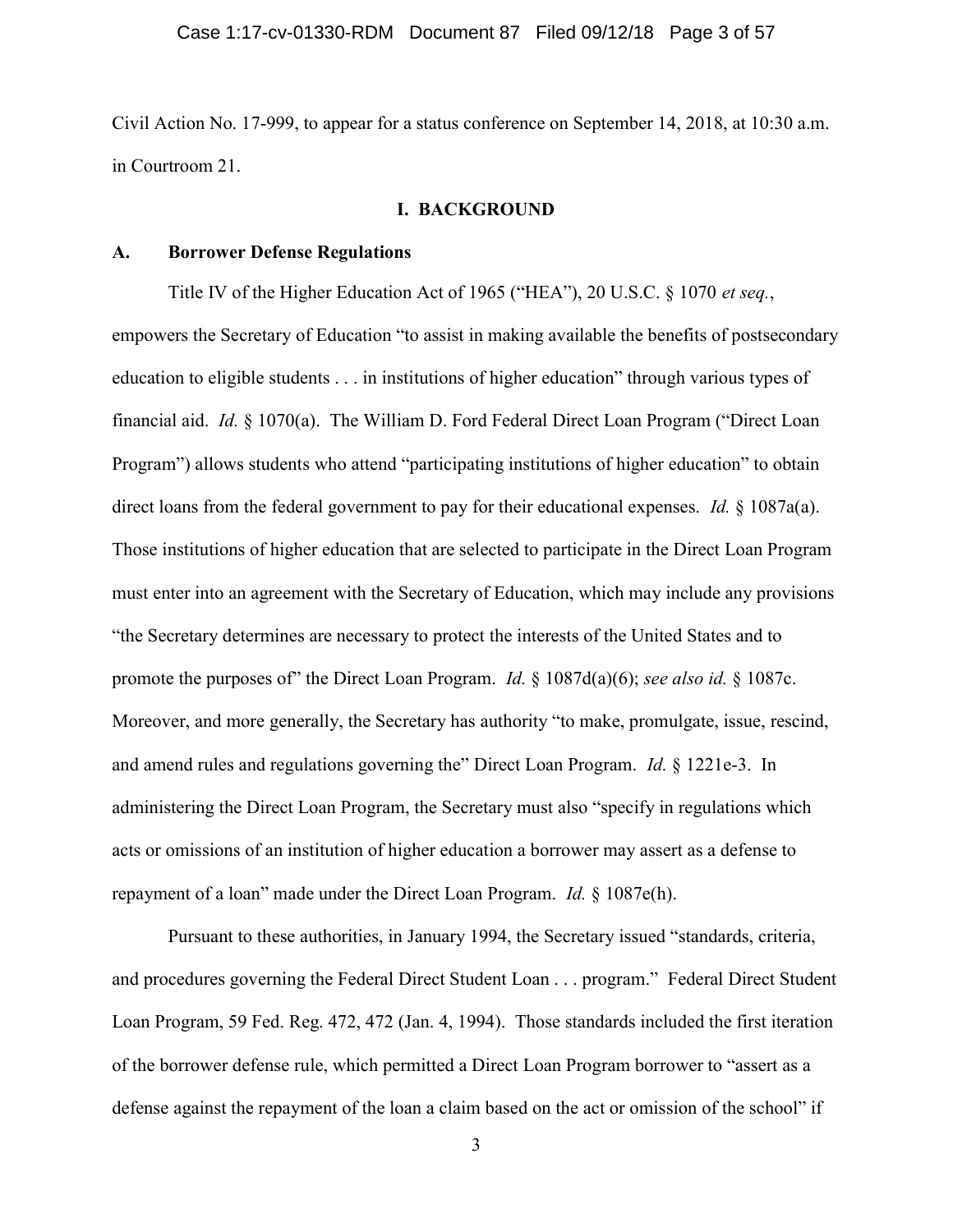### Case 1:17-cv-01330-RDM Document 87 Filed 09/12/18 Page 4 of 57

(1) that act or omission gave rise to a cause of action against the school under state law, (2) the borrower presented the "claim to the school and received no satisfaction," and (3) the borrower filed a timely claim with the Department of Education. Id. at 481.

In December 1994, the Secretary amended the Direct Loan Program regulations, including those governing borrower defenses. See William D. Ford Federal Direct Loan Program, 59 Fed. Reg. 61,664, 61,696 (Dec. 1, 1994). Under the new regulations—which remain in effect today—borrowers are permitted to assert "as a defense against repayment, any act or omission of the school attended by the [borrower] that would give rise to a cause of action against the school under applicable State law." 34 C.F.R. § 685.206(c)(1) (2016). If that defense to "repayment is successful, the Secretary notifies the borrower that the borrower is relieved of the obligation to repay all or part of the loan," and the Secretary may provide the borrower with further relief as appropriate. *Id.*  $\S 685.206(c)(2)$ . The Secretary may then bring a "proceeding to require the school whose act or omission resulted in the borrower's successful defense against repayment of [the] Direct Loan to pay to the Secretary the amount of the loan to which the defense applies." Id.  $\S 685.206(c)(3)$ . In short, the 1994 borrower defense rule permits a student borrower to assert his or her school's misconduct as a reason for nonrepayment, and, if successful, the regulation shifts the obligation to repay the loan from the borrower to the school.

The adequacy of the 1994 borrower defense rule was tested by "the collapse of Corinthian Colleges (Corinthian)" in May 2015. William D. Ford Federal Direct Loan Program ("June 16, 2016 Notice of Proposed Rulemaking ('NPRM')"), 81 Fed. Reg. 39,330, 39,330 (June 16, 2016). Corinthian was "a publicly traded company [that] operat[ed] numerous postsecondary schools that enrolled over 70,000 students at more than 100 campuses nationwide." Id. at 39,335. After Corinthian "filed for bankruptcy" and the Department found "that the college had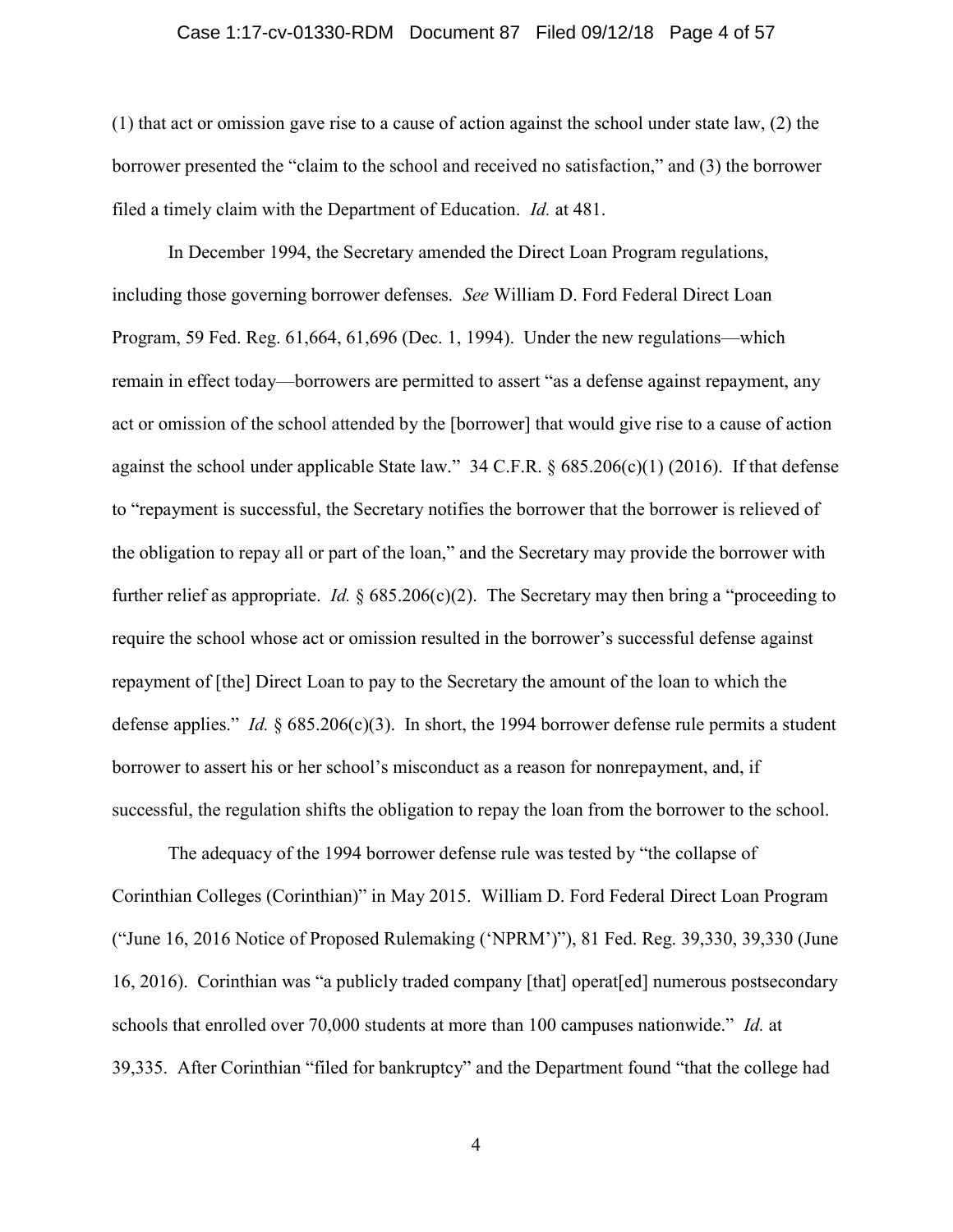#### Case 1:17-cv-01330-RDM Document 87 Filed 09/12/18 Page 5 of 57

misrepresented its job placement rates," the Department "received thousands of claims for student loan relief from Corinthian students." *Id.* In dealing with the aftermath, the Department concluded that the 1994 borrower defense rule was outdated and was no longer adequate to deal with the changed "landscape of higher education." *Id.* 

To address these perceived deficiencies, the Department commenced a rulemaking. First, pursuant to its obligations under the HEA, it "obtain[ed] the advice of and recommendations from individuals and representatives of the groups involved in student financial assistance programs under [Title IV of the HEA], such as students, legal assistance organizations that represent students, institutions of higher education, State student grant agencies, guaranty agencies, lenders, secondary markets, loan servicers, guaranty agency servicers, and collection agencies." 20 U.S.C.  $\S$  1098a(a)(1). After obtaining those recommendations, the Department published a notice of intent to engage in negotiated rulemaking regarding borrower defenses and a request for public comment on August  $20, 2015$ .<sup>1</sup> Negotiated Rulemaking Committee, Public Hearings, 80 Fed. Reg. 50,588 (Aug. 20, 2015). The Department selected a committee, but after a series of meetings in early 2016, the negotiators were unable to reach consensus. June 16, 2016 NPRM, 81 Fed. Reg. at 39,333–34. As a result, the Department issued its own notice of proposed rulemaking on June 16, 2016, and invited the members of the negotiating committee, in addition to members of the public, to submit comments on a set of regulations crafted by the Department in light of the negotiations and earlier public hearings. *Id.* More than 50,000 parties

 $\overline{a}$ 

<sup>&</sup>lt;sup>1</sup> Pursuant to the HEA, "[a]ll regulations pertaining to" the federal direct loan programs at issue here are "subject to [this] negotiated rulemaking (including the selection of the issues to be negotiated), unless the Secretary determines that applying such a requirement with respect to given regulations is impracticable, unnecessary, or contrary to the public interest (within the meaning of section 553(b)(3)(B) of [the APA])." 20 U.S.C. § 1098a(b)(2).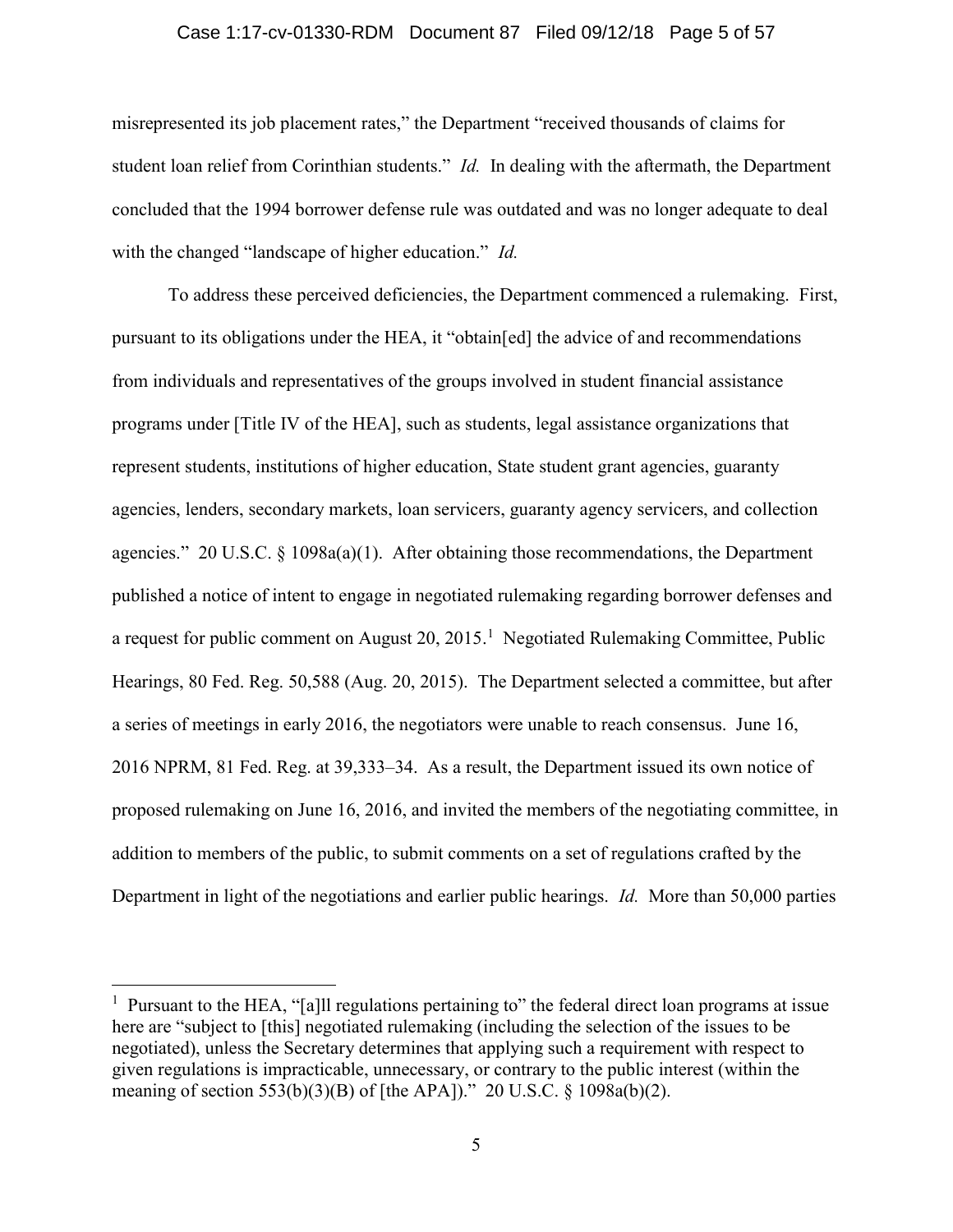### Case 1:17-cv-01330-RDM Document 87 Filed 09/12/18 Page 6 of 57

submitted comments in response to the Department's notice of proposed rulemaking. Borrower Defense Regulations, 81 Fed. Reg. at 75,928.

On November 1, 2016, the Department published the final regulations governing the Direct Loan Program. See id. at 75,926. In relevant part, the Borrower Defense Regulations: (1) revised the procedures for student borrowers seeking to discharge their federal loans as a result of school misconduct; (2) revised the processes for students seeking other forms of debt relief; (3) required "financially risky institutions [to be] prepared to take responsibility for the losses to the government for discharges of and repayments for [f]ederal student loans;" (4) expanded the disclosure obligations of institutions "at which the median borrower has not repaid in full, or made loan payments sufficient to reduce by at the least one dollar the outstanding balance of the borrower's loans received at the institution;" (5) altered the standard for students asserting a "borrower defense" to collection actions; (6) expanded the situations in which the Department could proactively forgive loans in groups, rather than upon individual applications; and (7) prohibited schools "participating in the Direct Loan Program from obtaining" or relying upon a borrower's "waive[r] [of] his or her right to initiate or participate in a class action lawsuit," or "from requiring students to engage in internal dispute processes before contacting accrediting or government agencies." Id. at 75,926–27.

The Borrower Defense Regulations were set to take effect eight months later, on July 1, 2017.

### B. California Association of Private Postsecondary Schools Litigation

The California Association of Private Postsecondary Schools is an industry group that represents schools subject to provisions of the Borrower Defense Regulations. CAPPS filed suit in this Court on May 24, 2017, alleging that four aspects of the regulations were unlawful. See Dkt. 1 at 69–75 (Compl. ¶¶ 202–41), CAPPS v. DeVos, Civ. No. 17-999 (D.D.C.). In particular,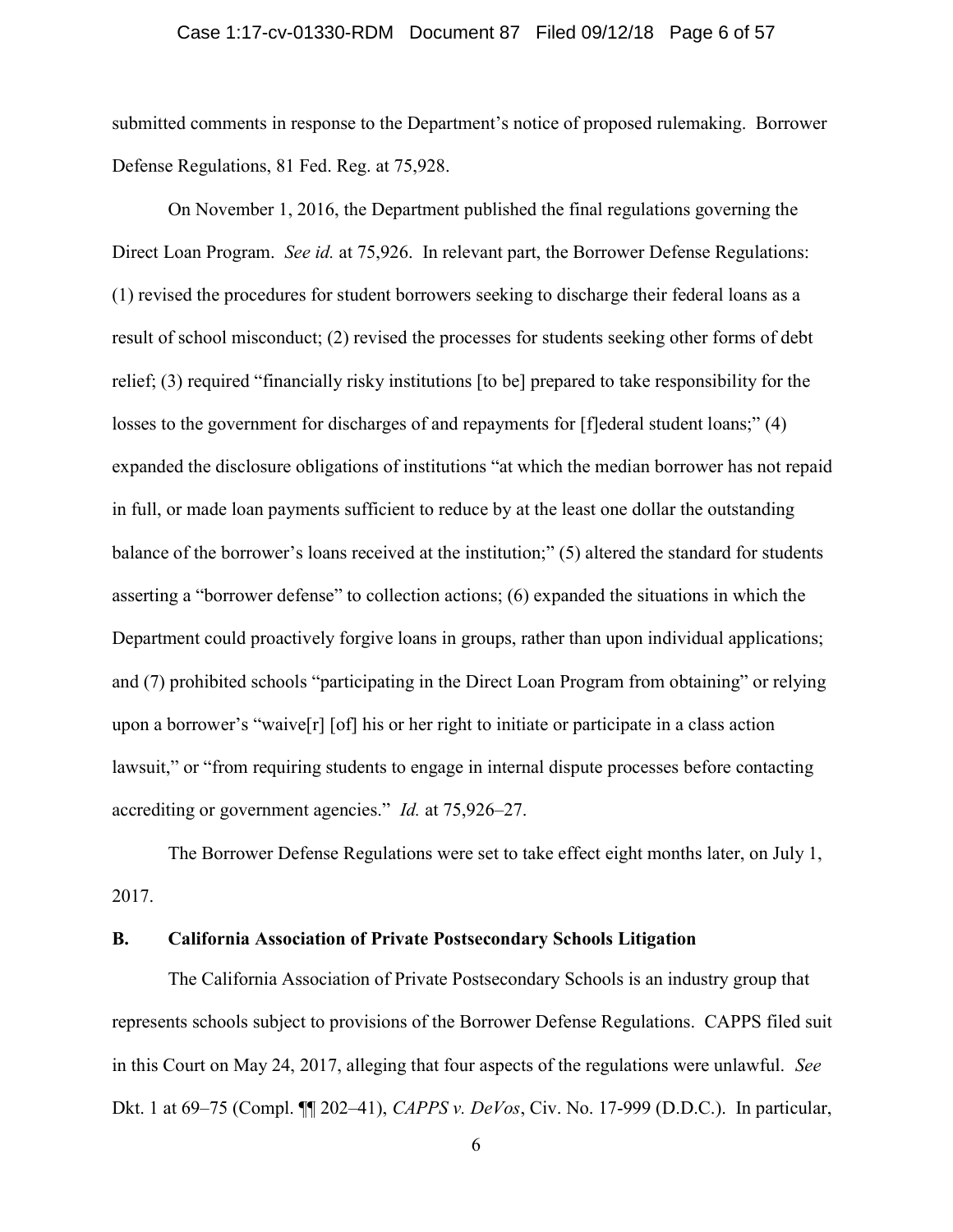### Case 1:17-cv-01330-RDM Document 87 Filed 09/12/18 Page 7 of 57

CAPPS challenged (1) changes to the procedures and options available to students seeking debt relief; (2) modifications of certain financial responsibility standards; (3) requirements that proprietary schools disclose additional information about loan repayment rates to students and prospective students; and (4) prohibitions on the inclusion of or reliance on arbitration and class action waiver provisions in contracts with students. Id. CAPPS sought to enjoin the Department "from implementing, applying, or taking any action whatsoever pursuant to the final regulations," and to vacate the entirety of the final rule. Dkt. 1 at 75 (Compl. ¶ 242), CAPPS, Civ. No. 17-1999.

On June 2, 2017, CAPPS filed a motion for preliminary injunction. Dkt. 6, CAPPS, Civ. No. 17-999. The relief sought in that motion, however, was more limited than that sought in the complaint; CAPPS sought preliminarily to enjoin only the provision of the Borrower Defense Regulations prohibiting predispute arbitration clauses and class action waivers. Id. at 1. The Court set a briefing schedule, ordering the Department to file its opposition on or before June 15, 2017. Minute Entry (June 6, 2017), CAPPS, Civ. No. 17-999. On June 13, 2017, the same states that are plaintiffs in the present action moved to intervene as defendants in the CAPPS case and were soon followed by Bauer and Del Rose. Dkt. 16, Dkt. 22, Dkt. 31, CAPPS, Civ. No. 17-999. The day before the Department's opposition to CAPPS's motion was due, the Department notified the Court that it was in the process of staying the implementation of the entirety of the Borrower Defense Regulations under  $\S 705$  of the APA.<sup>2</sup> Dkt. 20, CAPPS, Civ. No. 17-999. At that point, CAPPS withdrew its motion for a preliminary injunction, Dkt. 21, CAPPS, Civ. No.

 $\overline{a}$ 

<sup>&</sup>lt;sup>2</sup> Although this is actually section 10(d) of the APA, the Court adopts the convention of referring to the provisions of the APA by their sections in title 5 of the U.S. Code. See Trudeau v. FTC, 456 F.3d 178, 183 n.3 (D.C. Cir. 2006).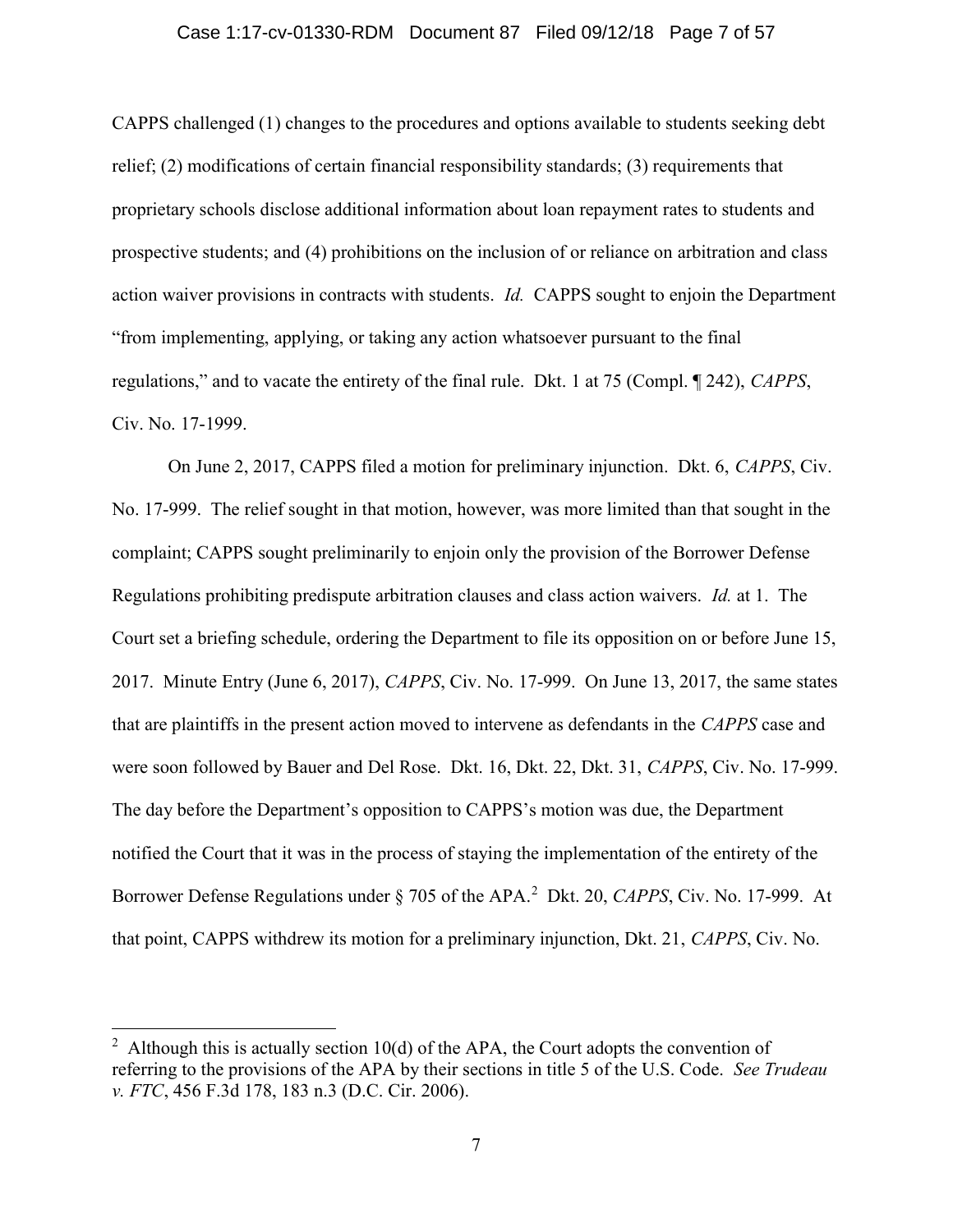17-999, and, on September 6, 2017, the Department filed an answer, Dkt. 52, CAPPS, Civ. No. 17-999. Neither party took any step thereafter to advance the CAPPS litigation.

# C. Present Action

 $\overline{a}$ 

On July 6, 2017, shortly after the Department issued its Section 705 Stay, Plaintiffs Meaghan Bauer and Stephano Del Rose filed the present action. Dkt. 1. Bauer and Del Rose attended New England Institute of Art ("NEIA"), a for-profit college. Dkt. 53 at 10 (Compl.  $\P$  35).<sup>3</sup> Bauer attended a filmmaking program from 2011 to 2014. *Id.* Del Rose attended the same program from 2009 to 2014. *Id.* Each borrowed more than \$30,000 in federal direct loans to finance his or her attendance. *Id.* (Compl. ¶¶ 36–37). Each now owes more than \$40,000 to the Department. Id. Bauer and Del Rose both seek loan forgiveness as a result of "NEIA's fraud and other related misconduct," id. at 12 (Compl. ¶ 45); they also wish to bring a class action on behalf of students at NEIA, *id.* at 11 (Compl. ¶ 40). As such, they allege that the continued delay in implementing the Borrower Defense Regulations has impaired their ability to vindicate their rights against NEIA and to obtain related relief. Id. at 12–17 (Compl. ¶¶ 44–62).

The state plaintiffs include nineteen states and the District of Columbia. Dkt. 80 at 1–2 (Compl.), *Massachusetts v. DeVos*, Civ. No. 17-1331 (D.D.C.).<sup>4</sup> The states allege that they "initiate numerous investigations and enforcement actions against proprietary and for-profit schools for violations of the States' consumer protection statutes," id. at 15 (Compl.  $\P$  61), and that the Borrower Defense Regulations "afford[] a legally significant status to enforcement

<sup>&</sup>lt;sup>3</sup> Although the operative complaint filed by Bauer and Del Rose is in fact their second amended complaint, for ease of reference, the Court simply refers to that pleading as the complaint.

 $4$  As with the student borrower plaintiffs, the Court refers to the state plaintiffs' second amended complaint as the complaint for ease of reference. Although the student borrower and state cases have now been consolidated, the Court will reference the Civ. No. 17-1331 matter when referring to documents filed by state plaintiffs prior to the consolidation.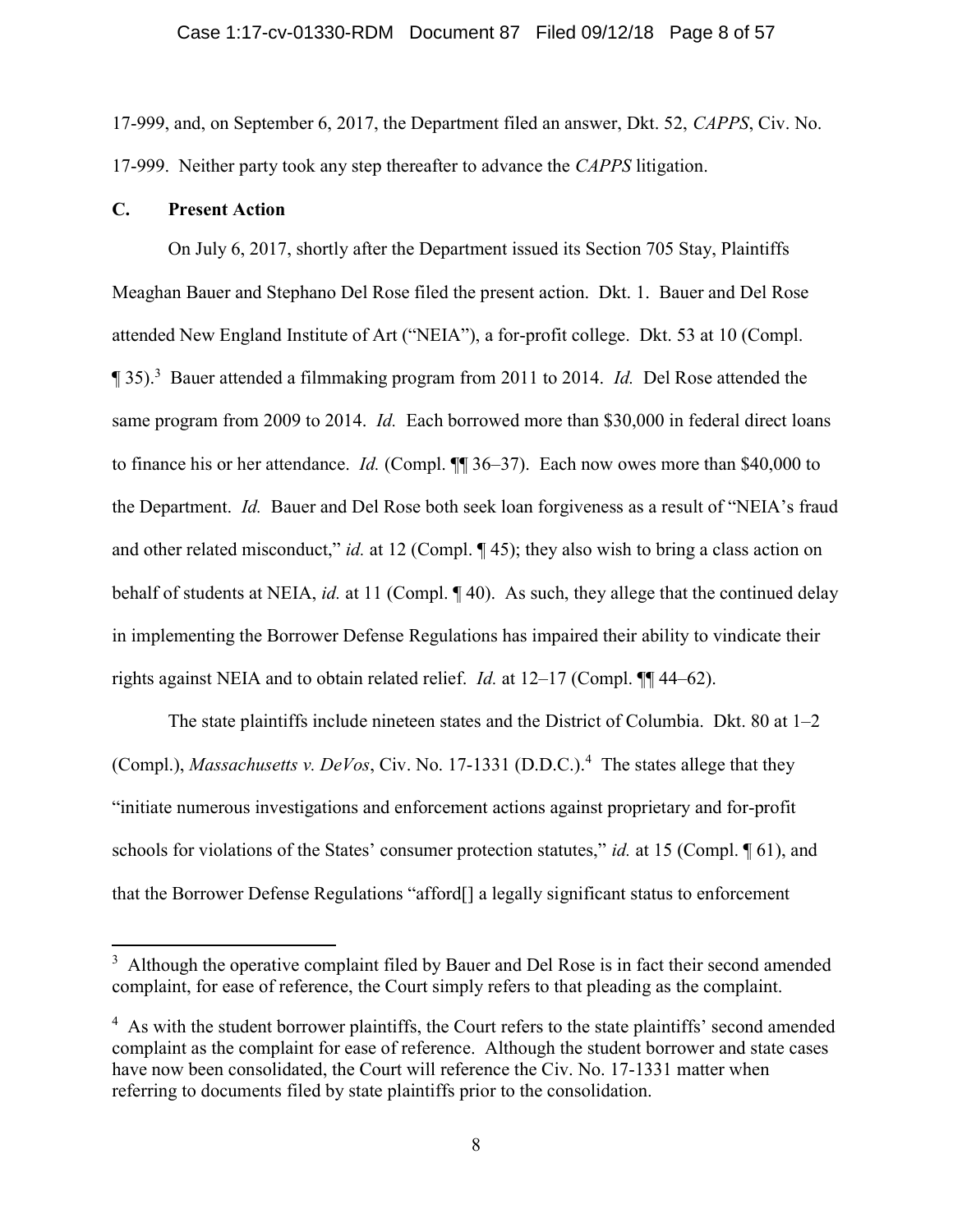### Case 1:17-cv-01330-RDM Document 87 Filed 09/12/18 Page 9 of 57

actions and investigations undertaken by state attorneys general," id. at 22 (Compl. ¶ 77). Specifically, under the rule, "[a] successful enforcement action brought against a postsecondary institution by a state attorney general gives rise to a borrower defense to loan repayment," and "a state agency's issuance of a civil investigative demand against a school whose conduct resulted in a borrower defense will qualify as notice permitting the Secretary of Education to seek repayment from the school for any amounts forgiven." *Id.* The state plaintiffs argue that, "[b]y incorporating state enforcement actions and investigations into the Department's borrower defense framework, the Borrower Defense [Regulations] enhance the effectiveness of state enforcement efforts and the remedies available for violations of state law." *Id.* (Compl. ¶ 78). The states, moreover, argue that the Borrower Defense Regulations protect "the economic health and well-being of state residents and . . . the quality of higher education within each state." Dkt. 64 at 23.

Although the state and student borrower plaintiffs initially challenged only the Section 705 Stay, over the course of the last year, they have amended their complaints to encompass challenges to additional agency actions delaying the effective date of the Borrower Defense Regulations. See Dkt. 25; Dkt. 53; see also Dkt. 46, Dkt. 80, Massachusetts v. DeVos, Civ. No. 17-1331. The Court discusses each of those agency actions in turn.

# 1. Section 705 Stay and Notice of Negotiated Rulemaking to Revise Borrower Defense Regulations

On June 16, 2017, the Department published a notice in the Federal Register delaying the effective date of the Borrower Defense Regulations "until the judicial challenges to the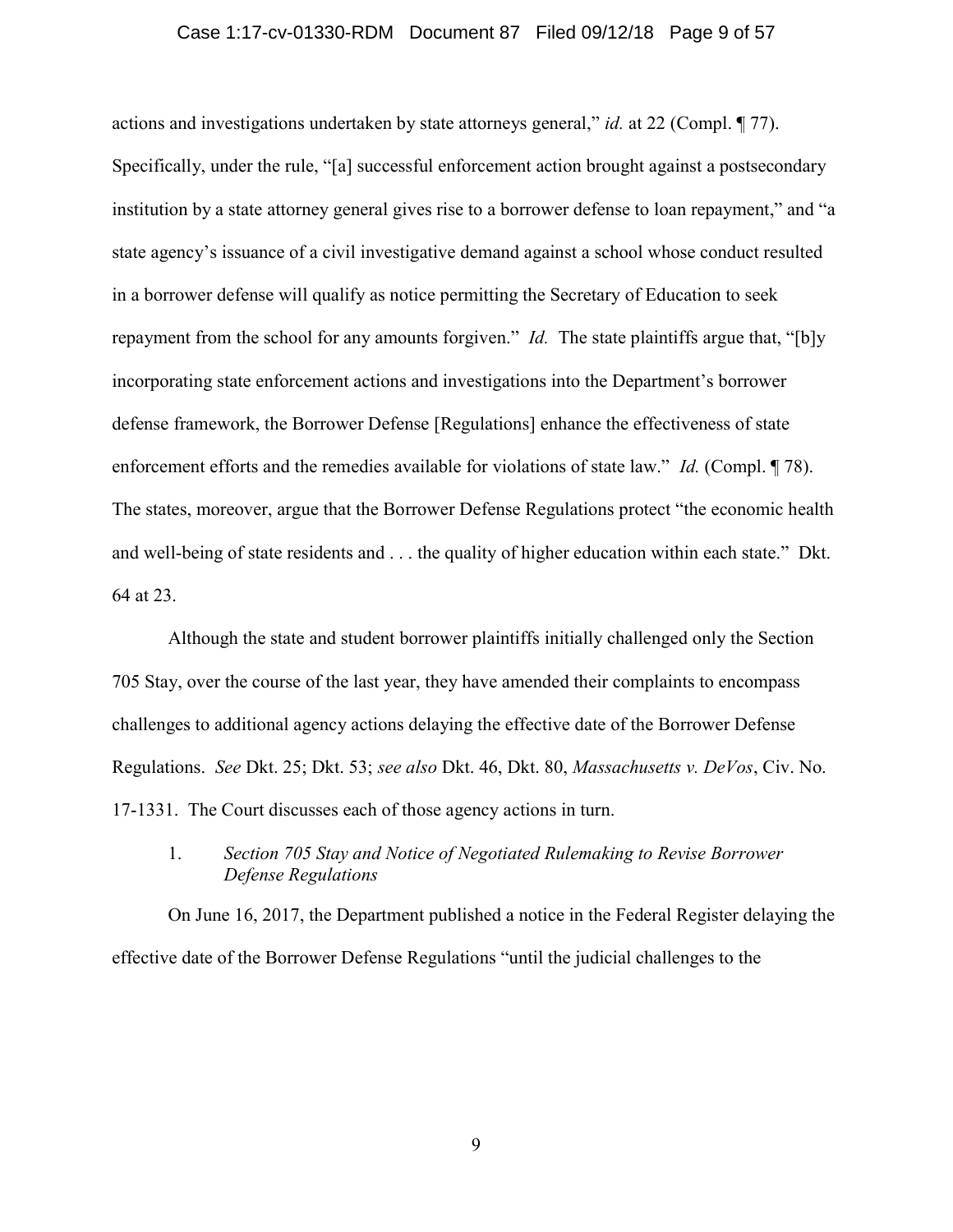#### Case 1:17-cv-01330-RDM Document 87 Filed 09/12/18 Page 10 of 57

regulations are resolved."<sup>5</sup> William D. Ford Federal Direct Loan Program ("Section 705 Stay"), 82 Fed. Reg. 27,621, 27,621 (June 16, 2017). The Department premised that decision on § 705 of the APA, which authorizes an agency to "postpone the effective date of action taken by it, pending judicial review," if the "agency finds that justice so requires." 5 U.S.C. § 705. In the view of the Department, this standard was satisfied "[i]n light of the existence and potential consequences of the pending [CAPPS] litigation." Section 705 Stay, 82 Fed. Reg. at 27,621.

The Department identified three factors in support of its conclusion that a delay was justified under § 705. First, it found value in "preserv[ing] the regulatory status quo," because the CAPPS "plaintiffs ha[d] raised serious questions concerning the validity of certain provisions of the final regulations and ha[d] identified substantial injuries that could result if the final regulations [went] into effect before those questions [were] resolved." Id. Specifically, the Department pointed to the cost to institutions of "modify[ing] their contracts in accordance with the arbitration and class action waiver regulations, which may be contrary to their interests" and complying with the regulations' financial responsibility provisions. Id. On the other side of the balance, the Department found that the delay would cause little harm to student borrowers

 $\overline{a}$ 

 $<sup>5</sup>$  The Department, however, did permit several ministerial provisions of the Borrower Defense</sup> Regulations to take effect on July 1, 2017:

We do not intend to postpone the effectiveness of the regulatory provisions published in 75[,]926 which: (1) Expand the types of documentation that may be used for the granting of a discharge based on the death of the borrower; (2) amend the regulations governing the consolidation of Nursing Student Loans and Nurse Faculty Loans so that they align with the statutory requirements of section  $428C(a)(4)(E)$  of the HEA; (3) address severability; and (4) make technical corrections.

William D. Ford Federal Direct Loan Program, 82 Fed. Reg. 27,621, 27,621 (June 16, 2017).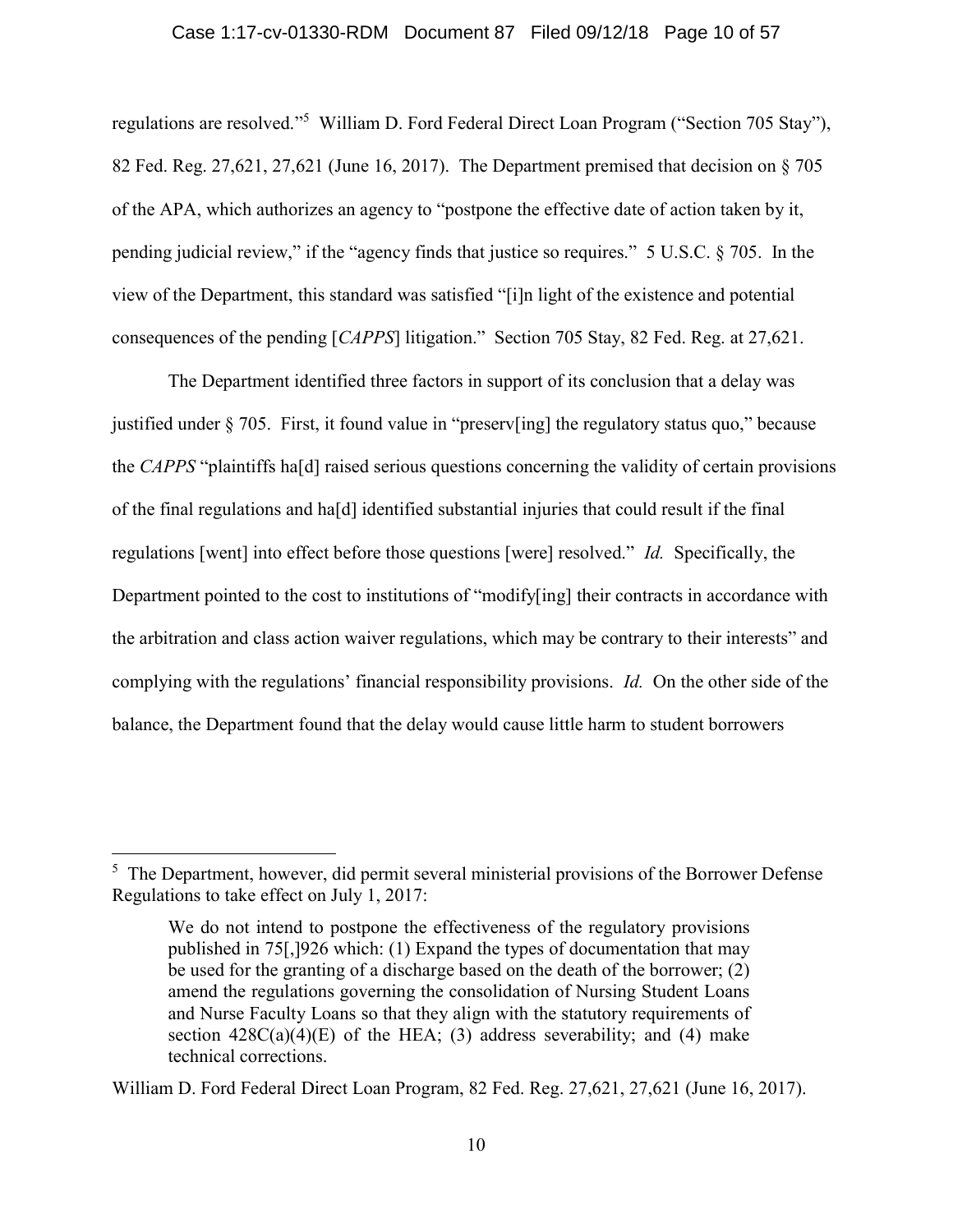### Case 1:17-cv-01330-RDM Document 87 Filed 09/12/18 Page 11 of 57

because they could still obtain relief from the Department under the 1994 borrower defense rule, which would "remain in effect during the postponement." Id.

Second, the Department concluded that postponing the effective date of the Borrower Defense Regulations would cause "no significant harm" to the United States. *Id.* Rather, by delaying the implementation of provisions designed to make the discharge of federal student loans easier, the United States would stand to avoid "significant costs to the Federal government and ultimately the Federal taxpayer." *Id.* at 27,621–22 ("The final regulations were estimated to have a net budget impact in costs over the 2016–2026 loan cohorts of \$16.6 billion in the primary estimate scenario, including a cost of \$381 million for cohorts 2014–2016 attributable to the regulations providing for a three-year automatic closed school discharge.").

Finally, the Department stated, "[s]eparately," that it would be "announcing its plan to review and revise the regulations through the negotiated rulemaking process required under section 492 of the HEA." *Id.* at 27,622. Those potential revisions were relevant to the Section 705 Stay, because "[t]he postponement will allow the Department to consider and conduct a rulemaking process to review and revise the final regulations and ensures regulated parties will not incur costs that could be eliminated under any future regulations the Department promulgates on these matters." Id.

That same day, the Department published notice of its intent to establish a negotiated rulemaking committee to revise the Borrower Defense Regulations. Negotiated Rulemaking Committee; Public Hearings ("June 16, 2017 Notice of Intent"), 82 Fed. Reg. 27,640 (June 16, 2017).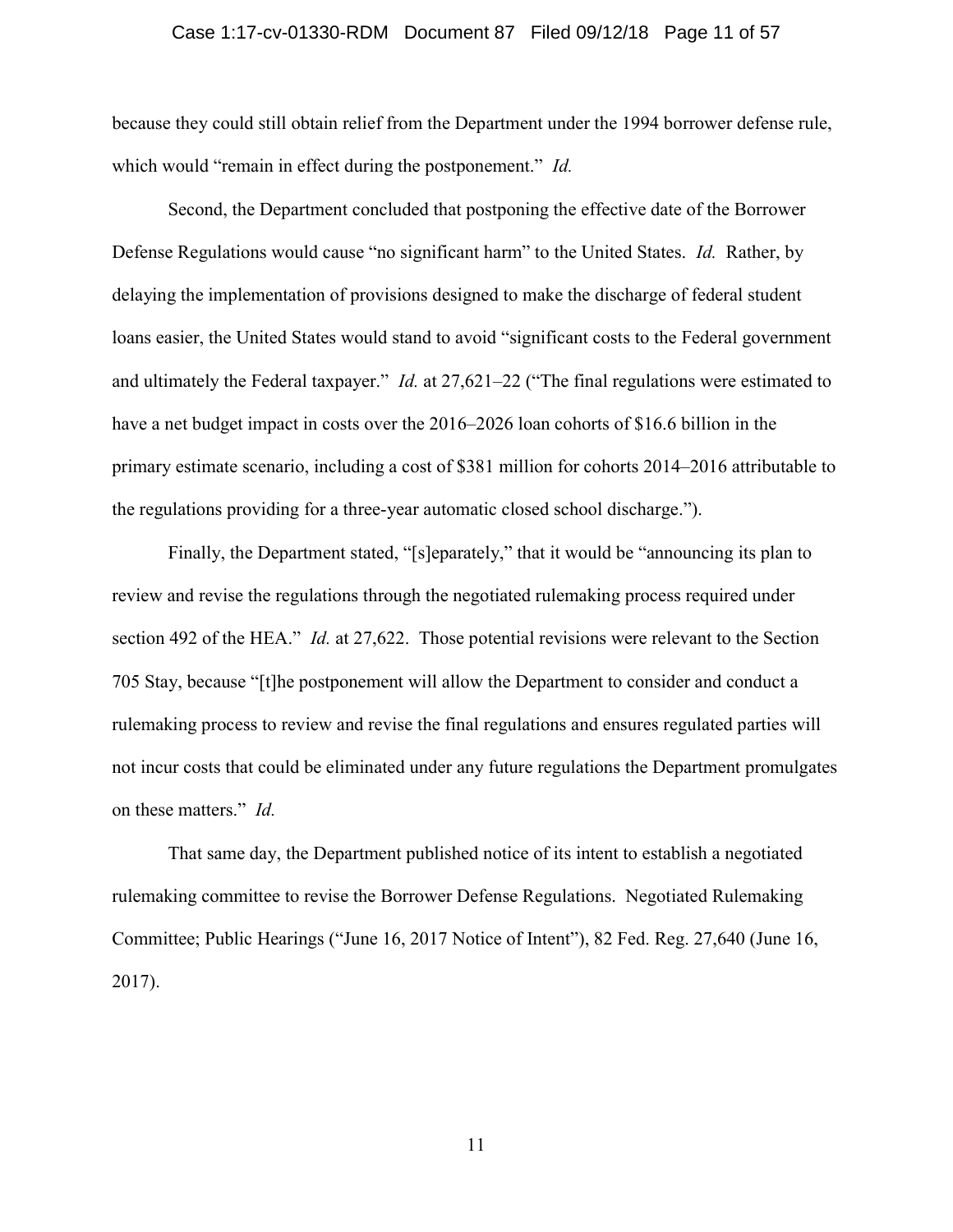# 2. October 24, 2017 Interim Final Rule and Notice of Proposed Rulemaking for Final Delay Rule

The next agency actions relevant to the pending motions occurred four months later, on October 24, 2017, when the Department published two documents. The first was an interim final rule delaying the effective date of the Borrower Defense Regulations until July 1, 2018, even if the Section 705 Stay was lifted before then.<sup>6</sup> William D. Ford Federal Direct Loan Program ("Interim Final Rule"), 82 Fed. Reg. 49,114 (Oct. 24, 2017). Invoking the good cause provisions of §§ 553(b)(3)(B) and (d)(3) of the APA, the Department issued the Interim Final Rule without advance notice or the opportunity for comment. *Id.* at 49,114; see also 5 U.S.C. § 553(b)(3)(B) (providing an exception to the notice and comment requirement when those procedures are "impracticable, unnecessary, or contrary to the public interest"); 5 U.S.C.  $\S$  553(d)(3) (providing an exception to the "required publication or service of a substantive rule . . . 30 days before its effective date" upon a finding of good cause "published with the rule"). Even though the Interim Final Rule took effect immediately, the Department nevertheless invited comments for a thirtyday period. See 82 Fed. Reg. at 49,115.

The Department premised the Interim Final Rule on the "Master Calendar Provision" of the HEA, 20 U.S.C. § 1089(c)(1). See Interim Final Rule, 82 Fed. Reg. at 49,115–16. That provision states that, except in cases of voluntary compliance, "any regulatory changes initiated

 $\overline{a}$ 

 $6$  As in the case of the Section 705 Stay, the Interim Final Rule exempted certain provisions of the Borrower Defense Regulations from the delay. In particular, the Department exempted each of the provisions that the Section 705 Stay had previously allowed to become effective, in addition to the portions of the Borrower Defense Regulations amending the regulations governing "Direct Consolidation Loans to allow a borrower to obtain a Direct Consolidation Loan regardless of whether the borrower is also seeking to consolidate a Direct Program or FFEL [Federal Family Education] loan, if the borrower has a loan type identified in 34 C.F.R. 685.220(b)." Interim Final Rule, 82 Fed. Reg. at 49,116–17.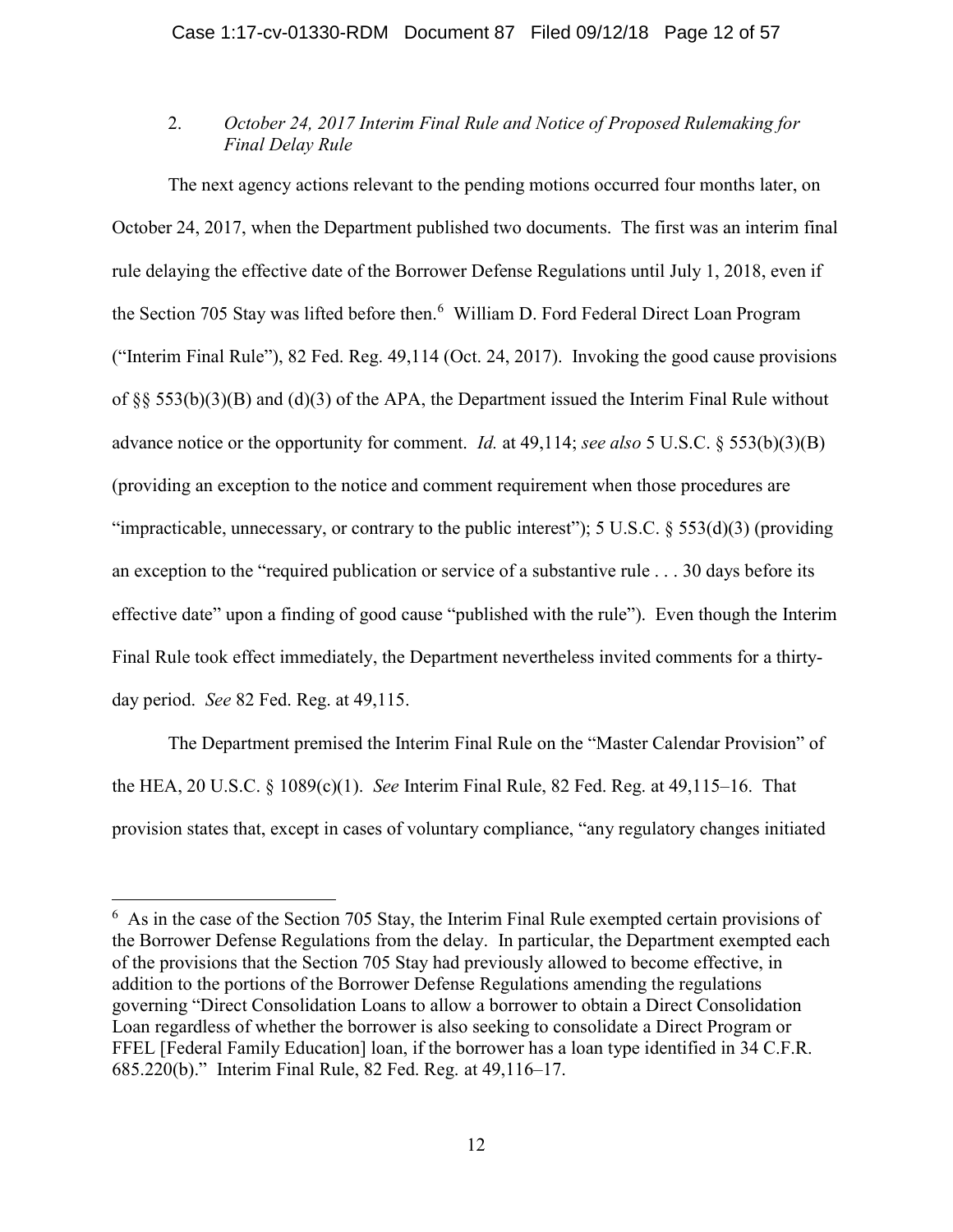### Case 1:17-cv-01330-RDM Document 87 Filed 09/12/18 Page 13 of 57

by the Secretary affecting the programs under [Title IV of the HEA] that have not been published in final form by November 1 prior to the start of the award year shall not become effective until the beginning of the second award year after such November 1 date."  $20 \text{ U.S.C.} \$   $8 \frac{1089(c)(1)}{100(c)(1)}$ . An award year begins on July 1. Interim Final Rule, 82 Fed. Reg. at 49,115. A "regulatory change," accordingly, would have to be "published in final form on or before" November 1, 2017, to become effective by July 1, 2018. Id. at 49,115–16.

The Department, however, did not simply rely on this November–July interval to justify the Interim Final Rule. Instead, it interpreted the Master Calendar Provision further to require that all "regulations promulgated under Title IV of the HEA have an effective date of July 1" so that institutions could "avoid incurring the costs of compliance on a rolling basis throughout the year." Id. at 49,116. In other words, under the Department's reading, the Master Calendar Provision allows applicable rules to take effect on only one day every year—July 1. Applied to the present circumstances, the Department posited that as soon as the Section 705 Stay delayed the effective date of the Borrower Defense Regulations beyond July 1, 2017, it lacked discretion to implement the regulations before July 1, 2018, even if the Section 705 Stay was lifted before that date. Id. The Department also relied on this reasoning to justify why it had good cause to forgo notice-and-comment and negotiated rulemaking; the Department concluded that because "it was impracticable" to do so between the initiation of the CAPPS litigation on May 24, 2017 and the July 1, 2017 effective date of the Borrower Defense Regulations, it "did not have any discretion to set an effective date earlier than July 1, 2018." Id.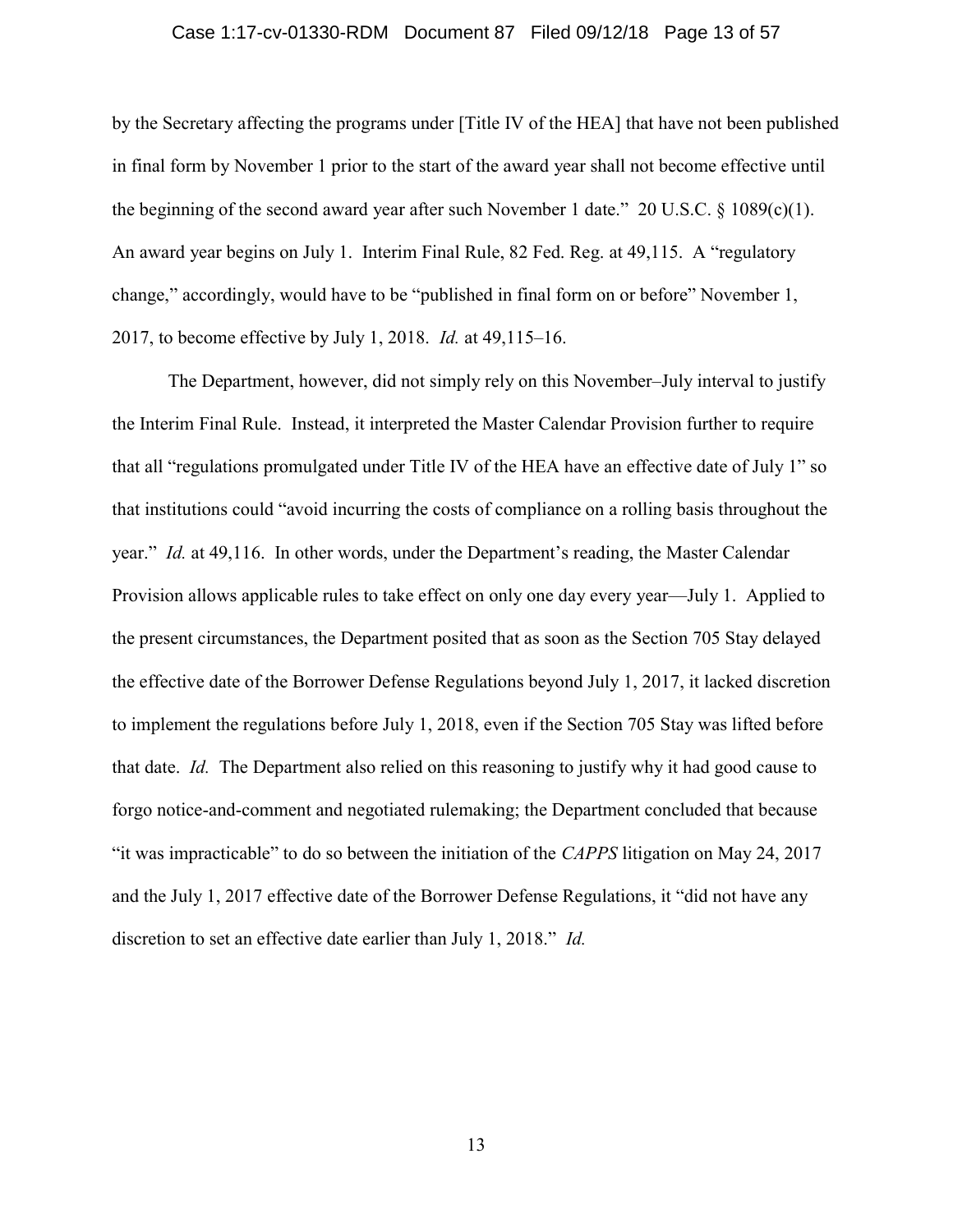### Case 1:17-cv-01330-RDM Document 87 Filed 09/12/18 Page 14 of 57

On October 24, 2017, the Department also issued a notice of proposed rulemaking to further delay the effective date of the Borrower Defense Regulations to July 1, 2019.<sup>7</sup> William D. Ford Federal Direct Loan Program ("October 24, 2017 NPRM"), 82 Fed. Reg. 49,155 (Oct. 24, 2017). The Department justified this delay on two grounds. First, it asserted that delaying the effective date would "ensure that there is adequate time to conduct [a] negotiated rulemaking" to reconsider the Borrower Defense Regulations. Id. at 49,155. Second, it explained that, under the Master Calendar Provision, "the regulations resulting from [the] negotiated rulemaking could not be effective before July 1, 2019," because "the first negotiated rulemaking session" was not scheduled to take place until November 13–15, 2017. Id. at 49,156.

Although the Department provided notice and an opportunity for comment on the proposed rule, it waived the negotiated rulemaking requirement of the HEA. Id. at 49,157. In doing so, the Department acknowledged that "all regulations proposed . . . for programs under Title IV of the HEA are subject to negotiated rulemaking requirements," unless the Department can establish "good cause" to waive the requirement. Id. It also acknowledged that "the HEA . . . requires the Secretary to publish the basis for waiving negotiations in the Federal Register at the same time as the proposed regulations in question are first published." Id. The Department concluded that good cause existed for waiving the negotiation process because "it would not be practicable before the July 1, 2018 effective date specified in the [Interim Final Rule], to engage in negotiated rulemaking and publish final regulations" amending the Borrower Defense Regulations. Id.

 $\overline{a}$ 

 $<sup>7</sup>$  As with the other delay actions, the Department stated its intent to exempt a handful of</sup> ministerial provisions of the Borrower Defense Regulations from the delay. William D. Ford Federal Direct Loan Program, 82 Fed. Reg. at 49,156 (Oct. 24, 2017).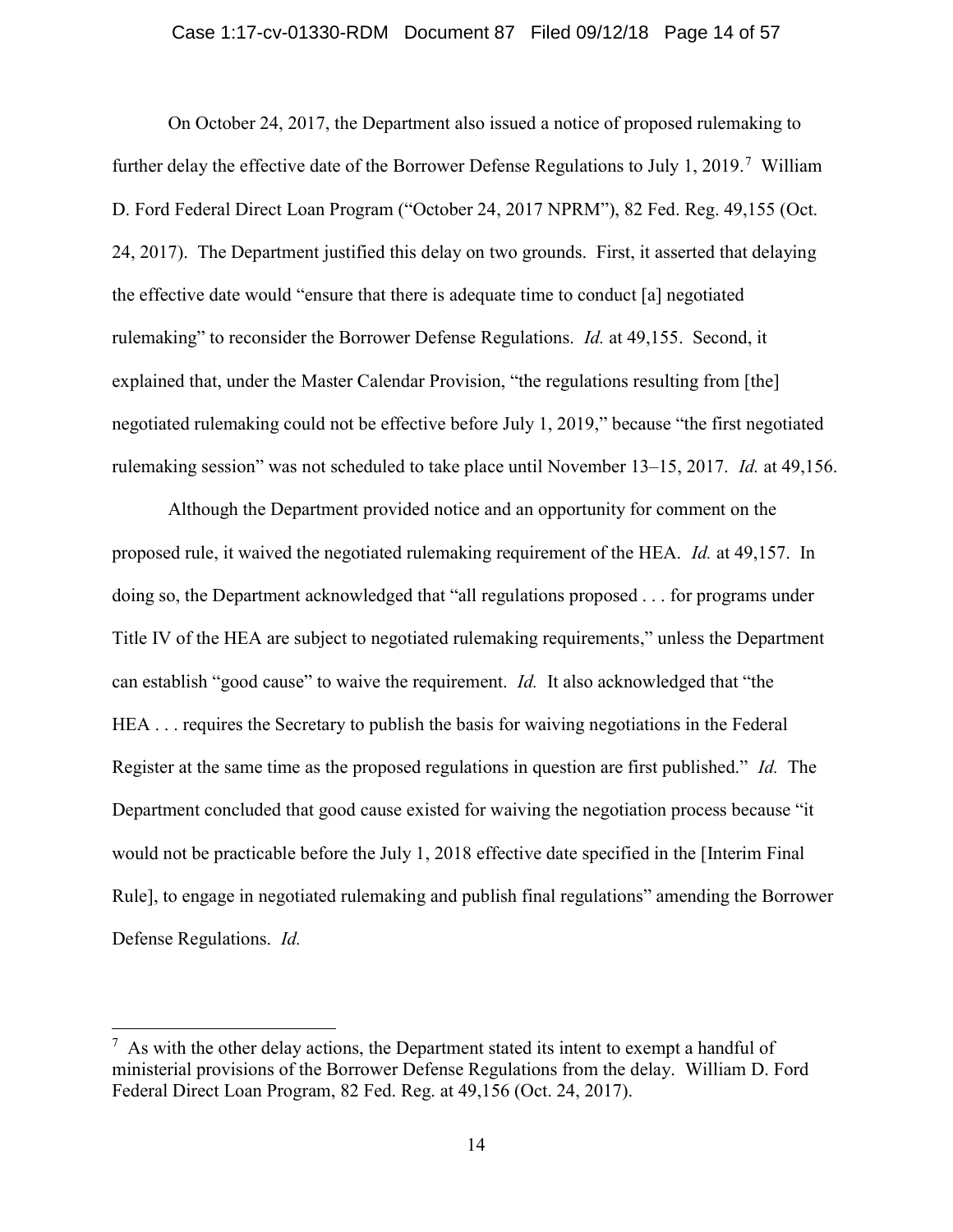# 3. February 14, 2018 Final Delay Rule

On February 14, 2018, the Department issued a final rule delaying the effective date of the Borrower Defense Regulations until July 1, 2019. William D. Ford Federal Direct Loan Program ("Final Delay Rule"), 83 Fed. Reg. 6,458 (Feb. 14, 2018). In doing so, the Department addressed a number of comments regarding the proposed rule, both substantive and procedural.

Responding to concerns that further delay would harm borrowers, the Department stated that, in its view, any costs of the delay were insignificant, and, in any event, "outweighed by the administrative and transaction costs for regulated entities and borrowers of having those regulations go into effect only to be changed a short while later." Id. at 6,460–61. The Department stressed, for example, that the 1994 borrower defense rule would remain in effect, "as [would] the statute that allows borrowers to assert defenses to repayment." Id. at 6,461. On the other hand, the Department observed that the Borrower Defense Regulations' prohibition on predispute arbitration clauses and class action waivers "would require some institutions to change their policies and procedures[,] to amend their enrollment agreements," to re-train staff, and to send "notices to borrowers informing them of the changed class action waivers and predispute arbitration provisions," only to "repeat or reverse these steps" in the "likely" event that the provision is rescinded or struck down. Id. at 6,462.

The Department was also unpersuaded by commenters' procedural objections. Id. at 6,463–64. The Department maintained that the October 24, 2017 NPRM "properly articulated the good cause supporting" the Department's "waiver of the HEA's negotiated rulemaking requirement." Id. at 6,464. According to the Department:

The NPRM explained that the original catalyst for the delay was the CAPPS litigation, filed on May 24, 2017, and that it would not have been possible for the Department to engage in negotiated rulemaking and [to] publish final regulations after that date (much less after October 24, 2017, the date the NPRM was published), and prior to July 1, 2018 (the current effective date of the 2016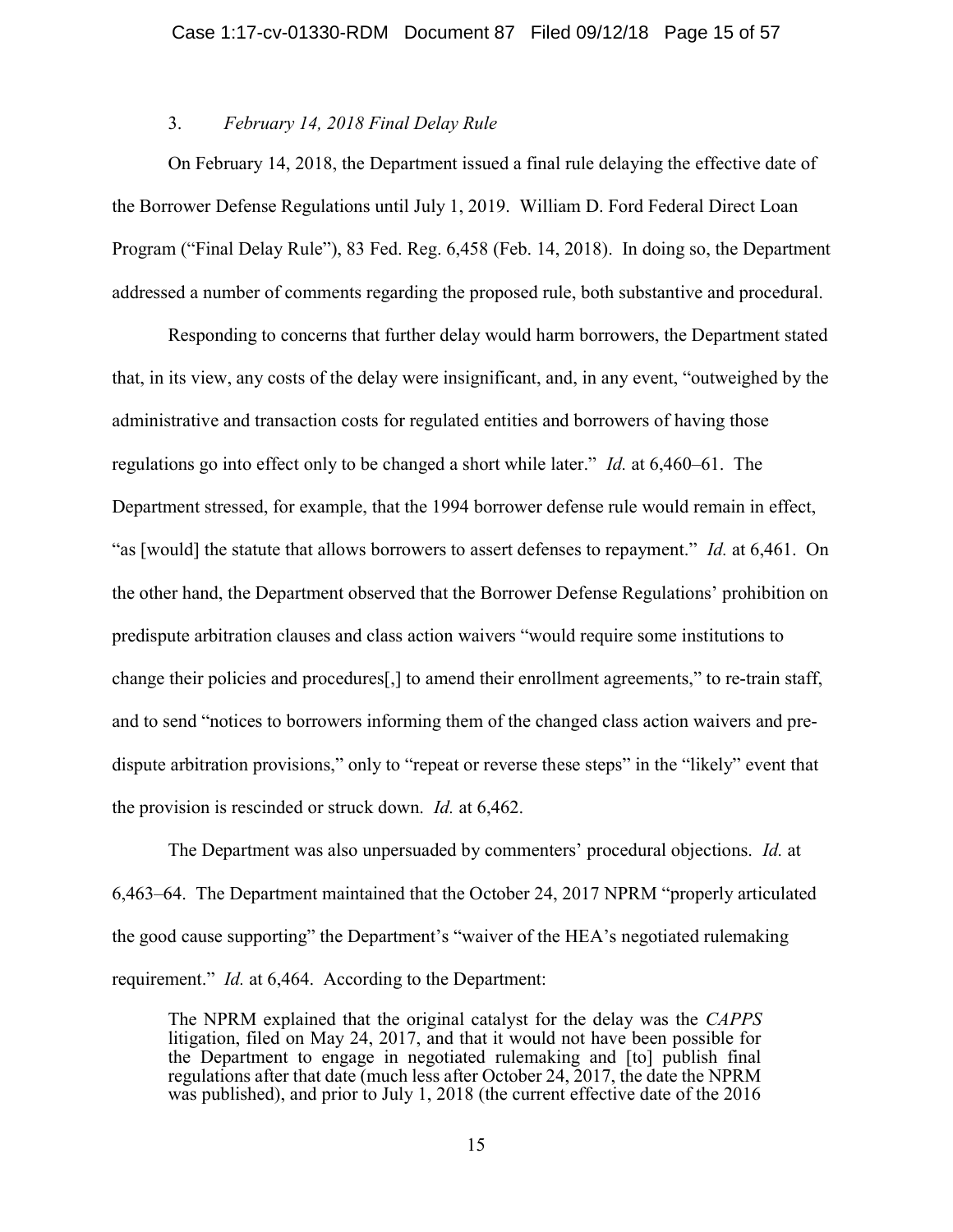### Case 1:17-cv-01330-RDM Document 87 Filed 09/12/18 Page 16 of 57

final regulations). Negotiated rulemaking on this discrete issue simply was not practicable. It is a time-consuming and resource-intensive process and could not practicably be completed by July 1, 2018.

Id. (italics added). The Department also rejected the argument that it needed to identify a deficiency in the underlying Borrower Defense Regulations to justify the delay. See id. ("[A]n agency's rulemaking [need only] justify the particular action or actions to be taken by that rule."). Rather, the Department reiterated that its earlier cost-benefit analysis of the "net budget impact of the delay" was accurate and justified the rule, although it noted that "the delay was not proposed solely on the basis of those calculations." Id. Finally, the Department addressed a group of comments objecting to its use of the CAPPS litigation as a basis for the delay given that CAPPS had challenged only the substance of a handful of provisions in the Borrower Defense Regulations. Id. at 6,465. The Department responded that the CAPPS litigation was not the basis for the delay from July 1, 2018 to July 1, 2019, and, that in any event, CAPPS had sought relief that would have invalidated the entire rule (on grounds of non-severability). Id.

# 4. Pending Motions for Summary Judgment

At the time the Final Delay Rule was published in the Federal Register, the parties in the then-separate actions pending before the Court had just completed a second round of summary judgment briefing that encompassed challenges to the Section 705 Stay and the Interim Final Rule. See, e.g., Dkt. 50 (Department's Reply in Support of its Cross-Motion for Summary Judgment). Following the publication of the Final Delay Rule, Plaintiffs moved to amend their respective complaints, and the Court held a status conference with the parties in all three relevant actions (Civil Action No. 17-999, Civil Action No. 17-1330, Civil Action No. 17-1331). Although Plaintiffs sought to convert their then-pending motions for summary judgment into motions for partial summary judgment on the Section 705 Stay and Interim Final Rule, see, e.g., Dkt. 52 (Borrower Plaintiffs' Motion to Convert), the Court instead denied the earlier motions as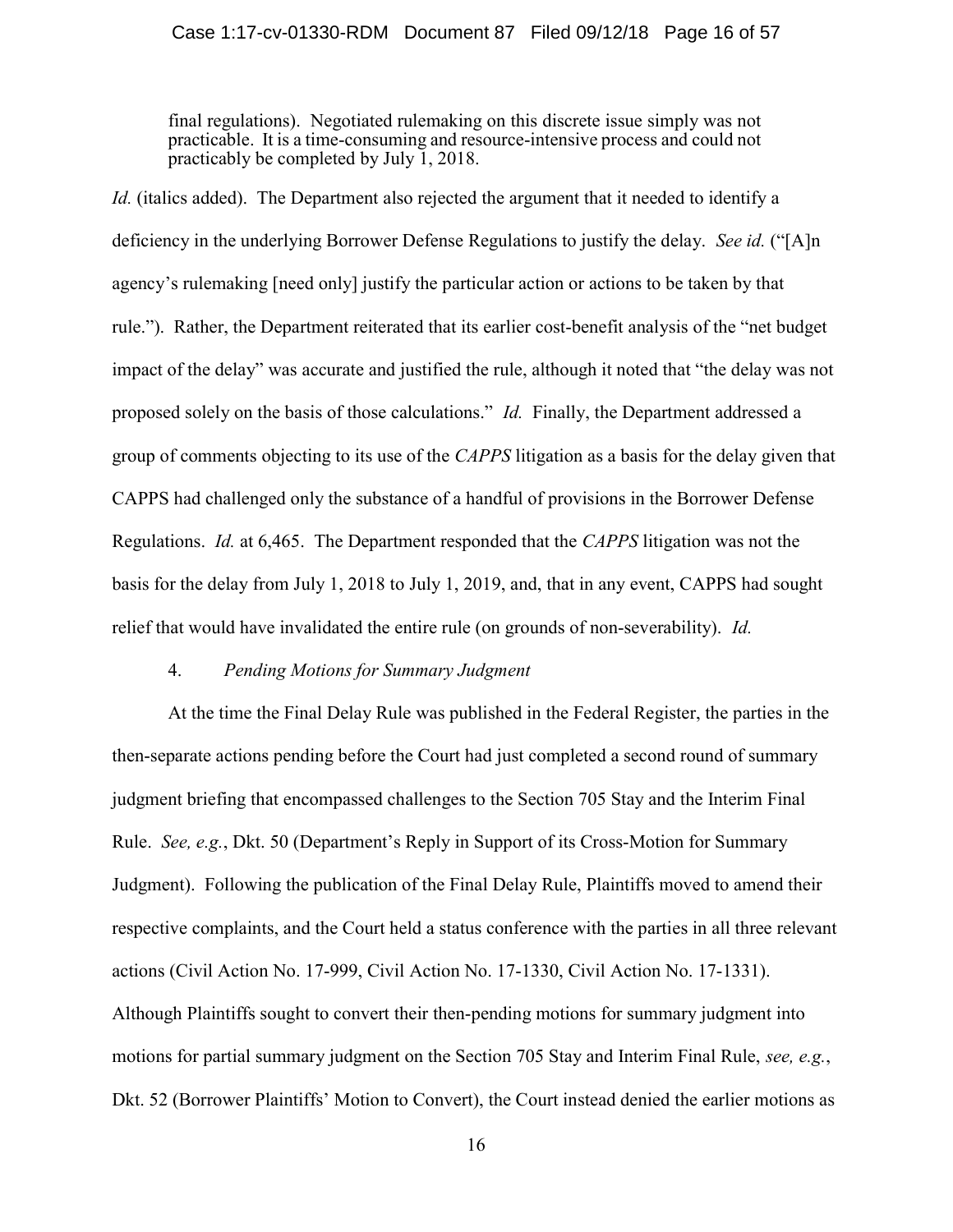### Case 1:17-cv-01330-RDM Document 87 Filed 09/12/18 Page 17 of 57

moot and ordered the parties to file renewed motions for summary judgment addressing all three delay actions. Minute Entry (Mar. 1, 2018); Minute Order (May 24, 2018). The Court also consolidated the two actions challenging the delay actions and stayed CAPPS's challenge to the Borrower Defense Regulations. Minute Entry (Mar. 1, 2018).

### II. ANALYSIS

Plaintiffs seek to vacate the Section 705 Stay, the Interim Final Rule, and the Final Delay Rule. They assert that these regulatory actions were arbitrary and capricious, not in accordance with law, and taken without observance of the required procedures. Broadly, Plaintiffs argue that the Department impermissibly took these actions for the purpose of securing time to replace the Borrower Defense Regulations (functionally rescinding the earlier rule); that it did not adequately consider benefits to student borrowers lost through the delays; that it relied on internally inconsistent assumptions and omitted key considerations when justifying the delay rules; that it misinterpreted the HEA; and, that it failed to comply with the HEA's requirement that public consultation and negotiated rulemaking be conducted prior to the promulgation of rules affecting federal student loans. The Department, for its part, contests each of these assertions and argues that Plaintiffs lack standing.

On the threshold question of standing, the Court concludes that it need not decide whether the state plaintiffs have carried their burden because, as the Department concedes and as the record demonstrates, the student borrower plaintiffs have standing to seek the entirety of the relief sought by all parties to the litigation. The Court then considers Plaintiffs' challenge to the Interim Final Rule—which expired on July 1, 2018—and concludes that it is moot, except for one issue, and, as to that issue, the Court concludes that the Department's interpretation of the Master Calendar Provision is contrary to law. Next, the Court examines Plaintiffs' substantive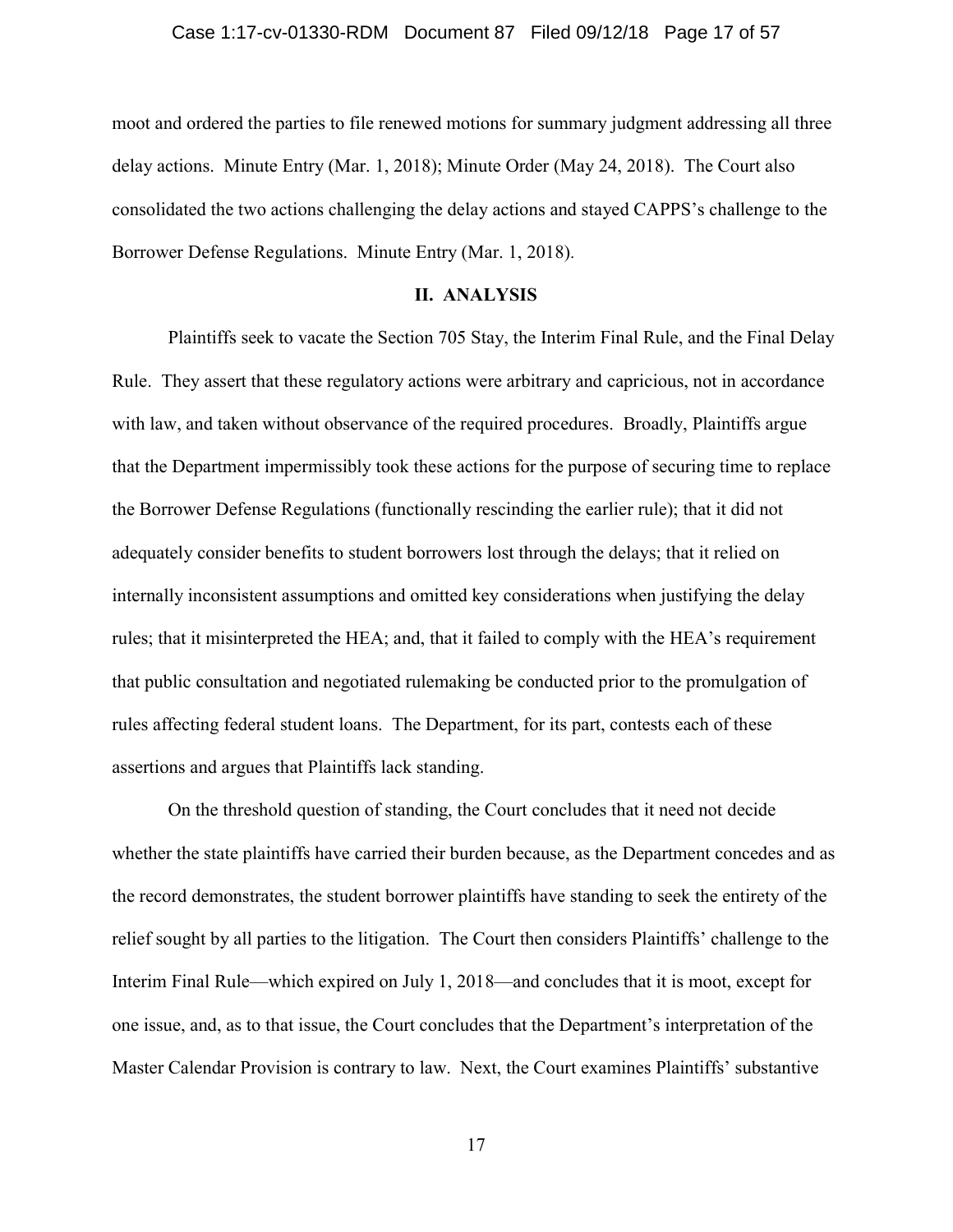### Case 1:17-cv-01330-RDM Document 87 Filed 09/12/18 Page 18 of 57

and procedural challenges to the Final Delay Rule and concludes that the Department failed to justify adequately its invocation of the good cause exception to the negotiated rulemaking requirement. Given that procedural flaw, the Court does not reach Plaintiffs' substantive challenges to the rule. Finally, the Court considers Plaintiffs' challenges to the Section 705 Stay and concludes that § 705 stays are subject to judicial review and that the Department failed to offer a reasoned basis to stay the implementation of the Borrower Defense Regulations.

### A. Standing

"Article III limits federal judicial jurisdiction to cases and controversies." Chamber of Commerce v. EPA, 642 F.3d 192, 199 (D.C. Cir. 2011) (citing U.S. Const. art. III, § 2). That means that federal courts may only adjudicate those disputes in which the plaintiff has "a personal stake in the outcome of the controversy [sufficient] to warrant his invocation of federalcourt jurisdiction." Id. (quoting Summers v. Earth Island Inst., 555 U.S. 488, 493 (2009)). The plaintiff bears the burden of establishing standing, and, accordingly, must make "a showing of injury-in-fact, causation, and redressability." Deutsche Bank Nat'l Tr. Co. v. FDIC, 717 F.3d 189, 193 (D.C. Cir. 2013). Injury in fact requires "an invasion of a legally protected interest which is (a) concrete and particularized, and (b) actual or imminent, not conjectural or hypothetical." Id. (citing Lujan v. Defs. of Wildlife, 504 U.S. 555, 560 (1992)). Causation, in turn, requires proof of "a causal connection between the injury and the conduct complained of the injury has to be 'fairly . . . trace[able] to the challenged action of the defendant, and not . . . th[e] result [of] the independent action of some third party not before the court.'" Lujan, 504 U.S. at 560–61 (alteration in original) (quoting Simon v. E. Ky. Welfare Rights Org., 426 U.S. 26, 41–42 (1976)). Finally, redressability requires "a 'substantial likelihood' that the requested relief will remedy the alleged injury in fact." *Vt. Agency of Nat. Res. v. United States ex. rel. Stevens*, 529 U.S. 765, 771 (2000).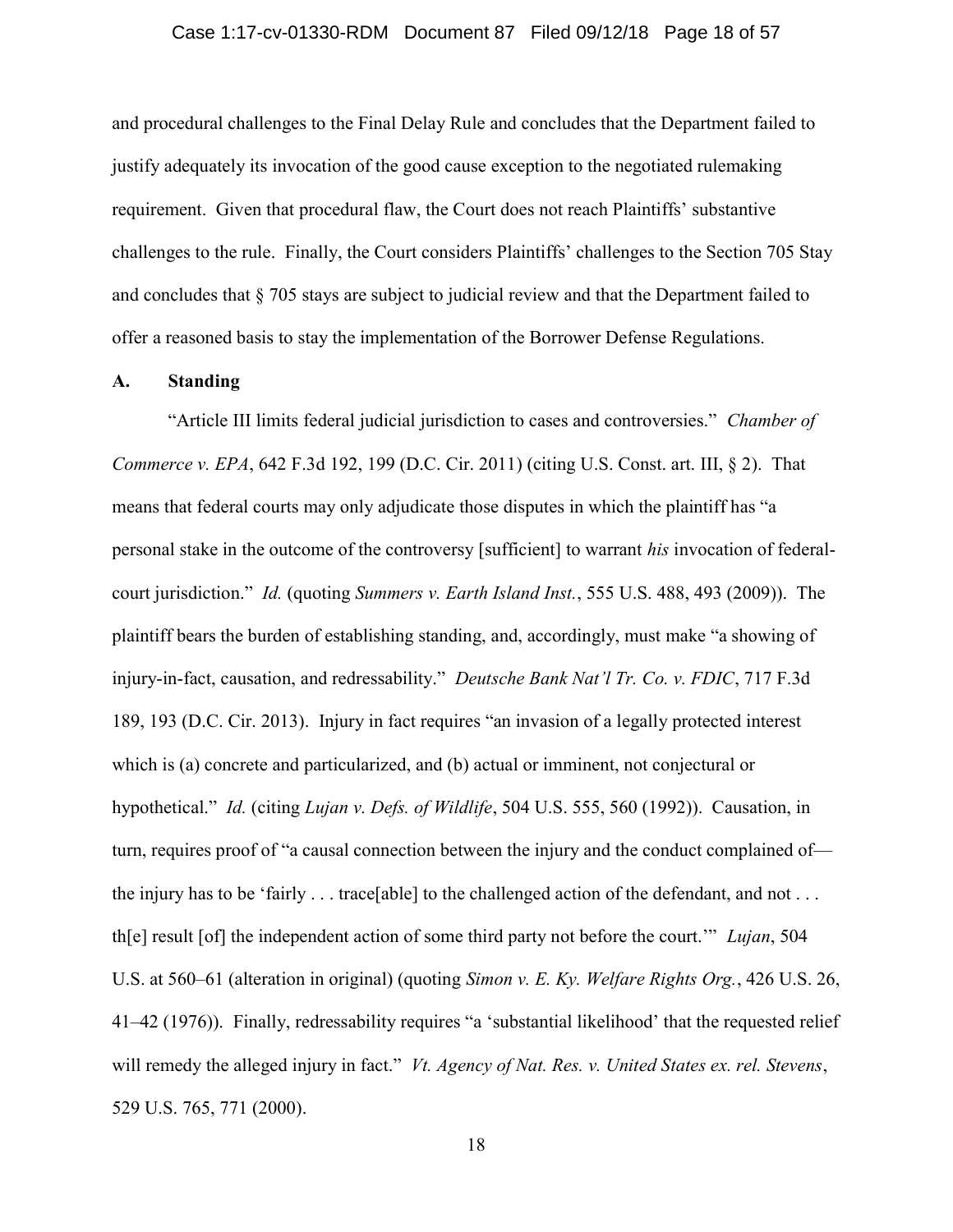### Case 1:17-cv-01330-RDM Document 87 Filed 09/12/18 Page 19 of 57

The Department argues that the state plaintiffs lack standing to challenge the three delay actions. Dkt. 59-1 at 28–32. For purposes of resolving the pending motions, however, the Court need not reach that question. It is well-settled that, "[f]or each claim, if constitutional and prudential standing can be shown for at least one plaintiff, [the Court] need not consider the standing of the other plaintiffs to raise that claim." Mountain States Legal Found. v. Glickman, 92 F.3d 1228, 1232 (D.C. Cir. 1996); Watt v. Energy Action Educ. Found., 454 U.S. 151, 160 (1981) ("Because we find California has standing, we do not consider the standing of the other plaintiffs."). Here, both sets of plaintiffs bring identical claims seeking identical relief: a declaratory judgment that the three delay actions were unlawful, an order vacating those actions, and immediate implementation of the Borrower Defense Regulations. Compare Dkt. 53 at 29– 30 (Compl. Prayer for Relief), with Dkt. 80 at 41–42 (Compl. Prayer for Relief), Massachusetts v.  $DeVos$ , Civ. No. 17-1331. This means that if Del Rose and Bauer have standing, the case may proceed regardless of whether the state plaintiffs also have standing.<sup>8</sup> Although the Department does not challenge the student borrowers' standing to sue, the Court must consider that question sua sponte to ensure that it has jurisdiction. See DaimlerChrysler Corp. v. Cuno, 547 U.S. 332, 340 (2006) (federal courts have an obligation to assure themselves that they have jurisdiction); Friends of the Earth, Inc. v. Laidlaw Envtl. Servs. (TOC), Inc., 528 U.S. 167, 180 (2000) (same).

According to their complaint, Del Rose and Bauer attended a for-profit college in Massachusetts at different times between 2009 and 2014. Dkt. 53 at 10 (Compl. ¶ 35). They both borrowed more than \$30,000 to finance their educations, and now owe more than \$40,000 to the Department. Id. (Compl. ¶¶ 36–37). They allege that they were defrauded by their school.

 $\overline{a}$ 

 $8\,$  To the extent the state plaintiffs seek attorney's fees and costs, the Court would, presumably, need to address their standing in that separate context.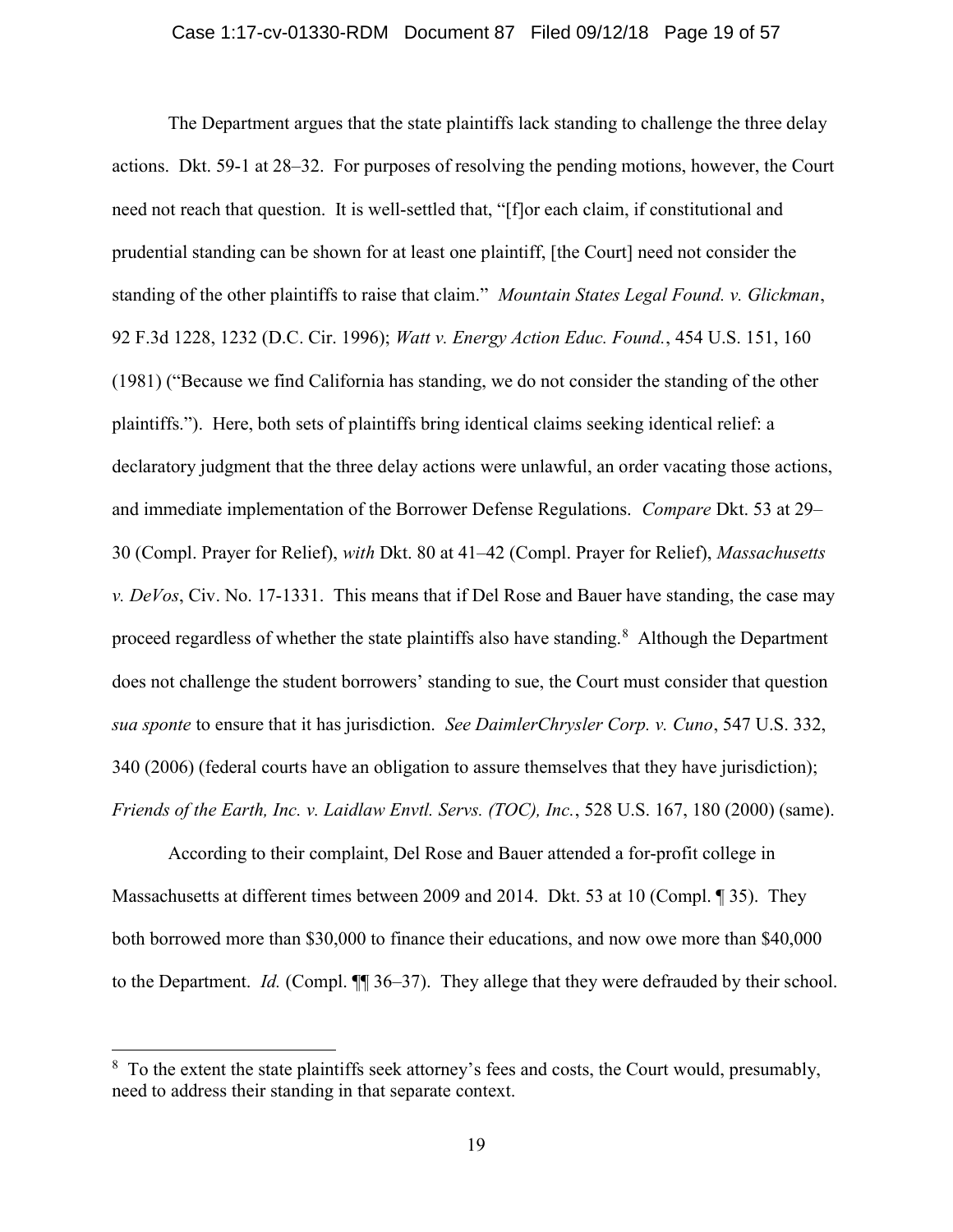### Case 1:17-cv-01330-RDM Document 87 Filed 09/12/18 Page 20 of 57

They contend, in particular, that they "relied on numerous representations made by [their school] with respect to the quality of instruction and equipment, the school's industry connections, the job prospects for . . . graduates, the school's job placement assistance, and the school's high costs, especially in comparison to its graduates' low-paying employment," but then "later learned that many of these representations were untrue." Id. (Compl.  $\P$  38). If permitted, they intend to bring a class action in state court on the basis of these misrepresentations and have taken concrete steps to initiate that litigation. Id. at 10–11 (Compl. ¶ 39) (describing demand letter sent to the school). They are, however, prevented from doing so by provisions in their enrollment contracts that require arbitration and bar class actions. *Id.* at 11 (Compl. ¶ 40). Their school, moreover, has refused to waive these provisions. *Id.* (Compl. ¶ 41). If the delay actions were vacated and the Borrower Defense Regulations allowed to take effect, the school would be prohibited from relying on these provisions to keep Del Rose and Bauer from banding together with other alleged victims of the school's fraud to bring suit in state court. *Id.* at 11–12 (Compl.  $\P\P$  43–44).

Bauer and Del Rose further allege that they "have also submitted 'borrower defense' applications to [the Department] seeking cancellation of their federal loans based on [their school's] fraud and other misconduct related to their education," and that these applications have now been pending for nearly three years. *Id.* at 12 (Compl. ¶ 45). If the delay rules challenged here were vacated and the Borrower Defense Regulations were allowed to take effect, Bauer and Del Rose would receive "significant new protections in the adjudication of their borrower defense applications," including "a fact-finding process" that involves additional records held by the Department and—in the event the applications were denied—written decisions including the bases for those decisions. *Id.* at 13 (Compl.  $\P\P$  47–50). And, while those applications remain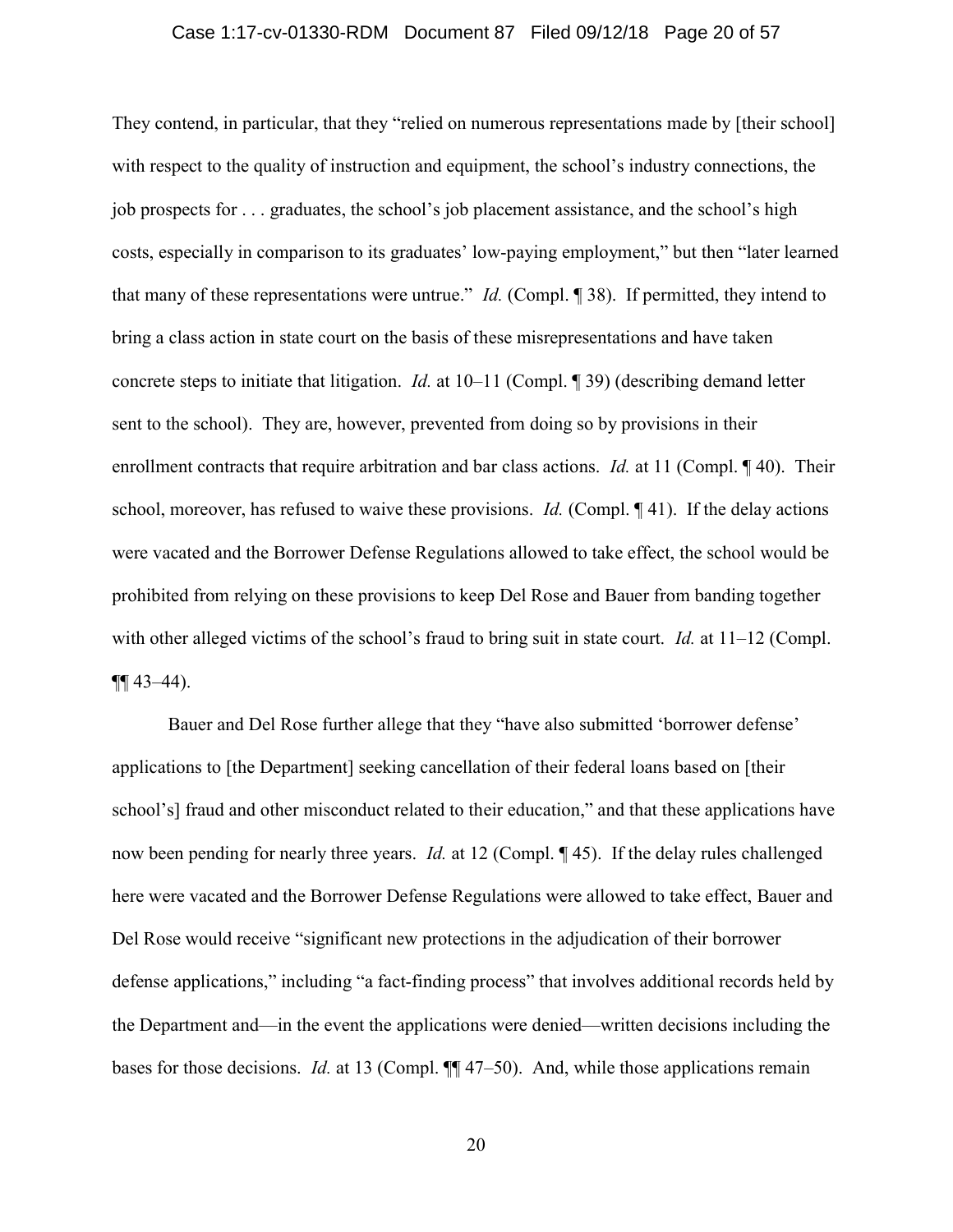### Case 1:17-cv-01330-RDM Document 87 Filed 09/12/18 Page 21 of 57

pending, Bauer and Del Rose would automatically have their loans placed into forbearance, a status that Bauer has not yet been able to obtain and that Del Rose holds only subject the Department's continued agreement to renew it. *Id.* at 13–14 (Compl. ¶ 51).

Bauer and Del Rose have supported these allegations with declarations detailing the misrepresentations allegedly made by their school, their efforts to sue in Massachusetts state court, and the status of their borrower defense applications. See Dkt. 56-2 at  $1-5$ ; Dkt. 56-3 at  $1-$ 6. They have also attached to their motion the demand letters sent to the school and the enrollment agreement that would be affected by the Borrower Defense Regulations. See Dkt. 56- 2 at 7–19; Dkt. 56-3 at 9, 11–23. The Department has not contested that the student borrower plaintiffs would benefit from vacatur of the delay actions, nor has it called into question any of the facts that they have alleged.

In light of these undisputed facts, the Court concludes that the student borrower plaintiffs have carried their burden with respect to standing. The Department's delay actions have deprived Bauer and Del Rose of several concrete benefits that they would have otherwise accrued under the Borrower Defense Regulations. The relief they seek in this action immediate implementation of the Borrower Defense Regulations—would restore those benefits. That suffices to demonstrate  $(1)$  an injury in fact  $(2)$  caused by the agency actions at issue  $(3)$ that would be redressed by a favorable decision. See Lujan, 504 U.S. at 561–62; Crossroads Grassroots Pol'y Strategies v. FEC, 788 F.3d 312, 316–17 (D.C. Cir. 2015).

Finally, although neither party has raised the issue, the Court notes that Plaintiffs brought separate actions, which the Court then consolidated. Minute Entry (Mar. 1, 2018). In the cases cited above for the proposition that a single plaintiff's standing is sufficient, in contrast, the plaintiffs had joined together in bringing a single case. See Watt, 454 U.S. at 158; Mountain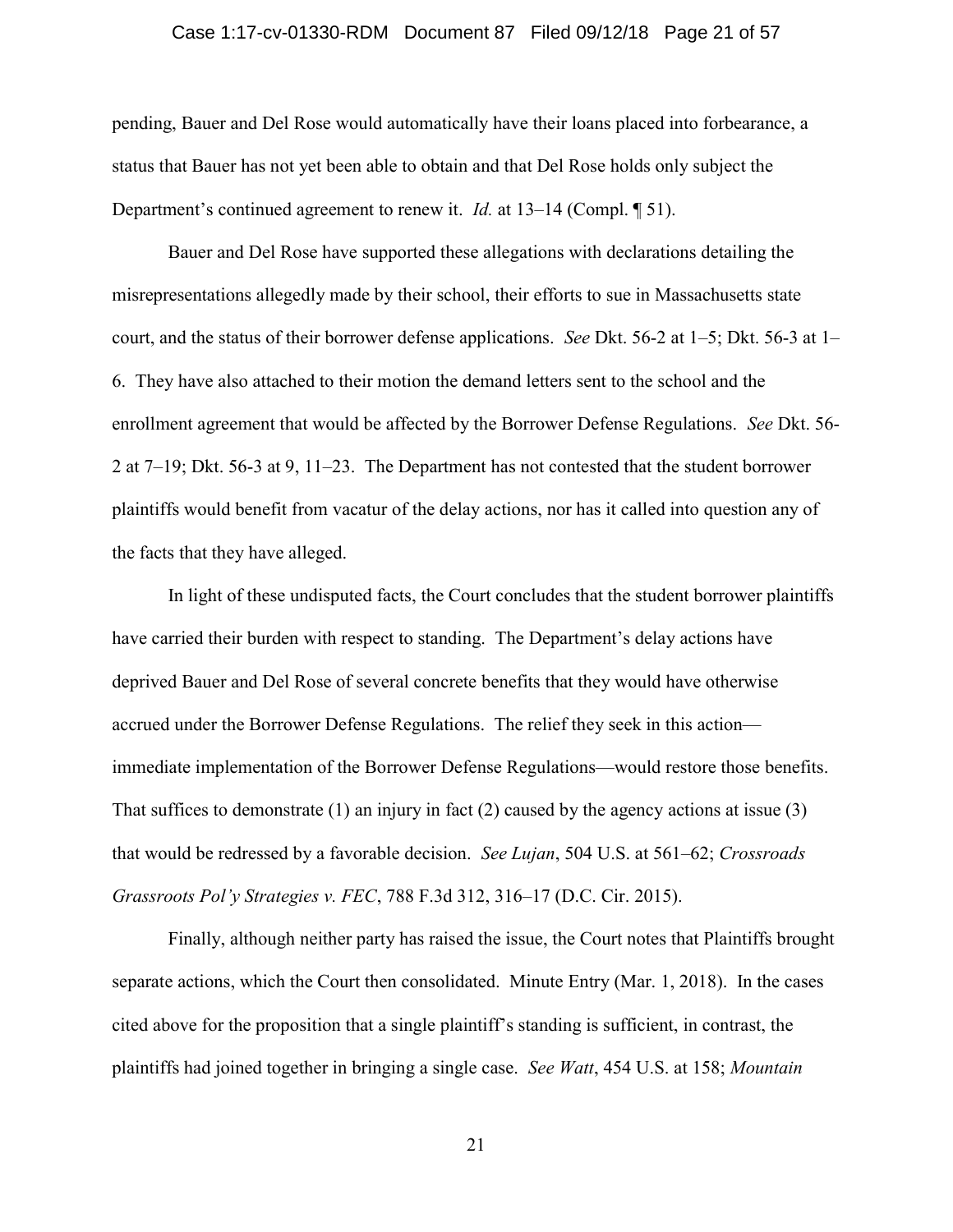### Case 1:17-cv-01330-RDM Document 87 Filed 09/12/18 Page 22 of 57

*States Legal Found.*, 92 F.3d at 1231. The Supreme Court's recent decision in *Hall v. Hall*, 138 S. Ct. 1118 (2018), suggests that this distinction might be of some import. In that case, the Court held that when actions are consolidated under Rule 42(a) of the Federal Rules of Civil Procedure—as was the case here—each "retains its independent character" in at least some respects. Id. at 1125. Notably, the Court explained that it has long "understood consolidation not as completely merging the constituent cases into one, but instead as enabling more efficient case management while preserving the distinct identities of the cases and the rights of the separate parties in them." *Id.* In support of this historical understanding of consolidation, the Court quoted a case from the mid-nineteenth century in which it had held that a consolidated proceeding "is in reality a mere joinder of distinct causes of action by distinct parties, arising out of a common injury, and which are heard and determined, so far as the merits are concerned, the same as in the case of separate libels [suits] for each cause of action." Id. at 1125–26 (quoting Rich v. Lambert, 53 U.S. 356, 353 (1852)). Rule  $42(a)$  adopted, rather than superseded, this "settled understanding of consolidation"—that is, "that separate actions do not merge into one" when they are consolidated. *Id.* at 1130. All of this is to say that in consolidated cases, *Hall* might be read to call into question the application of the general rule that as long as "[a]t least one plaintiff . . . ha[s] standing to seek each form of relief requested in the complaint," the case may proceed. Town of Chester, N.Y. v. Laroe Estates, Inc., 137 S. Ct. 1645, 1651 (2017).

The Court nevertheless applies that well-established rule in this case for two reasons. First, Hall acknowledged that "[n]one of [the Court's discussion of the meaning of consolidation] means that district courts may not consolidate cases for 'all purposes' in appropriate circumstances," leaving open the possibility that, in some situations, consolidated cases may be treated as a single action. 138 S. Ct. at 1131. This case is a prime candidate for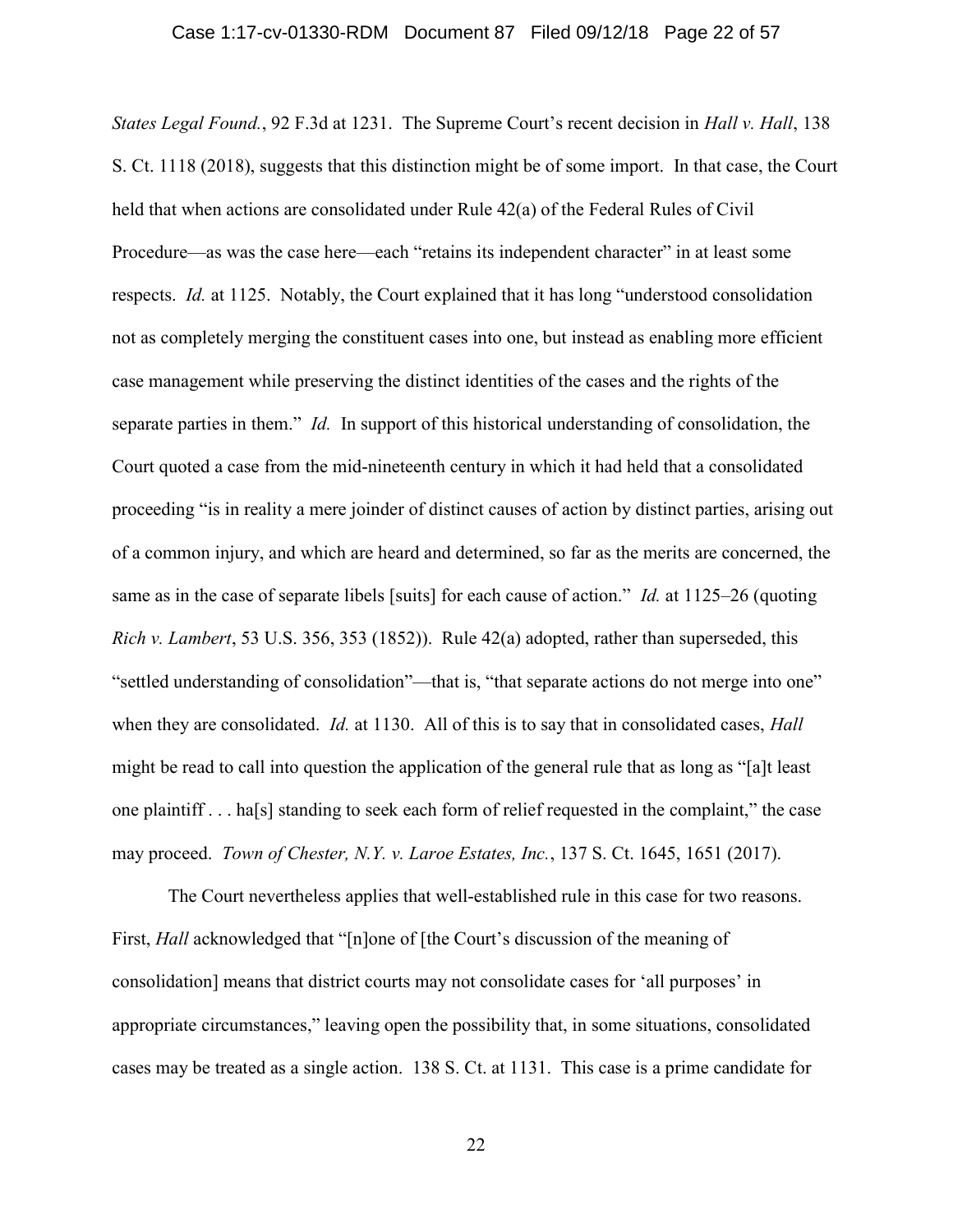### Case 1:17-cv-01330-RDM Document 87 Filed 09/12/18 Page 23 of 57

that treatment; the parties raise only questions of law that can be decided on the administrative record, and the two complaints (and two summary judgment motions) are mirror images of one another that could easily have been filed in the first instance as a single action (or as a single motion for summary judgment). The extent of this overlap is perhaps best captured by the fact that, even if the Court were to hold that the state plaintiffs lack standing—and, to be clear, the Court is not deciding that question—it would make no difference to the Court's consideration of the pending motions, to the relief the Court would grant, or to any other aspect of this litigation.

Second, and more importantly, this Court must follow controlling precedent until it has been overruled by a court empowered to do so. See United States v. Torres, 115 F.3d 1033, 1036 (D.C. Cir. 1997) (observing that the D.C. Circuit must leave to the Supreme Court "the prerogative of overruling its . . . decisions," and that "district judges, like panels of [the D.C. Circuit], are obligated to follow controlling circuit precedent until either [the Court of Appeals], sitting en banc, or the Supreme Court, overrule it" (internal quotation marks omitted)); see also Rodriguez de Quijas v. Shearson/Am. Express, Inc., 490 U.S. 477, 484 (1989) (noting that lower courts must follow precedent that "has direct application in a case," even if it "rests on reasons rejected in some other line of decisions"); Seegars v. Gonzales, 396 F.3d 1248, 1254 (D.C. Cir. 2005) (holding that binding precedent must be followed even when "tension" exists in the case law). With respect to the question presented here—whether proof of one plaintiff's standing may suffice for purposes of Article III standing in an action consisting of consolidated cases numerous decisions by the D.C. Circuit and Supreme Court have treated a showing that a single plaintiff has standing as sufficient. See, e.g., Bowsher v. Synar, 478 U.S. 714, 721 (1986); Sec'y of the Interior v. California, 464 U.S. 312, 319 n.3 (1984); Belizan v. Hershon, 495 F.3d 686, 689, 694 (D.C. Cir. 2007); Nuclear Energy Inst., Inc. v. EPA, 373 F.3d 1251, 1266 (D.C. Cir.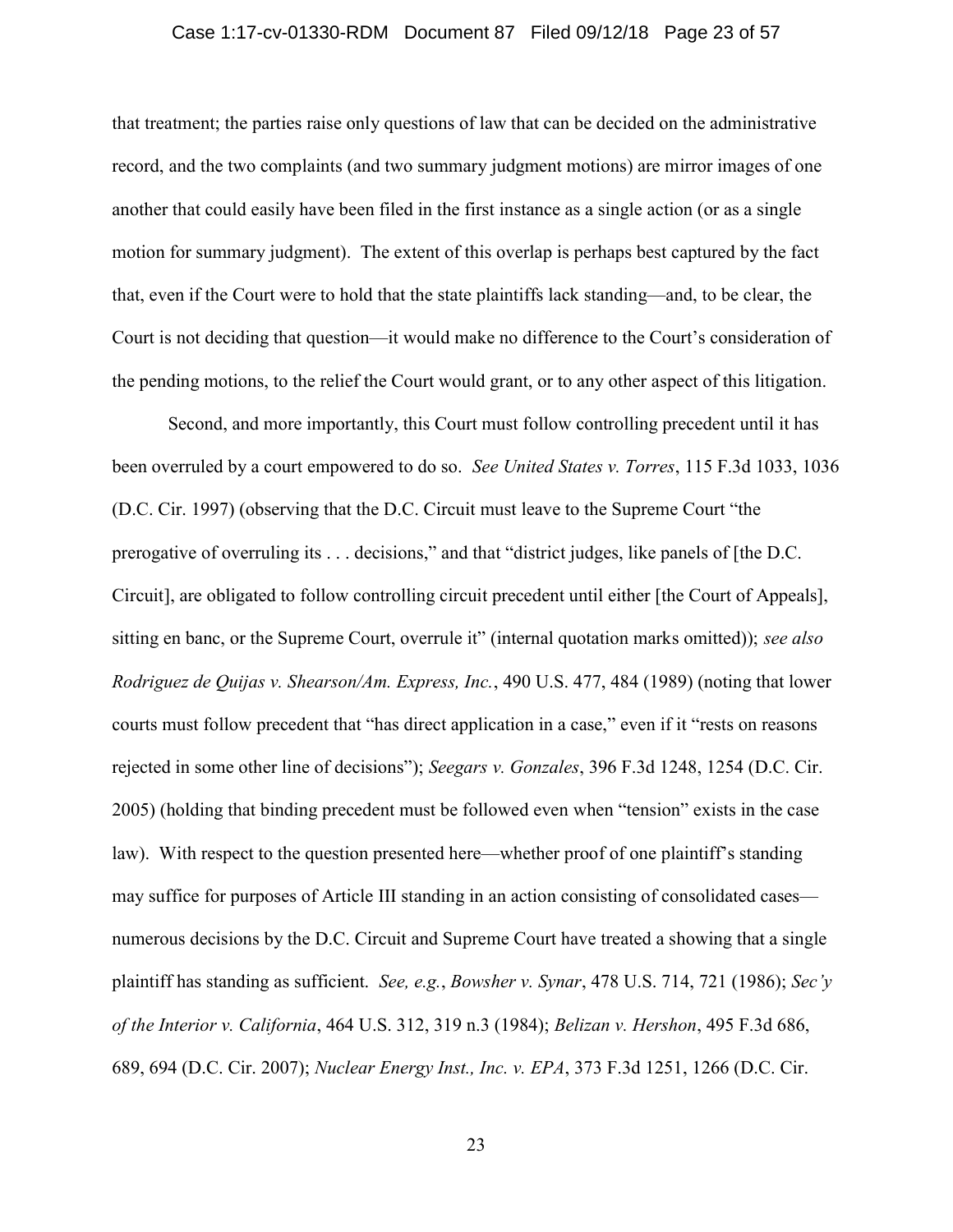### Case 1:17-cv-01330-RDM Document 87 Filed 09/12/18 Page 24 of 57

2004); cf. Pub. Citizen, Inc. v. Nat'l Highway Traffic Safety Admin., 489 F.3d 1279, 1286, 1297 (D.C. Cir. 2007) (declining to dismiss case after holding that one group of plaintiffs in consolidated case lacked standing). The Court, accordingly, concludes that it has jurisdiction and need not evaluate standing on a plaintiff-by-plaintiff basis.

### B. October 24, 2017 Interim Final Rule

Plaintiffs' challenge to the Interim Final Rule delaying the effective date of the Borrower Defense Regulations also poses a threshold, jurisdictional issue—this time, mootness. All agree that the Interim Final Rule delayed the effective date of the Borrower Defense Regulations until July 1, 2018, and that July 1, 2018 has now passed. The question, then, is whether this portion of Plaintiffs' challenge still presents an "actual, ongoing controvers[y]" sufficient to sustain Article III jurisdiction. United Bhd. of Carpenters & Joiners of Am., AFL-CIO v. Operative Plasterers' & Cement Masons' Int'l Ass'n of U.S. & Can., AFL-CIO, 721 F.3d 678, 687 (D.C. Cir. 2013) (quoting McBryde v. Comm. to Review Circuit Council Conduct, 264 F.3d 52, 55 (D.C. Cir. 2001)). Federal courts must ensure not only that they have Article III jurisdiction at the outset of a case, but also that the parties' dispute—or "controversy"—remains live "at all stages of review." Id. (quoting Steffel v. Thompson, 415 U.S. 452, 459 n.10 (1974)).

When confronted with similar circumstances, the D.C. Circuit and this Court have typically dismissed challenges to regulatory actions as moot once those actions have expired or have been overtaken by other regulatory actions. See Fund for Animals, Inc. v. U.S. Bureau of Land Mgmt., 460 F.3d 13, 18 (D.C. Cir. 2006) (finding challenge to expired "guidance and policy" moot); Fund for Animals, Inc. v. Hogan, 428 F.3d 1059, 1064 (D.C. Cir. 2005) (holding challenge to 2001 environmental assessment and the regulations based upon it moot because they "are no longer in effect"); In re Bluewater Network, 234 F.3d 1305, 1314 (D.C. Cir. 2000) ("Petitioners do not here challenge the 1997 temporary regulations, either for what they did or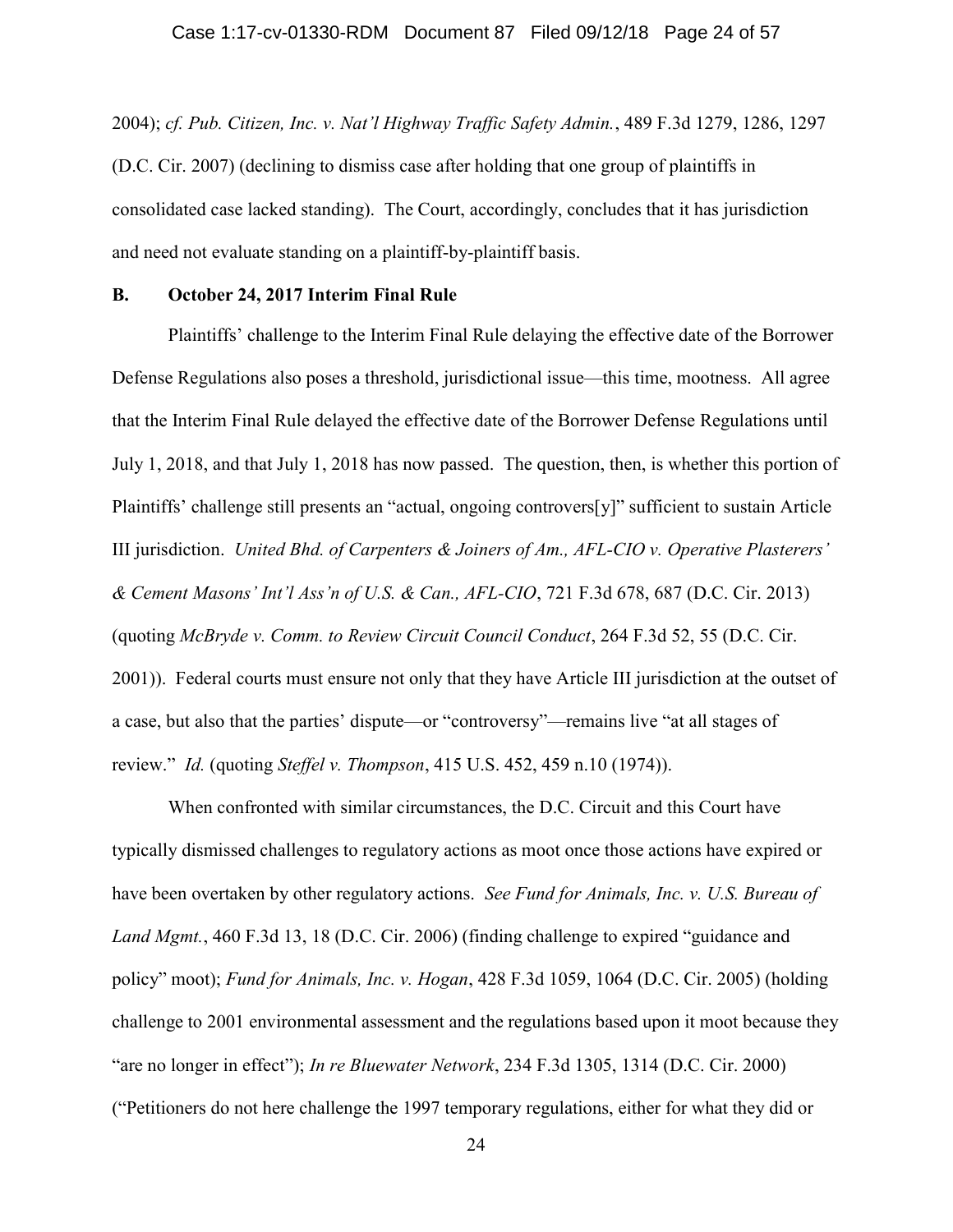### Case 1:17-cv-01330-RDM Document 87 Filed 09/12/18 Page 25 of 57

did not do; those regulations have expired. Whatever issues could have been raised regarding their legality are moot."); Fund for Animals v. Norton, 512 F. Supp. 2d 49, 52–53 (D.D.C. 2007) ("A challenge to agency regulations becomes moot once those regulations expire."). To take just one example, in People for the Ethical Treatment of Animals, Inc. v. U.S. Fish and Wildlife Service, 59 F. Supp. 3d 91, 95 (D.D.C. 2014), the district court held that the plaintiff's challenge to fifteen Fish and Wildlife Service permits was "clearly moot," because "[t]he permits . . . [had] already expired" and, thus, "there [was] no point in this Court issuing an injunction prohibiting" their extension.

This is, in many respects, a similar case. Vacatur of a delay rule that, by its own terms, no longer purports to affect the rights or obligations of the parties would be pointless. It would also be pointless to issue a declaratory judgment that the procedures used to adopt that interim rule were unlawful, both because the Department's justification for the particular procedures employed in promulgating the Interim Final Rule was premised on the specific factual circumstances at the time of the rule's adoption and because the agency actions now preventing the implementation of the Borrower Defense Regulations were adopted pursuant to different procedures. Compare Interim Final Rule, 82 Fed. Reg. at 49,117 (describing promulgation of interim final rule without notice and comment or negotiated rulemaking), with Final Delay Rule, 83 Fed. Reg. at 6,459 (describing promulgation of final rule after notice and comment but without negotiated rulemaking), and Section 705 Stay, 82 Fed. Reg. at 27,621–22 (describing adoption of final rule pursuant to § 705 of the APA).

But Plaintiffs' challenge to the Interim Final Rule does present one question with continuing consequences for Plaintiffs: Plaintiffs seek a declaratory judgment that the Department's interpretation of the Master Calendar Provision—the primary basis for the Interim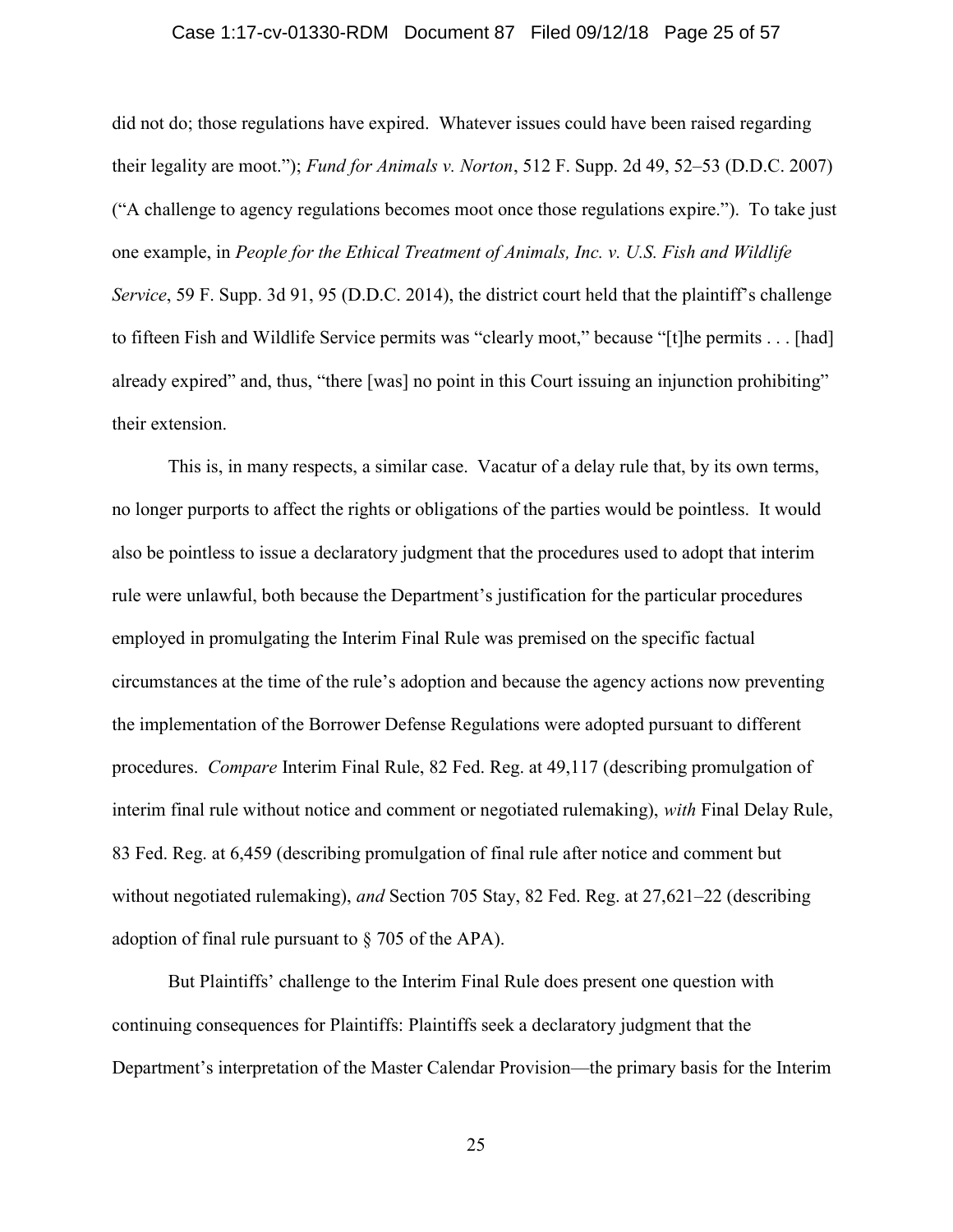#### Case 1:17-cv-01330-RDM Document 87 Filed 09/12/18 Page 26 of 57

Final Rule—was unlawful. Significantly, that interpretation was not limited to the Interim Final Rule; rather, the Department relied upon that interpretation of the Master Calendar Provision in the October 24, 2017 NPRM it issued that same day, and in the Final Delay Rule, which the Department issued in February 2018. In short, although announced in a rule that has now expired, the Department's interpretation of the Master Calendar Provision has carried through to a regulation that remains operative today and that is causing Plaintiffs a cognizable injury. Under these circumstances, Plaintiffs' challenge to that limited aspect of the Interim Final Rule presents a live controversy. See Safari Club Int'l v. Jewell, 842 F.3d 1280, 1287 (D.C. Cir. 2016) ("It is well-established that if a plaintiff challenges both a specific agency action and the policy that underlies that action . . . the challenge to the policy is not necessarily mooted merely because the challenge to the particular agency action is moot." (quoting *City of Houston, Tex. v.* Dep't of Hous. and Urban Dev., 24 F.3d 1421, 1428 (D.C. Cir. 1994)).

That remaining live issue turns on the meaning of the HEA's Master Calendar Provision, which provides, in relevant part:

Except as provided in paragraph (2), any regulatory changes initiated by the Secretary affecting the programs under [Title IV of the HEA] that have not been published in final form by November 1 prior to the start of the award year [i.e., July 1] shall not become effective until the beginning of the second award year after such November 1 date.

20 U.S.C. § 1089(c)(1). According to the Interim Final Rule—and as subsequently reflected in the October 24, 2017 NPRM and Final Delay Rule—two conclusions necessarily follow from this language: First, "a regulatory change" must be "published in final form on or before November 1" in order to take effect at the start of the next award year. Interim Final Rule, 82 Fed. Reg. at 49,115; Final Delay Rule, 83 Fed. Reg. at 6,459. Second, a "regulatory change . . . may take effect *only at the beginning* of the next award year," that is, "July 1 of the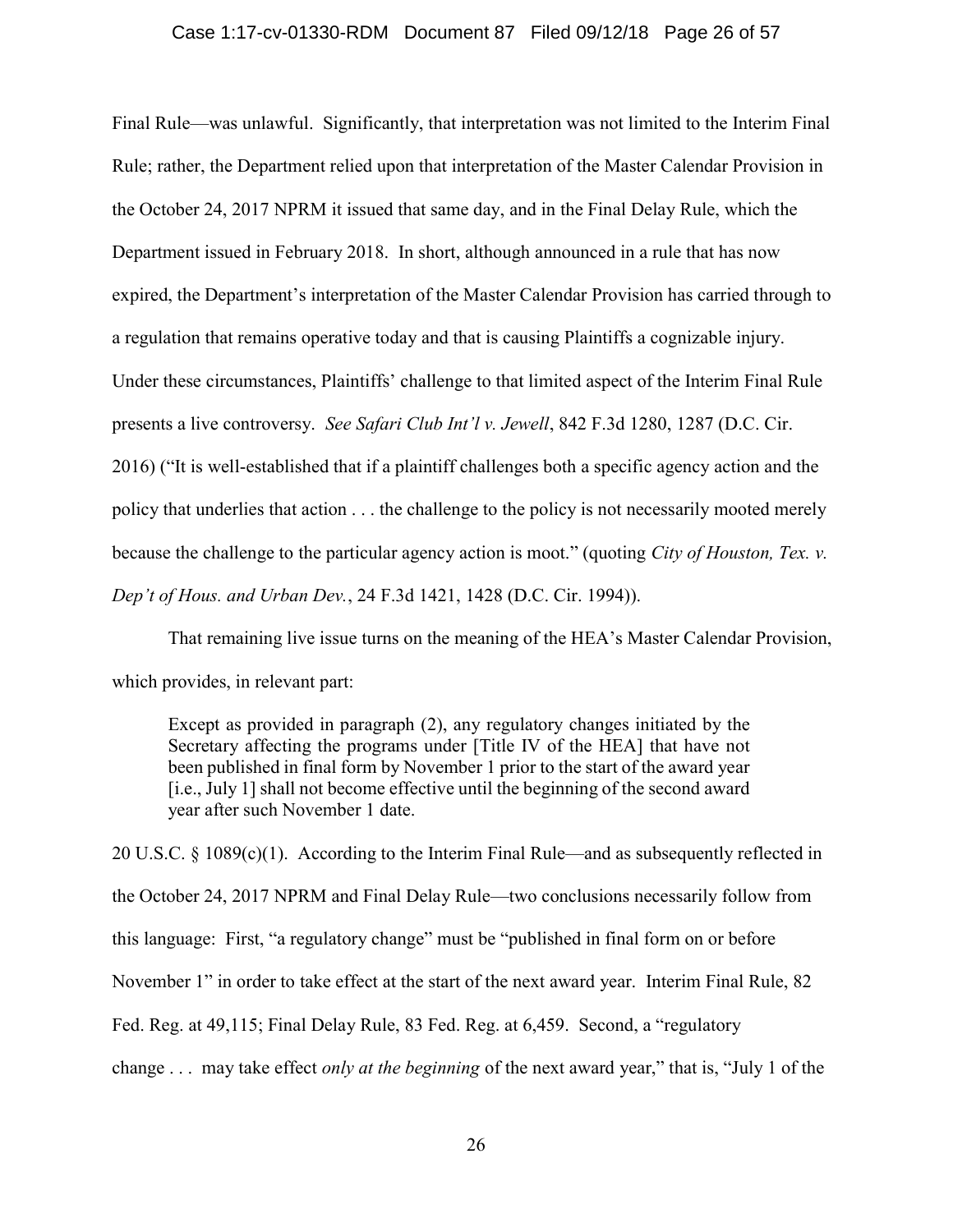#### Case 1:17-cv-01330-RDM Document 87 Filed 09/12/18 Page 27 of 57

next year." Interim Final Rule, 82 Fed. Reg. at 49,115–16 (emphasis added); Final Delay Rule, 83 Fed. Reg. at 6,459 (same). According to the Department, this means that, except in certain cases of voluntary compliance, see 20 U.S.C. § 1089(c)(2)(B), a regulatory change affecting a Title IV program may take effect *only* on July 1—if that date passes, the Department must wait until the next July 1 before the regulation may go into effect. Dkt. 58-1 at 68–73. These conclusions, moreover, are, according to the Department, compelled by the statute. Id. Indeed, it was because the Department concluded that the Borrower Defense Regulations could go into effect only on July 1, 2018—or July 1 of a subsequent year—that it found good cause to waive the notice and comment and negotiated rulemaking requirements for the Interim Final Rule. See Interim Final Rule, 82 Fed. Reg. at 49,117.

Although one can imagine considerable debate about the meaning of "a regulatory change" for purposes of the first of these conclusions,<sup>9</sup> at least for present purposes, Plaintiffs agree that the HEA mandates that a regulation must be published on or before November 1 to become effective on or after the following July 1. They take issue, however, with the Department's second conclusion. In their view, "[t]he plain meaning of" the Master Calendar Provision "is unambiguous," and it does not by any stretch require that all Title IV regulations take effect on July 1. Dkt. 55-1 at 46. Rather, they read the statute to preclude a new regulation from taking effect before July 1 of the following year, but to say nothing about when the regulation may take effect *after* that date. The Court agrees with Plaintiffs' reading of the statute.

 $\overline{a}$ 

 $9\,$  To take one example, which is discussed further below, the Department seems to take the view that the change of the effective date of a Title IV rule, although typically subject to notice and comment rulemaking, is not "a regulatory change" for purposes of the Master Calendar Provision.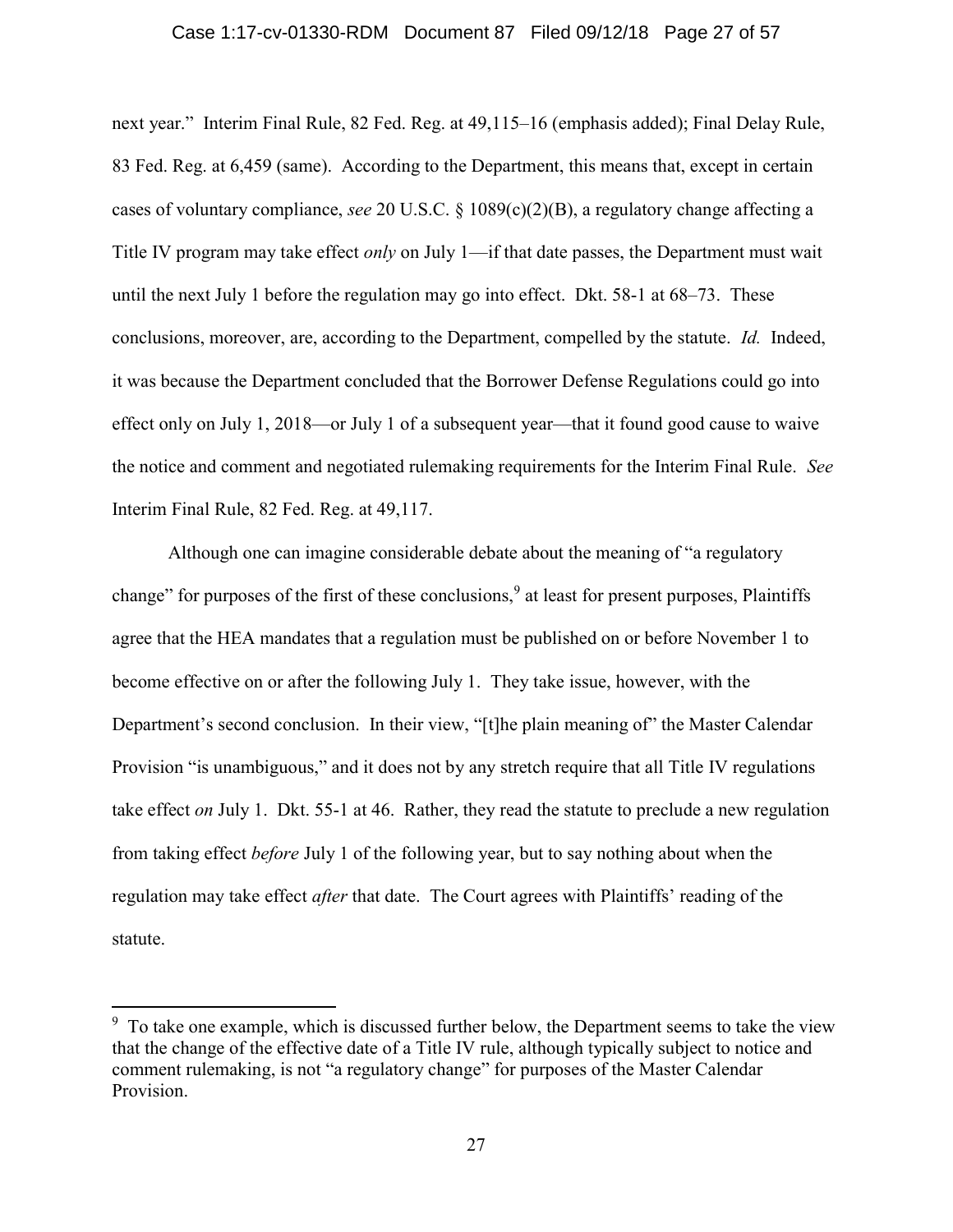#### Case 1:17-cv-01330-RDM Document 87 Filed 09/12/18 Page 28 of 57

The Court "begin[s], as usual, with the statutory text." *Maslenjak v. United States*, 137 S. Ct. 1918, 1924 (2017). Here, the text of the Master Calendar Provision compels the Court to conclude that "until" means exactly what Plaintiffs say it means—that is, "up to" or "before" a specified time, see 19 Oxford English Dictionary 234 (2d ed. 1989), and not, as Defendants suggest, "only at" that time, see Dkt. 59-1 at 39. As used in the Master Calendar Provision, "until" is a preposition and thus "indicate [s] continuance ... of an action or condition ... to a specified time." Merriam Webster's Collegiate Dictionary 1297 (10th ed. 1996). Thus, a shopkeeper might say, "we don't open until ten" or the new widgets are "not available until tomorrow." Id. Nothing in either of these examples conveys a definite point in time; a customer arriving at eleven, for example, would reasonably expect to find the store open. More generally, when used as a preposition, there is no "common usage<sup>[]</sup> of the word 'until' that [is] synonymous with the word 'on,' meaning . . . the day of an occurrence."<sup>10</sup> See Claude E. Atkins Enters., Inc. v. United States, 27 Fed. Cl. 142, 144 n.4 (1992).

The Department's arguments to the contrary are unpersuasive. The Department contends that the title of the Master Calendar Provision—"Delay of effective date of late publications," 20 U.S.C. § 1089(c)—"confirms that there is only one 'effective date' during the year" for all new regulations. Dkt. 59-1 at 52–53. As a threshold matter, this argument runs headlong into the Supreme Court's admonition that section headings "cannot limit the plain meaning of [the] statutory text." Merit Mgmt. Grp., LP v. FTI Consulting, Inc., 138 S. Ct. 883, 893 (2018). But, even putting that aside, the argument has little force. The Department reads too much into

 $\overline{a}$ 

 $10$  When used as a conjunction, there are times when the word "until" at least comes closer to specifying a particular point in time—e.g., "the game continued until it got dark," Webster's Third New International Dictionary 2513 (1993)—but, even then, the word means "up to the time that," id., not "only on, and not after." In any event, "until" is used as a preposition, not as a conjunction, in the Master Calendar Provision.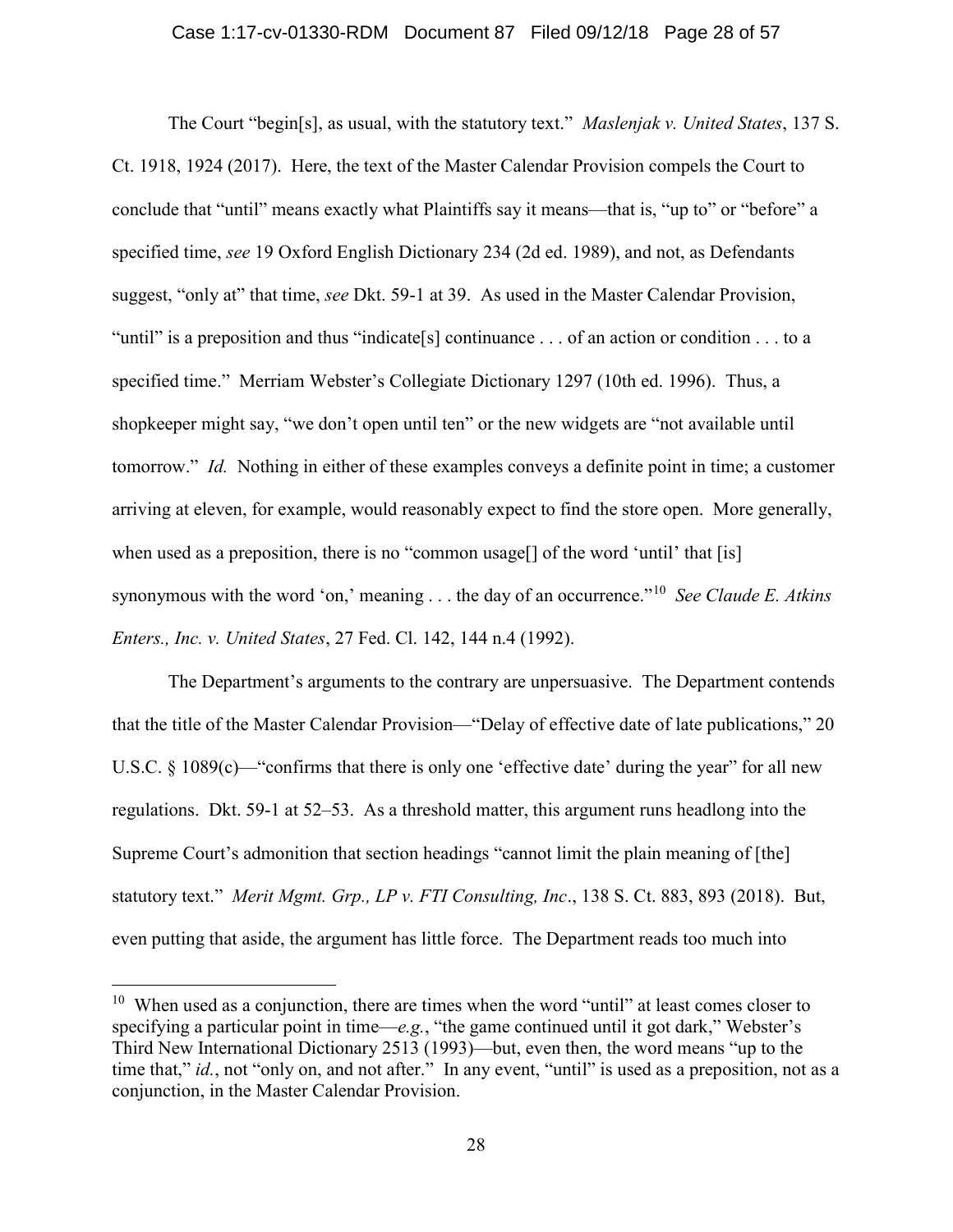### Case 1:17-cv-01330-RDM Document 87 Filed 09/12/18 Page 29 of 57

Congress's use of the singular form: "effective date." It is plain that, in the context of the title, "effective date" does not reference a specific day—July 1—but rather, the date on which a new rule is to come into effect. In other words, the title simply indicates that whatever "effective date" the Department might have otherwise planned must be "delay[ed]" if the regulatory change is published "late." 20 U.S.C. § 1089(c).

The Department also purports to find textual ambiguity "in the statute's inclusion of both the word 'until,' . . . and the phrase 'beginning of the [award year].'" Dkt. 58-1 at 68. According to the Department, "Plaintiffs' interpretation [of the Master Calendar Provision] renders the words 'beginning of the' superfluous," and thus—at a minimum—gives rise to a statutory ambiguity. Id. Once again, the Court is unconvinced. Rather than creating ambiguity, the reference to the "beginning of the" award year adds clarity. Just as it is clearer to say, "I will not arrive until the beginning of July" than it is to say, "I will not arrive until July," it adds clarity to refer to the "beginning of" the award year. To be sure, most readers could probably figure out what Congress meant without this added clause, but that is not the test for superfluity. And even if the Department was right, the canon against surplusage, like reliance on section headings, cannot overcome clear statutory text. See Great Lakes Comnet, Inc. v. FCC, 823 F.3d 998, 1003 (D.C. Cir. 2016).

Nor is the Court persuaded by the Department's invocation of the "legislative history of the HEA" and its "longstanding policy and practice." Dkt. 58-1 at 69, 71. To start, neither the legislative history nor the Department's administrative practice can change the plain terms of the statute. See Owens v. BNP Paribas, S.A., 897 F.3d 266, 279 (D.C. Cir. 2018) (noting that legislative history "may not be used to show an 'intent' at variance with the meaning of the text" (quoting Matter of Sinclair, 870 F.2d 1340, 1344 (7th Cir. 1989)); Exportal Ltda v. United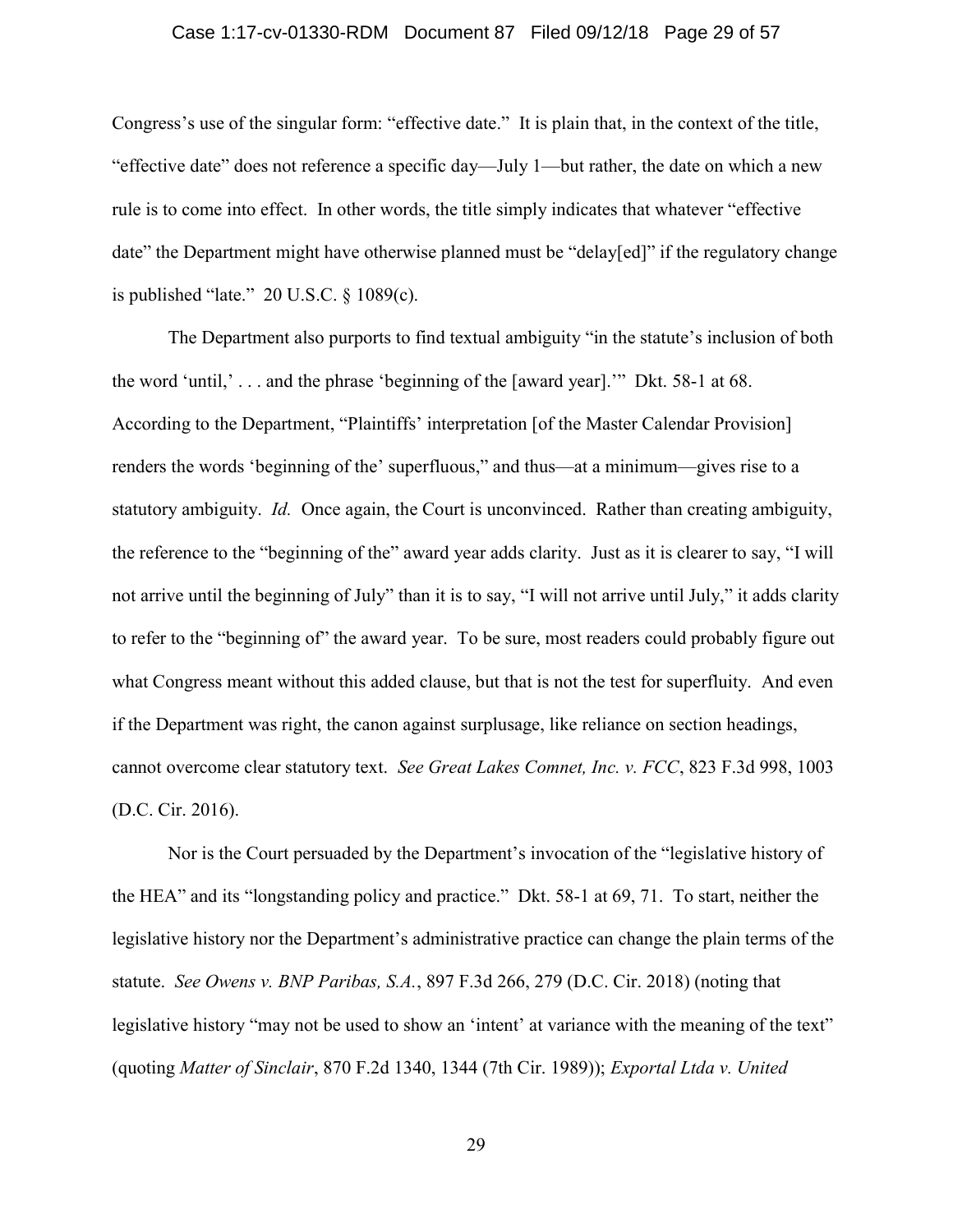### Case 1:17-cv-01330-RDM Document 87 Filed 09/12/18 Page 30 of 57

States, 902 F.2d 45, 50 (D.C. Cir. 1990) ("[T]he plain meaning doctrine is an interpretive norm essential to perfecting the scheme of administrative governance established by the APA."). But, in any event, nothing in the legislative history of the HEA actually supports the Department's contention that Congress set a specific day of the year on which all new Title IV regulations must take effect. To the contrary, the legislative history merely confirms that the Master Calendar Provision "drive[s]" "the effective dates of all regulations on Title IV," H.R. Rep. No. 102-447, at 77 (1992), "in order to assure adequate notification and timely delivery of student aid funds," S. Rep. No. 99-296, at 11 (1986).

The Department's description of its longstanding practice is also unhelpful. The Department, admittedly, has a history of setting effective dates on July 1. But that history does not show that the July 1 date is *required by statute*; rather, it merely shows that the Department has —for pragmatic or other reasons—used that date in the past. The one example that the Department offers to counter this understanding is unconvincing. See Dkt. 59-1 at 63. In that case, the Department declined to extend the comment period for final regulations combatting "troubling practices" in the "student financial products marketplace." Program Integrity and Improvement, 80 Fed. Reg. 67,126, 67,126 (Oct. 30, 2015). The Department chose to publish the final regulations on October 30, 2015, explaining that had it "extended the comment period beyond 45 days, [it] would have been unable to comply with" the November 1 deadline of "the [M]aster [C]alendar [P]rovision." *Id.* at 67,131. This, in turn, would have delayed the effective date of the regulations for one year—to July 1, 2017—thus allowing "the abuses" the Department had identified in support of the reforms "to persist an additional year." Id. Reading the Department's words in context, there is no indication that it contemplated July 1 as the only permissible effective date for all new regulations. Instead, the Department's explanation merely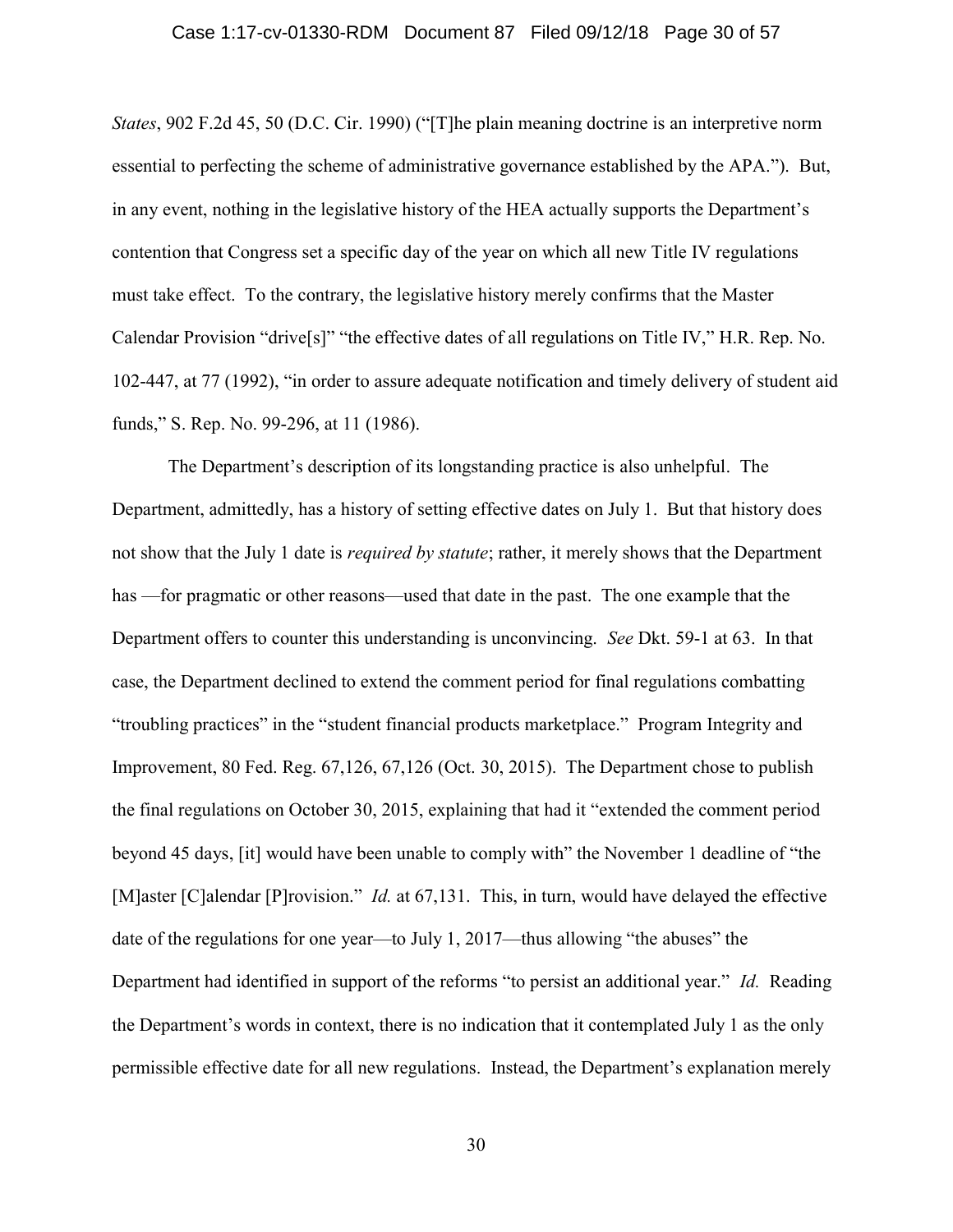#### Case 1:17-cv-01330-RDM Document 87 Filed 09/12/18 Page 31 of 57

invokes the noncontroversial proposition that the Master Calendar Provision precludes Title IV rules finalized *after* November 1 from taking effect before July 1 of the following year; that is why the Department felt compelled to issue the final rule on October 30 (before November 1), rather than extending the comment period for 45 days (after November 1).

Finally, the Department's claim that its interpretation is entitled to *Chevron* deference fails for two reasons. First, agency interpretations are not entitled to deference where the "intent of Congress is clear." Chevron, U.S.A., Inc. v. Nat. Res. Def. Council, Inc., 467 U.S. 837, 842 (1984); see also Arizona v. Thompson, 281 F.3d 248, 254 (D.C. Cir. 2002). Here, the plain meaning of the Master Calendar Provision is unambiguous: regulations published after November 1 cannot take effect *before* July 1 of the following year. The statute imposes no limits on when the regulation can take effect *after* that date. Second, an agency is entitled to deference only when the agency believes that it is exercising some form of administrative discretion. Here, however, the Department believed that its hands were tied.<sup>11</sup> In the Interim Final Rule, Notice of Proposed Rulemaking for the Final Delay Rule, and the Final Delay Rule, the Department repeatedly explained that the Master Calendar Provision compelled it to set July 1—and only July 1—as the effective date for all regulations. See, e.g., Interim Final Rule, 82 Fed. Reg. at 49,115–16 ("Under the master calendar requirement, a regulatory change . . . may take effect only . . . on July 1."); id. at 49,116 ("For the July 1, 2017, postponement to be consistent with the HEA, ... the effective date *must* be July 1, 2018 (or July 1 of a later year)." (emphasis added));

 $\overline{a}$ 

<sup>&</sup>lt;sup>11</sup> That the Department now contends the Master Calendar Provision is ambiguous, Dkt. 59-1 at 51–52, is irrelevant. What matters for present purposes is the explanation the Department gave during the regulatory process. See FCC v. Fox Television Stations, Inc., 556 U.S. 502, 563 (2009); SEC v. Chenery Corp., 332 U.S. 194, 196–97 (1947). That explanation had nothing to do with the Department's efforts to fill a statutory gap or to exercise its own judgment.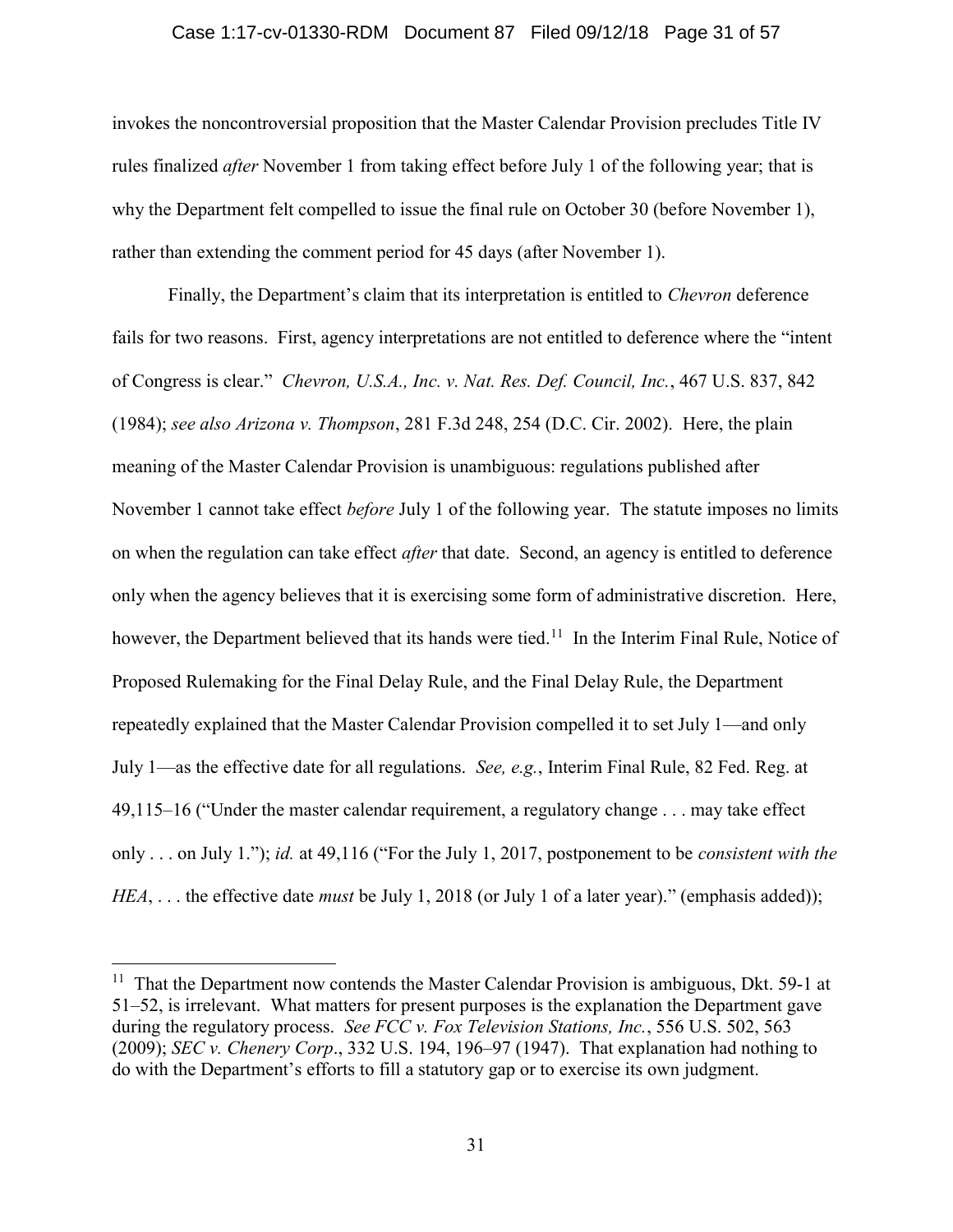### Case 1:17-cv-01330-RDM Document 87 Filed 09/12/18 Page 32 of 57

see also October 24, 2017 NPRM, 82 Fed. Reg. at 49,156–57 ("Under the master calendar requirement, a regulatory change . . . may take effect only . . . on July 1."); Final Delay Rule, 83 Fed. Reg. at 6,459 (same). As the D.C. Circuit has explained, this is precisely the circumstance where "deference to an agency's interpretation of a statute is not appropriate"—that is, "when the agency wrongly believes that interpretation is compelled by Congress." Peter Pan Bus Lines, Inc. v. Fed. Motor Carrier Safety Admin., 471 F.3d 1350, 1354 (D.C. Cir. 2006) (internal quotation marks omitted) (quoting PDK Labs., Inc. v. DEA, 362 F.3d 786, 798 (D.C. Cir. 2004)).

 The Court, accordingly, concludes that the plain meaning of the HEA precludes the Department's reading of the Master Calendar Provision to require that all new regulations take effect on July 1. See Chevron, 467 U.S. at 842–43 ("If the intent of Congress is clear, that is the end of the matter; for the court, as well as the agency, must give effect to the unambiguously expressed intent of Congress."). The Department, of course, has broad discretion to make most, if not all, Title IV regulations effective on July 1 *as a matter of policy*—at least to the extent it offers a reasoned and considered basis for doing so. See Motor Vehicle Mfrs. Ass'n v. State Farm Mut. Auto. Ins. Co., 463 U.S. 29, 43 (1983). But, that is not what the Department did here, and the reading of the Master Calendar Provision that drove its decision is contrary to law.

#### C. February 14, 2018 Final Delay Rule

Plaintiffs raise both procedural and substantive challenges to the February 14, 2018 Final Delay Rule. Because the Court concludes that the Department improperly invoked the good cause exception to the HEA's requirement for negotiated rulemaking, there is no need to reach Plaintiffs' substantive challenges.

All agree that the Department's Final Delay Rule was subject to the HEA's negotiated rulemaking requirement unless the Department established "good cause" for waiving the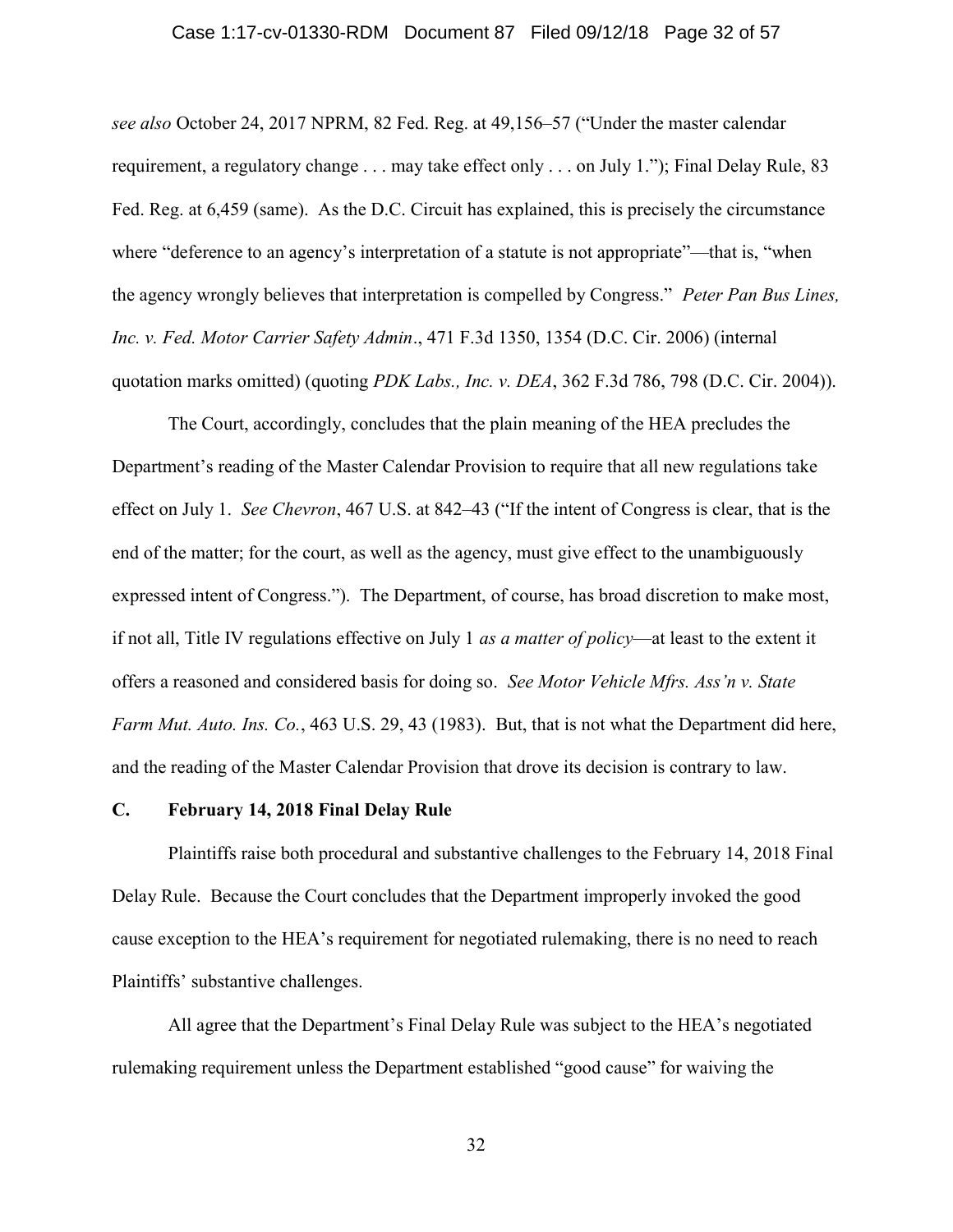#### Case 1:17-cv-01330-RDM Document 87 Filed 09/12/18 Page 33 of 57

requirement in its October 24, 2017 NPRM. See 82 Fed. Reg. at 49,157. In the words of the HEA:

All regulations pertaining to [Title IV of the HEA] . . . shall be subject to a negotiated rulemaking (including the selection of the issues to be negotiated), unless the Secretary determines that applying such a requirement with respect to given regulations is impracticable, unnecessary, or contrary to the public interest (within the meaning of section 553(b)(3)(B) of Title 5) and publishes the basis for such determination in the Federal Register at the same time as the proposed regulations in question are first published.

20 U.S.C. § 1098a(b)(2). Citing to this requirement, the Department concluded that it had good cause to waive negotiated rulemaking for the Final Delay Rule because "it would not be practicable, before [the then-operative] July 1, 2018 effective date" of the Borrower Defense Regulations to "engage in negotiated rulemaking and publish final regulations." October 24, 2017 NPRM, 82 Fed. Reg. at 49,157. In Plaintiffs' view, the Department's "cursory statement" failed to establish good cause within the meaning of the HEA. The Court agrees.

 In determining whether good cause exists to dispense with negotiated rulemaking under the HEA, the Department is required to apply the same legal standard that applies to waiving the notice and comment requirement under the APA. To be sure, as the Department argues, the application of that standard may yield different results under the APA than under the HEA because negotiated rulemaking is more time consuming than notice and comment. See Dkt. 58-1 at 61. But, in both cases, the standard itself—whether "good cause" exists to find that compliance with the usual process is "impracticable, unnecessary, or contrary to the public interest," 5 U.S.C. § 553(b)(3); 20 U.S.C. § 1098a(b)(2)—is identical, and, indeed, the HEA expressly incorporates the APA standard, id. The Court, accordingly, must be guided by the substantial body of case law interpreting the APA's good cause exception to the notice and comment requirement.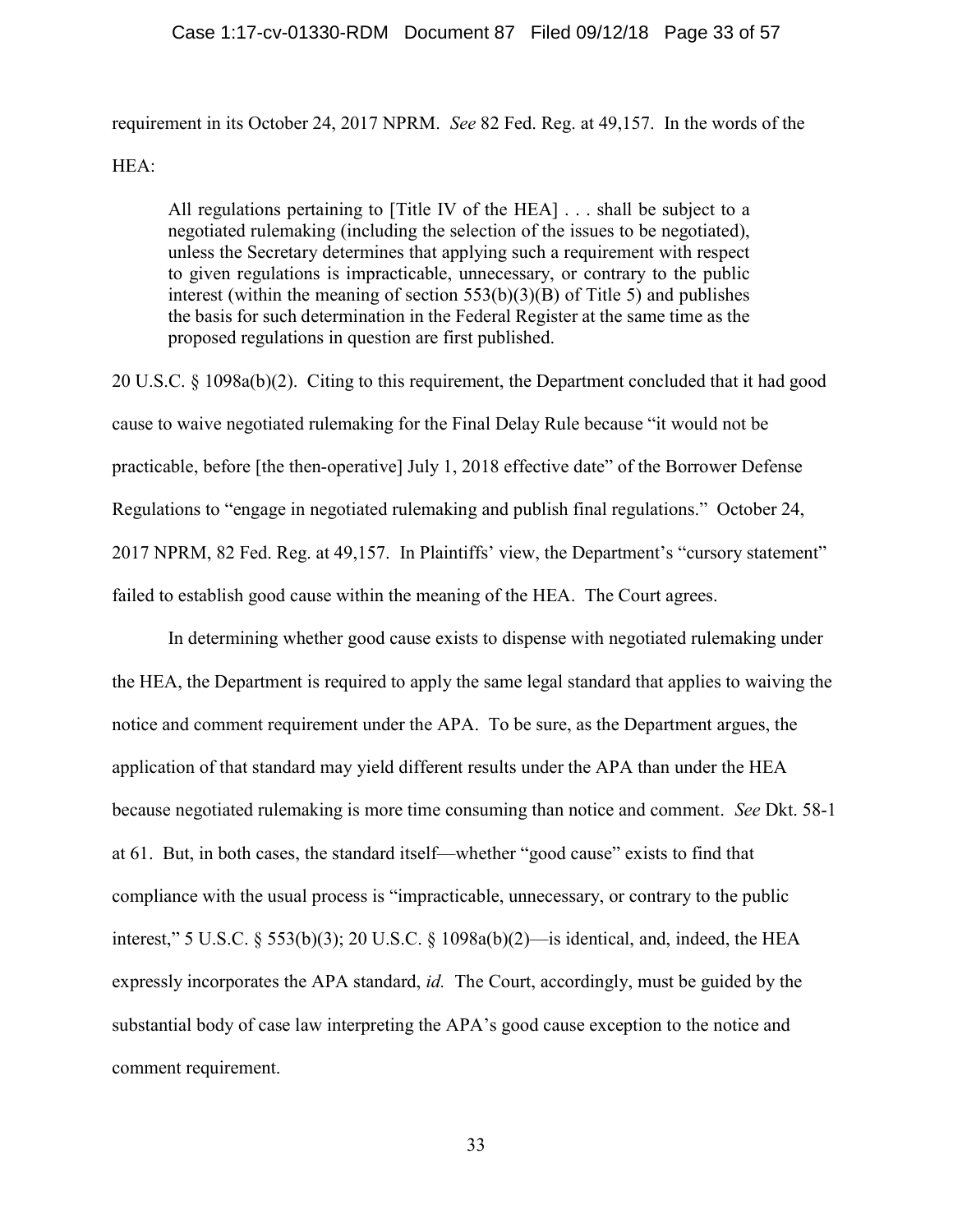### Case 1:17-cv-01330-RDM Document 87 Filed 09/12/18 Page 34 of 57

The D.C. Circuit has repeatedly observed that "the good cause exception" to the APA "is to be narrowly construed and only reluctantly countenanced." Mack Trucks, Inc. v. EPA, 682 F.3d 87, 93 (D.C. Cir. 2012) (quoting Util. Solid Waste Activities Grp. v. EPA, 236 F.3d 749, 754 (D.C. Cir. 2001)). That standard is "meticulous and demanding." N.J. Dep't of Envtl. Prot. v. EPA, 626 F.2d 1038, 1046 (D.C. Cir. 1980). The exemption excuses agencies from the notice and comment requirement—and, by extension, excuses the Department from the negotiated rulemaking requirement for Title IV regulations—only "in emergency situations, or where delay could result in serious harm." Jifry v. FAA, 370 F.3d 1174, 1179 (D.C. Cir. 2004) (internal citation omitted). And the otherwise applicable procedures are "[i]mpracticable" only if "the due and required execution of the agency functions would be unavoidably prevented by its undertaking public rule-making proceedings" or negotiated rulemaking. N.J. Dep't of Envtl. Prot., 626 F.2d at 1046 (quoting S. Doc. No. 248, at 200 (1946)); see also United States v. Cotton, 760 F. Supp. 2d 116, 129 (D.D.C. 2011) (same). The Court's review of the "agency's legal conclusion of good cause is de novo," although the Court defers to the agency's "factual findings and expert judgments therefrom, unless such findings and judgments are arbitrary and capricious." Sorenson Commc'ns Inc. v. FCC, 755 F.3d 702, 706 & n.3 (D.C. Cir. 2014).

 The Department's invocation of the good cause exception to the negotiated rulemaking requirement did not come close to satisfying this demanding standard. As the HEA makes clear, and as the Department acknowledged in the October 24, 2017 NPRM, the waiver provision requires the Department to set forth "the basis for" its determination that good cause exists "at the same time" that that the "proposed regulations in question are first published." 82 Fed. Reg. at 49,157 (citing 20 U.S.C. § 1098a(b)(2)). Yet, when the Department published the October 24,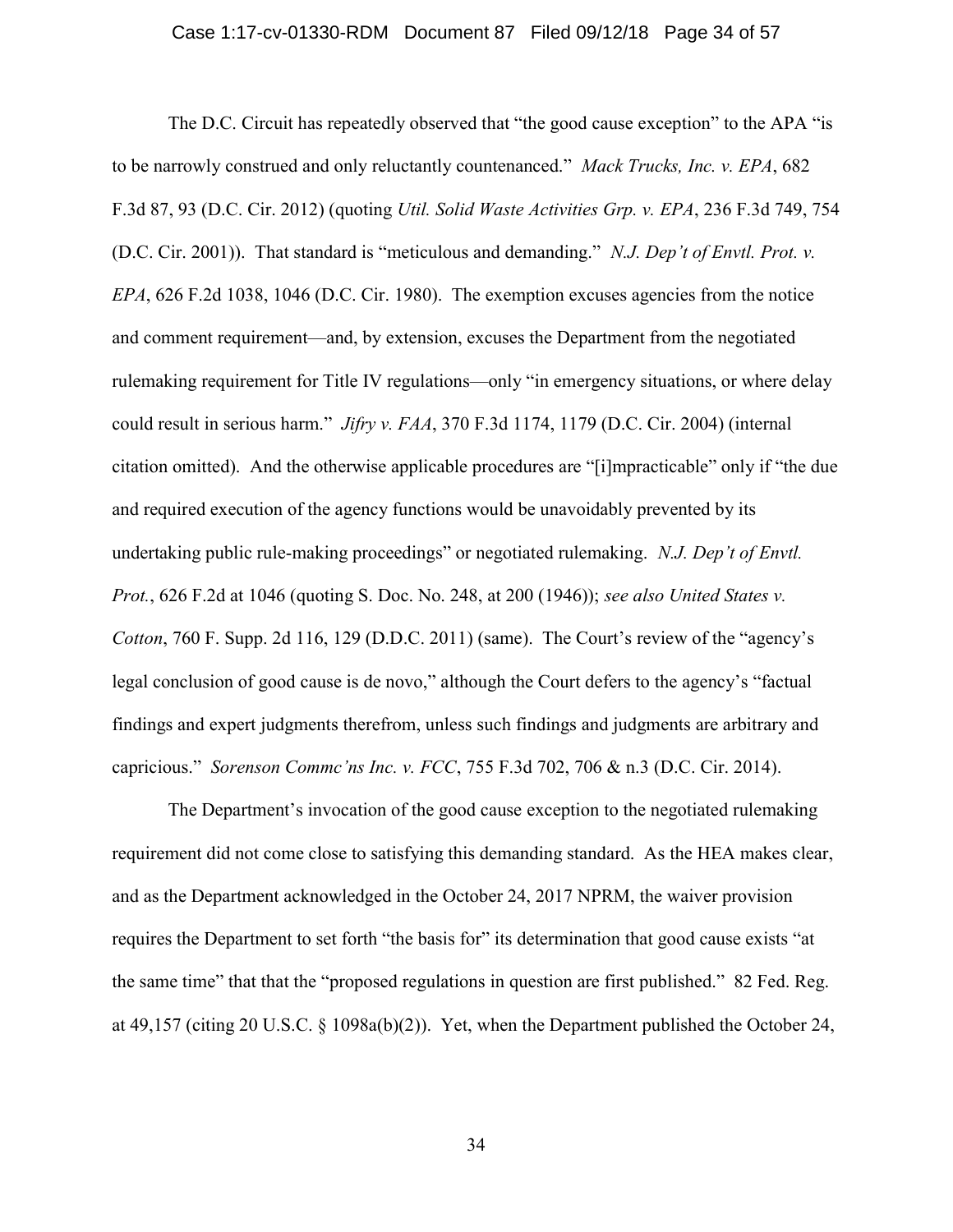2017 NPRM, it said almost nothing about the basis for its decision to waive the negotiated rulemaking requirement. The Department wrote:

For the reasons stated above, it would not be practicable, before the July 1, 2018 effective date specified in the [Interim Final Rule], to engage in negotiated rulemaking and publish final regulations. There is, therefore, good cause to waive negotiated rulemaking pertaining to this delay.

82 Fed. Reg. at 49,157. The "reasons stated above," moreover, shed little light on why the

Department would have been "unavoidably prevented" from performing its functions had it

complied with the negotiated rulemaking process, N.J. Dep't of Envtl. Prot., 626 F.2d at 1046, or

what "emergency situation[]" or risk of "serious harm" required the Department to dispense with

the required process, Jifry, 370 F.3d at 1179. To the contrary, all that precedes the Department's

waiver discussion is a discussion of the Master Calendar Provision and the timeline for

completing the negotiated rulemaking process for reconsidering the Borrower Defense

Regulations. The Department wrote:

Given that the first negotiated rulemaking session is scheduled for November 13–15, 2017, we cannot complete the negotiated rulemaking process and the development of revised regulations by November 1,  $201[7]$ .<sup>12</sup> Under the master calendar, a regulatory change that has been published in final form on or before November 1 prior to the start of an award year—which begins on July 1 of any given year—may take effect only at the beginning of the next award year, or in other words, on July 1 of the next year. In light of this requirement, the regulations resulting from negotiated rulemaking could not be effective before July 1, 2019.

Id. at 49,156. Even liberally construed, this explanation for waiving the negotiated rulemaking

requirement fails on multiple levels.

 $\overline{a}$ 

<sup>&</sup>lt;sup>12</sup> The agency's notice states "November 1, 2018." October 24, 2017 NPRM, 82 Fed. Reg. at 49,156. In context, this is plainly a typographical error, and the notice meant to refer to November 1, 2017. If it were true that the agency could not complete negotiated rulemaking by November 1, 2018, then July 1, 2020 would be the first possible day the resulting regulations could be effective. See 20 U.S.C.  $\S$  1089(c)(1).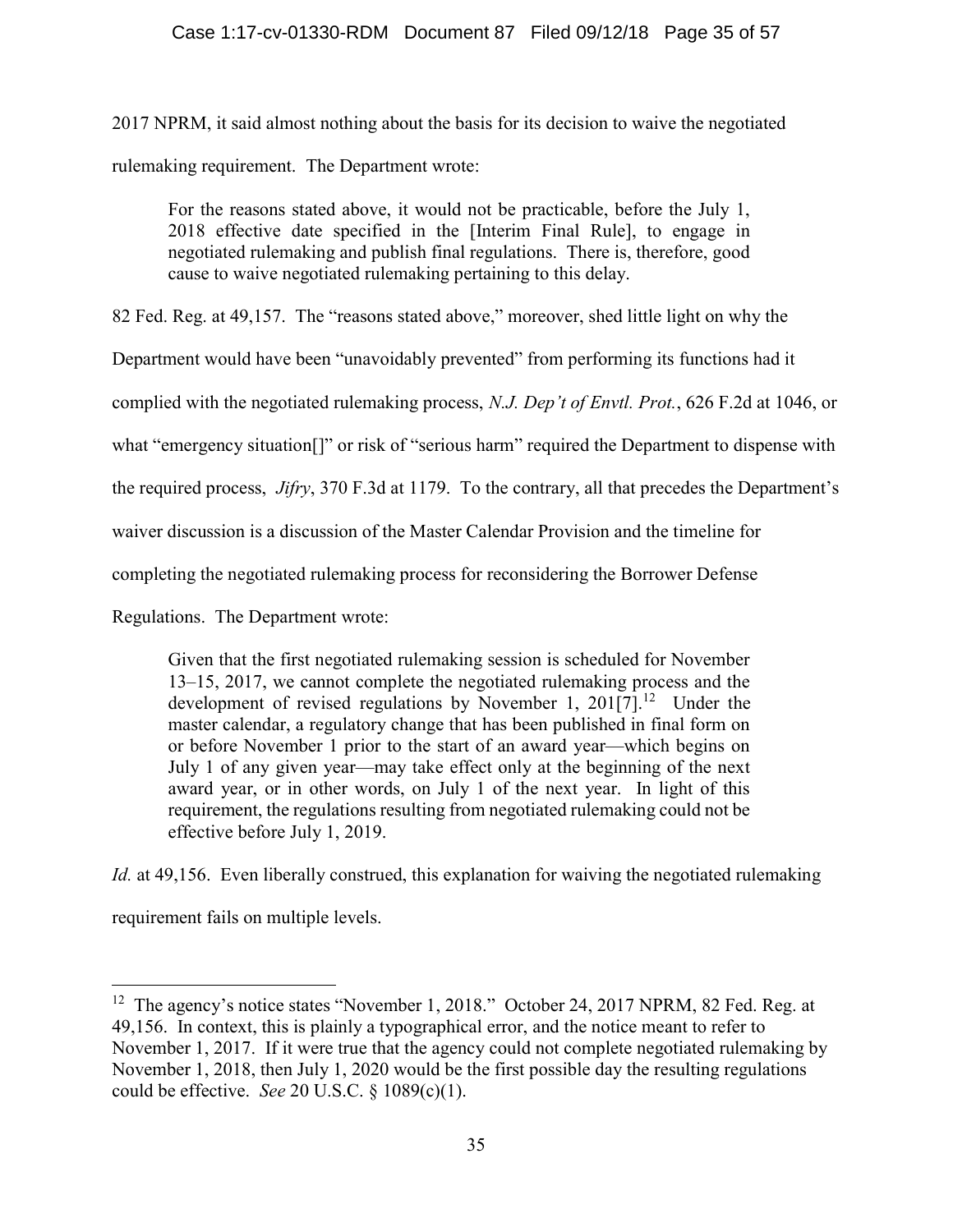### Case 1:17-cv-01330-RDM Document 87 Filed 09/12/18 Page 36 of 57

First, the October 24, 2017 NPRM addressed the wrong regulatory action for purposes of waiving the negotiated rulemaking requirement. The HEA, unsurprisingly, requires the Department to state in the relevant notice of proposed rulemaking why it cannot practicably comply with the negotiated rulemaking requirement "with respect to" that rulemaking. 20 U.S.C. § 1098a(b)(2). The Department's October 24, 2017 NPRM, however, said nothing about whether it had sufficient time to comply with the negotiated rulemaking requirement "with respect to" the Final Delay Rule. To the contrary, the *only* discussion addressed the time the Department needed to finalize its revisions, if any, to the Borrower Defense Regulations. See October 24, 2017 NPRM, 82 Fed. Reg. at 49,156. Because the October 24, 2017 NPRM said nothing about whether it could have conducted a negotiated rulemaking "with respect to" the delay rule, it failed to satisfy the waiver requirement.

 The Department confronts this problem in its briefing before this Court and attempts to find an implicit finding of "good cause" to dispense with the negotiated rulemaking requirement. The Department asserts: "It would make little sense . . . to subject the rule delaying" the Borrower Defense Regulations "to the same negotiated procedures that created, at least in part, the need for" the delay rule "in the first place." Dkt. 58-1 at 62. That contention, however, fails to account for the Department's unstated assumption that the Master Calendar Provision applies to the ongoing rulemaking regarding the Borrower Defense Regulations but does not apply to the delay rules. Without that assumption, the Final Delay Rule would be meaningless because it was finalized on February 14, 2018, and thus, under the Master Calendar Provision, could not have taken effect before July 1, 2019, the date that rule was due to expire. It is only by assuming that the Master Calendar Provision does not apply to delay rules that the Department can avoid this fate. Yet, once it takes that step, it can no longer draw even an implicit comparison between the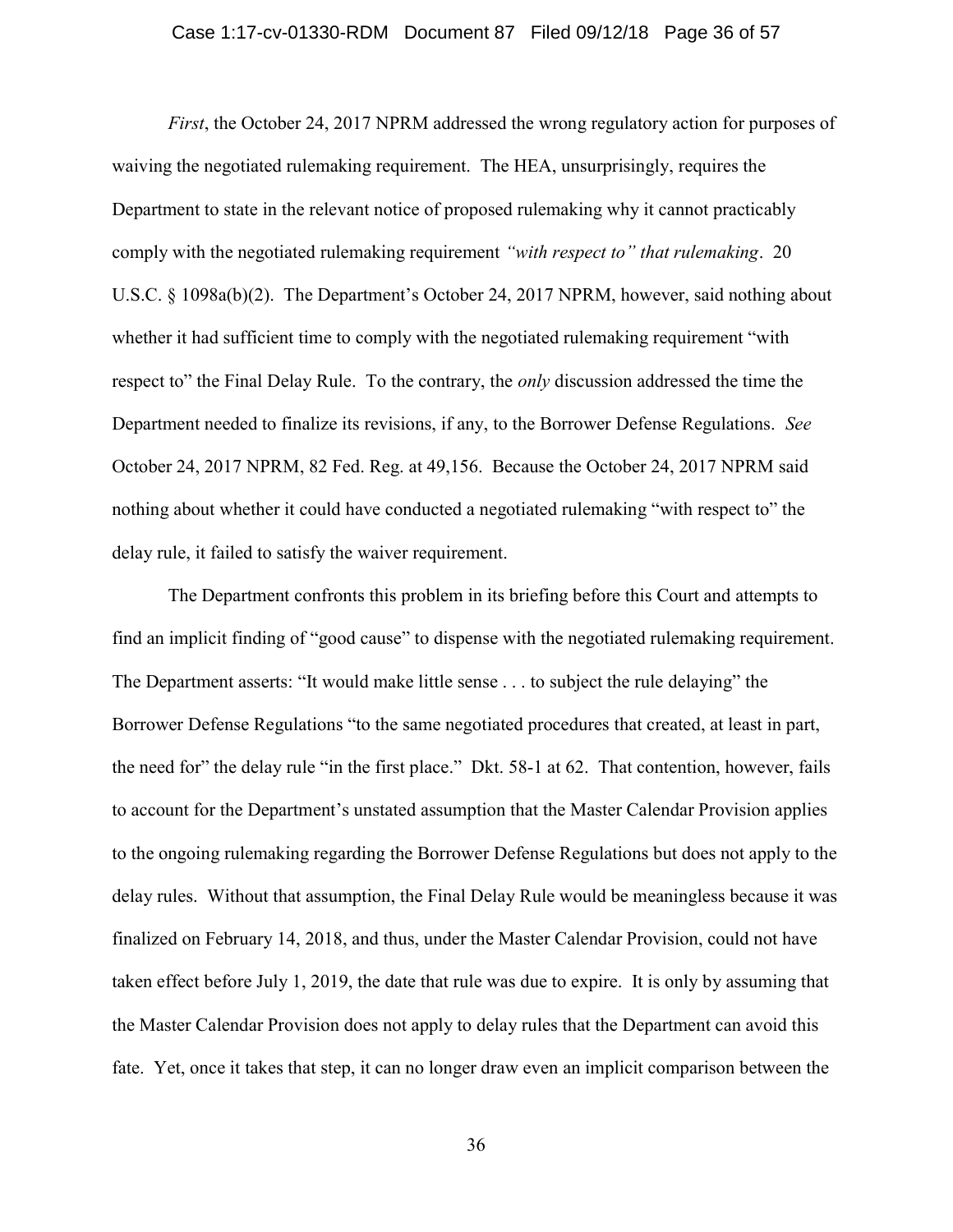### Case 1:17-cv-01330-RDM Document 87 Filed 09/12/18 Page 37 of 57

discussion of the timeline for completing the substantive revisions to the Borrower Defense Regulations, which the Department discussed in the October 24, 2017 NPRM, and the timeline for completing the delay rule, which it did not.

Second, the October 24, 2017 NPRM did not identify any "emergency" or "serious harm" that would result absent a waiver. *Jifry*, 370 F.3d at 1179. Although the relevant "inquiry . . . 'is inevitably fact- or context-dependent,'" the D.C. Circuit has found good cause, by way of example, when "air travel security agencies" would have otherwise been "unable to address threats posing 'a possible imminent hazard to aircraft, persons, and property within the United States," or when "a rule . . . of 'life-saving importance' to mine workers in the event of a mine explosion" was at stake. Mack Trucks, Inc., 682 F.3d at 93 (citations omitted). Here, in contrast, the Department merely stated, without elaboration, that the purpose of the Final Delay Rule was to maintain the "status quo" while it "conduct[ed] [a] negotiated rulemaking and, as necessary, develop[ed] revised regulations." October 24, 2017 NPRM, 82 Fed. Reg. at 49,155–56. That is all the NPRM said, and, by any measure, that bare assertion provided insufficient cause to waive the negotiated rulemaking requirement. Indeed, if that was sufficient, it is difficult to imagine a circumstance in which an agency would be required to comply with the requirements of notice and comment and, where applicable, negotiated rulemaking, to delay the effective date of a regulation.

 Nor can the Department's subsequent efforts to supplement the October 24, 2017 NPRM save the rule. Each of these efforts fails either because the required findings were not included in the proposed delay rule, as required by the HEA, 20 U.S.C. § 1098a(b)(2), or because they constituted post hoc justifications that appeared nowhere in the administrative record, Chenery, 332 U.S. at 196–97; see also Morgan Stanley Capital Grp. Inc. v. Pub. Util. Dist. No. 1 of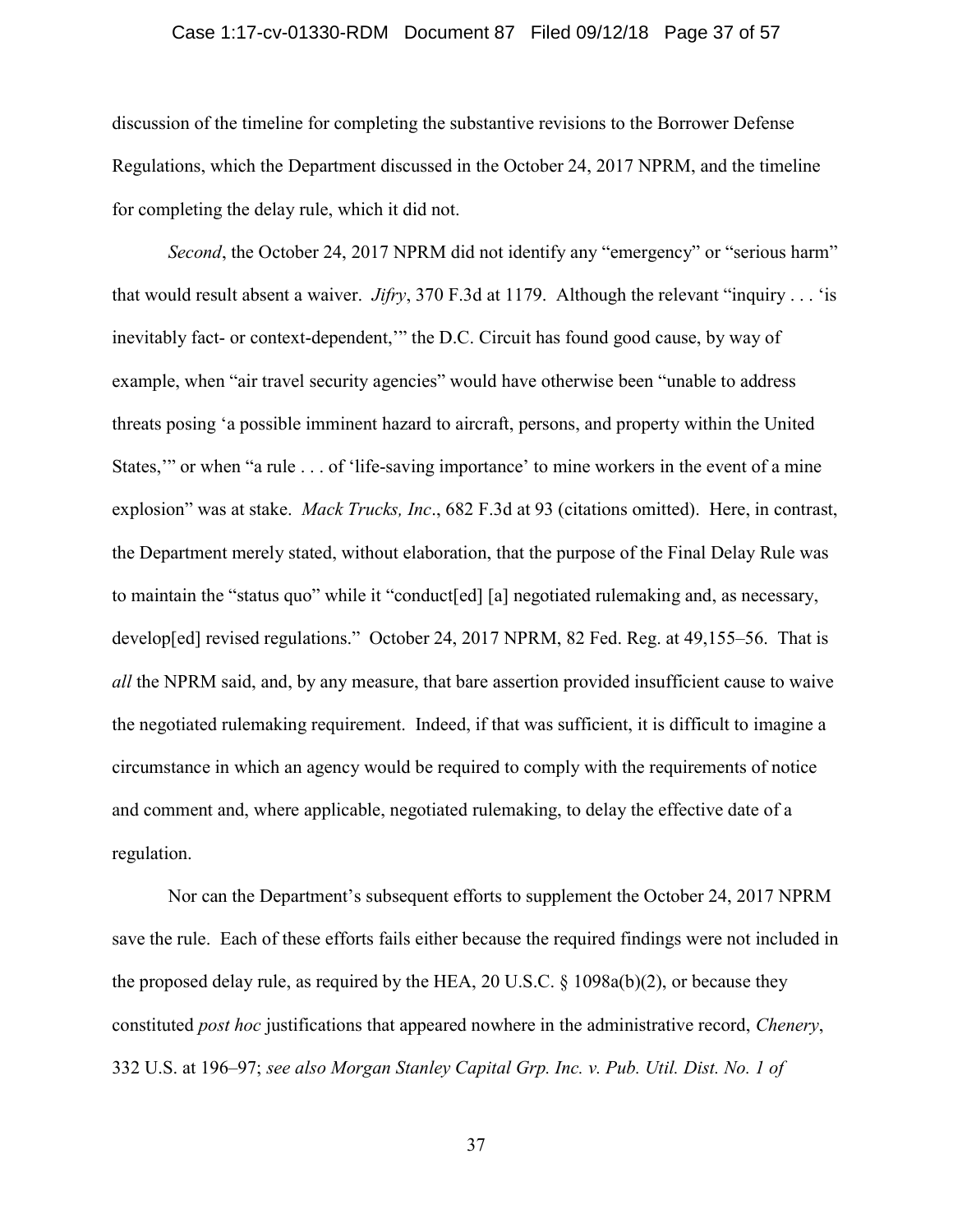Snohomish Cty., Wash., 554 U.S. 527, 568 (2008). In the Final Delay Rule—but not in the October 24, 2017 NPRM—for example, the Department asserted that it "typically takes . . . over 12 months to complete" a negotiated rulemaking and concluded that "it would not have been feasible" to complete that process in a timely manner, "even if the Department had [begun] on May 24, 2017, when it learned of the CAPPS litigation." Final Delay Rule, 83 Fed. Reg. at 6,494. By the time of briefing in this Court, however, the Department apparently recognized that it might, in fact, have been possible to conduct a negotiated rulemaking on the sole issue of delay in the 13 months between May 24, 2017 and July 1, 2018. It thus, once again, amended its theory of good cause, arguing that the Final Delay Rule "needed to be published well in advance of the culmination of the (still ongoing) process to revise the borrower defense regulations, as well as in advance of the July 1, 2018 date on which the [Borrower Defense Regulations] would otherwise [have] become effective." Dkt. 58-1 at 63; cf. Title I—Improving the Academic Achievement of the Disadvantaged—Academic Assessments, 81 Fed. Reg. 88,886 (Dec. 8, 2016) (DOE conducted negotiated rulemaking under 20 U.S.C. § 6571 in approximately 10 months). None of that analysis, however, appeared anywhere in the October 24, 2017 NPRM, and thus both theories—the "over 12 month" theory and the "well in advance" theory—lie outside the bounds of proper consideration. See 20 U.S.C. § 1098a(b)(2); Am.'s Cmty. Bankers v. FDIC, 200 F.3d 822, 835 (D.C. Cir. 2000).

The Department also posited in the Final Delay Rule that regulated parties should not have to bear the costs of complying with the Borrower Defense Regulations when those regulations might be rescinded or "changed a short while later." Final Delay Rule, 83 Fed. Reg. at 6,461. That rationale is—once again—too little, too late. It is too late for the reasons explained above. And it is too little because it is at odds with the circuit's "longstanding position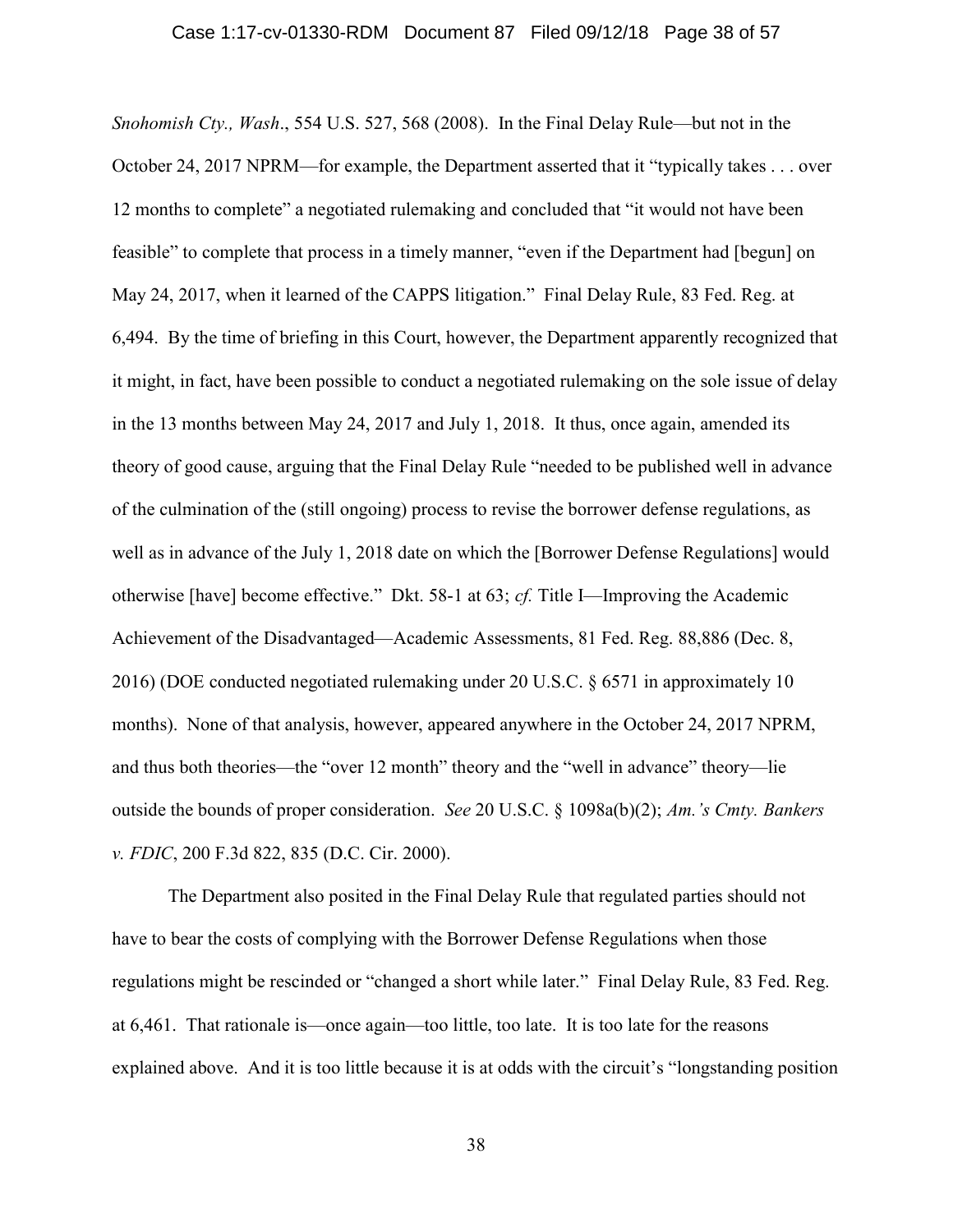### Case 1:17-cv-01330-RDM Document 87 Filed 09/12/18 Page 39 of 57

that the [good cause] exception should be 'narrowly construed and only reluctantly countenanced.'" Mack Trucks, Inc., 682 F.3d at 94 (quoting Util. Solid Waste, 236 F.3d at 754). To be sure, regulatory uncertainty that "imperil<sup>[s]"</sup> "an entire industry and its customers," *id* at 93–94 (citing Am. Fed'n of Gov't Emps., AFL-CIO v. Block, 655 F.2d 1153, 1157 (D.C. Cir. 1981)), or that would cause "serious harm" to the regulated parties or the public, *Jifry*, 370 F.3d at 1179, can support a waiver. Here, however, the Department has not specified any regulatory vacuum that would exist without the Final Delay Rule and has not identified any "serious harm"—only potentially unnecessary administrative costs—that the regulated parties would suffer if the Borrower Defense Regulations were permitted to take effect.

The Final Delay Rule did identify at least one actual cost, albeit in discussing the merits of the delay rule rather than the good cause exception. Specifically, the Final Delay Rule asserted: "[t]he Department thinks it is likely that the arbitration and class action waiver provision will be overturned" in the CAPPS litigation and that allowing that provision to take effect would sow "significant confusion [among] borrowers and schools who may have engaged in court litigation on the basis of the prohibitions as to the enforceability of those agreements." Final Delay Rule, 83 Fed. Reg. at 6,462. Allowing that provision to take effect, the Final Delay Rule added, would also require institutions to "change their policies and procedures[,] . . . amend their enrollment agreements," re-train staff, and send "notices to borrowers informing them of the changed class action waivers and pre-dispute arbitration provisions," only to "repeat or reverse these steps" in the "likely" event that the provision is rescinded or struck down. *Id.* But, even if the Court were to read this discussion as directed at the good cause requirement, and even had the Department raised it in the October 24, 2017 NPRM, as it was required to do, it would not suffice. The problem with the rationale, as discussed further below, see infra at 54–55, is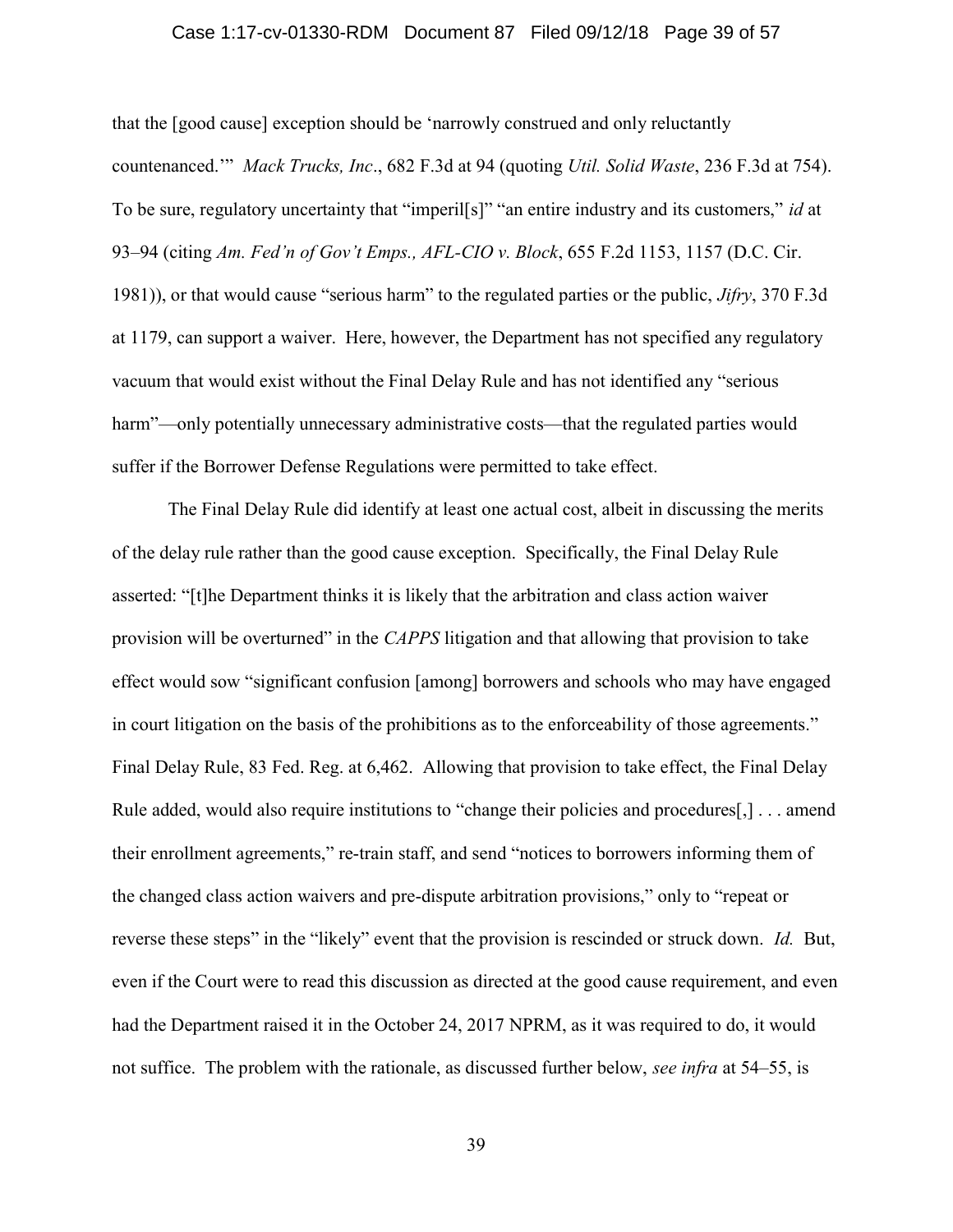### Case 1:17-cv-01330-RDM Document 87 Filed 09/12/18 Page 40 of 57

that it is both unexplained and directly at odds with the determination that the Department made when it finalized the Borrower Defense Regulations that the arbitration and class action rules are lawful and that the "case law gives strong support for the position that the Department has authority to impose limits of [this] kind . . . ." Borrower Defense Regulations, 81 Fed. Reg. at 76,023. The Department is, of course, entitled to change its conclusion on that question, but it cannot do so without acknowledging its prior conclusion or offering any explanation for its fundamental change in course. See Fox Television Stations, Inc., 556 U.S. at 515.

 Without that example of an actual cost the Department arguably avoided by dispensing with the negotiated rulemaking requirement, the Department did little more than pay lip service to the good cause requirement. It merely asserted that allowing a rule to take effect, only to change the rule a year or so later, would "lead to a great deal of confusion and difficulty for borrowers and schools alike." Final Delay Rule, 83 Fed. Reg. at 6,464. Like the government's similar conclusion in National Venture Capital Ass'n v. Duke, 291 F. Supp. 3d 5 (D.D.C. 2017), adopting such an expansive view of good cause "'would swallow the rule,' as an agency could always argue that any given regulation provides clarification or guidance." Id. at 19 (citation omitted).

The Court, accordingly, concludes that the Final Delay Rule was procedurally defective because it improperly invoked the good cause exception to the HEA's negotiated rulemaking requirement.

### D. Section 705 Stay

Plaintiffs also challenge the Department's invocation of 5 U.S.C. § 705 to stay the Borrower Defense Regulations pending the resolution of the CAPPS litigation. This challenge raises three distinct questions. First, is an agency's decision to stay the effective date of a rule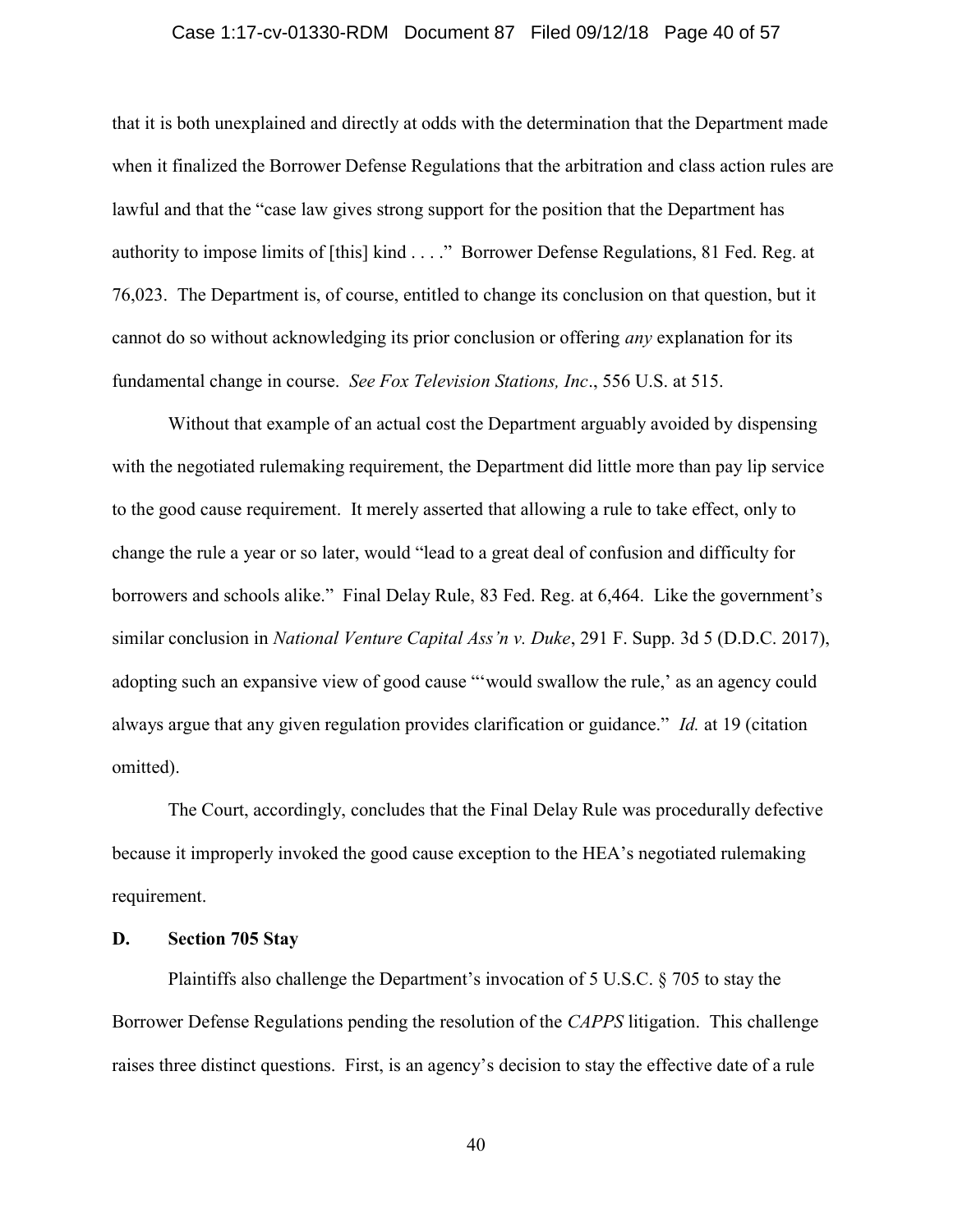### Case 1:17-cv-01330-RDM Document 87 Filed 09/12/18 Page 41 of 57

pursuant to § 705 subject to judicial review? Second, if so, what standard applies? Third, did the Department satisfy that standard?

### 1. Reviewability

The Department first argues that judicial review of its Section 705 Stay "is unavailable because" § 705 "commits to agency discretion the decision to postpone an effective date pending judicial review." Dkt. 58-1 at 28–32. The Department is correct that, when a "statute is drawn so that a court would have no meaningful standard against which to judge the agency's exercise of discretion," the agency's action taken pursuant to that statute is unreviewable. Chaney, 470 U.S. 821, 830 (1985). It is incorrect, however, that § 705 is such a provision.

The APA permits aggrieved parties to seek judicial review of final agency actions for which there is no other adequate judicial remedy. *Chaney*, 470 U.S. at 828. That waiver of sovereign immunity and cause of action, however, comes with a proviso: "before any review at all may be had, a party must first clear the hurdle of  $\S 701(a)$ ," which bars judicial review (1) if the applicable statute "preclude[s]" review, or (2) if the "agency action is committed to agency discretion by law." *Id.* (quoting 5 U.S.C.  $\S$  701(a)). An action is "committed to agency discretion" if "the [relevant] statute is drawn so that a court would have no meaningful standard against which to judge the agency's exercise of discretion." Id. at 830; see also Citizens to Pres. Overton Park v. Volpe, 401 U.S. 402, 410 (1971). In other words, if a statute fails to set a "meaningful standard," then there is no basis for a court to conclude that the challenged agency action was unlawful or an abuse of discretion. Chaney, 470 U.S. at 830. Except in cases involving enforcement decisions, allocation of lump sum appropriations, or other "categories of administrative decisions that courts traditionally have regarded as 'committed to agency discretion," *Lincoln v. Vigil*, 508 U.S. 182, 191 (1993), however, courts must apply a presumption in favor of judicial review and must treat  $\S 701(a)$  as a "very narrow" proviso that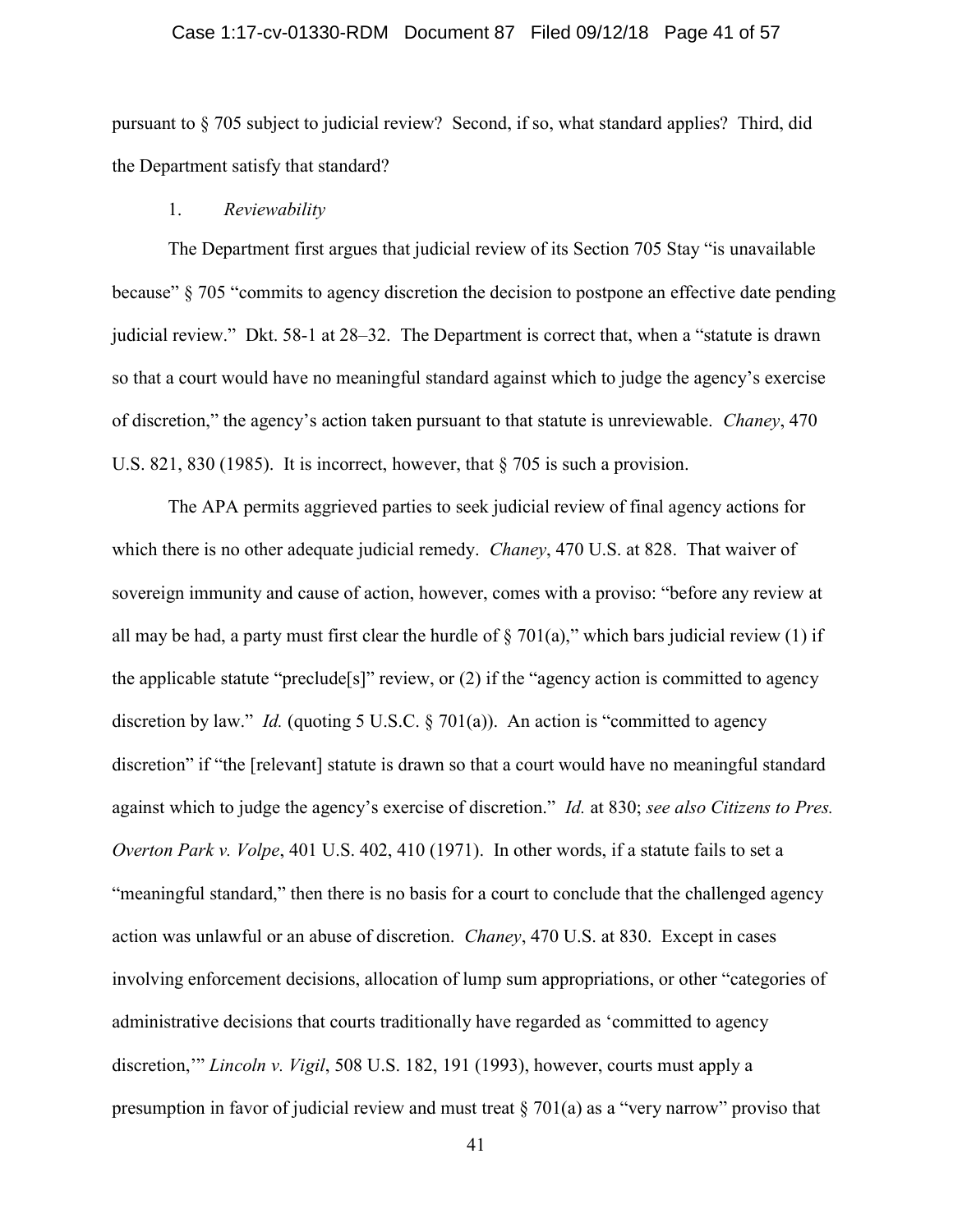"applies only in 'rare instances," Cody v. Cox, 509 F.3d 606, 610 (D.C. Cir. 2007) (quoting

Citizens to Pres. Overton Park, Inc., 401 U.S. at 410).

In the Department's view, § 705 constitutes one of these "rare instances" for five

reasons—four based on the text of § 705 and the fifth based on structure of the APA. The text of

§ 705 provides:

When an agency finds that justice so requires, it may postpone the effective date of action taken by it, pending judicial review. On such conditions as may be required and to the extent necessary to prevent irreparable injury, the reviewing court, including the court to which a case may be taken on appeal from or on application for certiorari or other writ to a reviewing court, may issue all necessary and appropriate process to postpone the effective date of an agency action or to preserve status or rights pending conclusion of the review proceedings.

5 U.S.C. § 705. The Department finds a commitment of discretion, first, in the fact that the statute does not say that an agency may postpone an effective date "when justice so requires" but, rather, says that an agency may do so "when [the] *agency finds* that justice so requires." Dkt. 59-1 at 33 (emphasis added) (quoting 5 U.S.C. § 705). To this, it adds that the phrase "justice so requires" is "inherently flexible;" that  $\S$  705's use of the word "may" further confirms that Congress intended to commit stay decisions to agency discretion; and that the text distinguished between the judicially manageable standard that courts must apply—"to the extent necessary to prevent irreparable injury"—and the less definite standard applicable to agency decisions. Dkt. 59-1 at 34–35, 42–43. In support of these textual arguments, the Department relies on the Supreme Court's decision in Webster v. Doe, 486 U.S. 592 (1988). There, the Court held that a statute that allows the Director of the CIA to terminate CIA employees whenever the Director "shall deem such termination necessary or advisable in the interests of the United States" commits those discharge decisions to the Director's discretion. *Id.* at 600. Finally, relying on the APA's structure, the Department argues that, because § 705 appears in a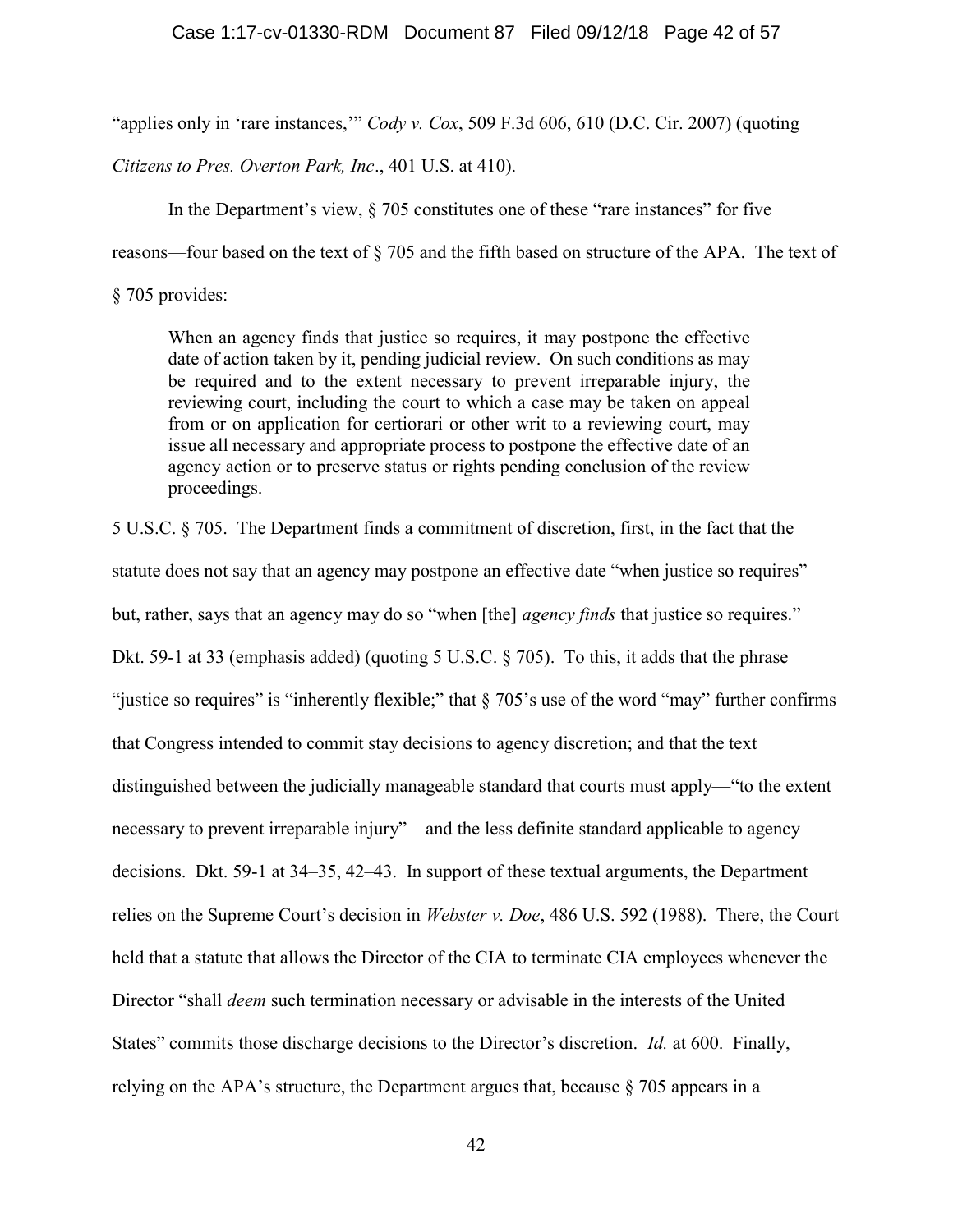### Case 1:17-cv-01330-RDM Document 87 Filed 09/12/18 Page 43 of 57

standalone provision of the APA, which "is entirely separate from Section 704 . . . ('[a]ctions reviewable')," it is appropriate to infer that Congress intended to make § 705 determinations "unreviewable." Dkt. 59-1 at 36 n.3.

 Most of the Department's textual arguments are foreclosed by the D.C. Circuit's decision in Dickson v. Secretary of Defense, 68 F.3d 1396 (D.C. Cir. 1995). That case involved a statute that allowed former servicemembers to request that the Army correct "errors or injustices in their military records." *Id.* at 1399. Of relevance here, the statute set a limitations period to request such a correction, but further provided that the Army Board for Correction of Military Records ("Board") "may excuse a failure to file within [that period] if it finds it to be in the interest of justice." Id. (emphasis added) (quoting 10 U.S.C. § 1552(b)). Relying on this language, the district court dismissed the plaintiffs' petition for review of the Board's refusal to grant a waiver on the ground that the decision was committed to the Board's discretion and, as a result, was unreviewable. Id. at 1398. On appeal, the D.C. Circuit reversed, and, in the course of doing so, it rejected most of the same arguments that the Department makes here.

First, the Court of Appeals rejected the government's contention that Congress's use of the word "may"—as opposed to "shall"—signaled an intent to commit the relevant action to the agency's discretion. Id. at 1401. Although the Court acknowledged that the word "may" conveys an intent "to confer some discretion on the agency," it disagreed that "such language" means that "the matter is *committed* exclusively to agency discretion." *Id.* The same holds true here; indeed, under both statutes, the agency may act only if it finds that the interest of justice standard is satisfied.

The *Dickson* decision also undermines the Department's reliance on the "agency finds" and "justice so requires" language in § 705. Again, the language at issue in Dickson—if the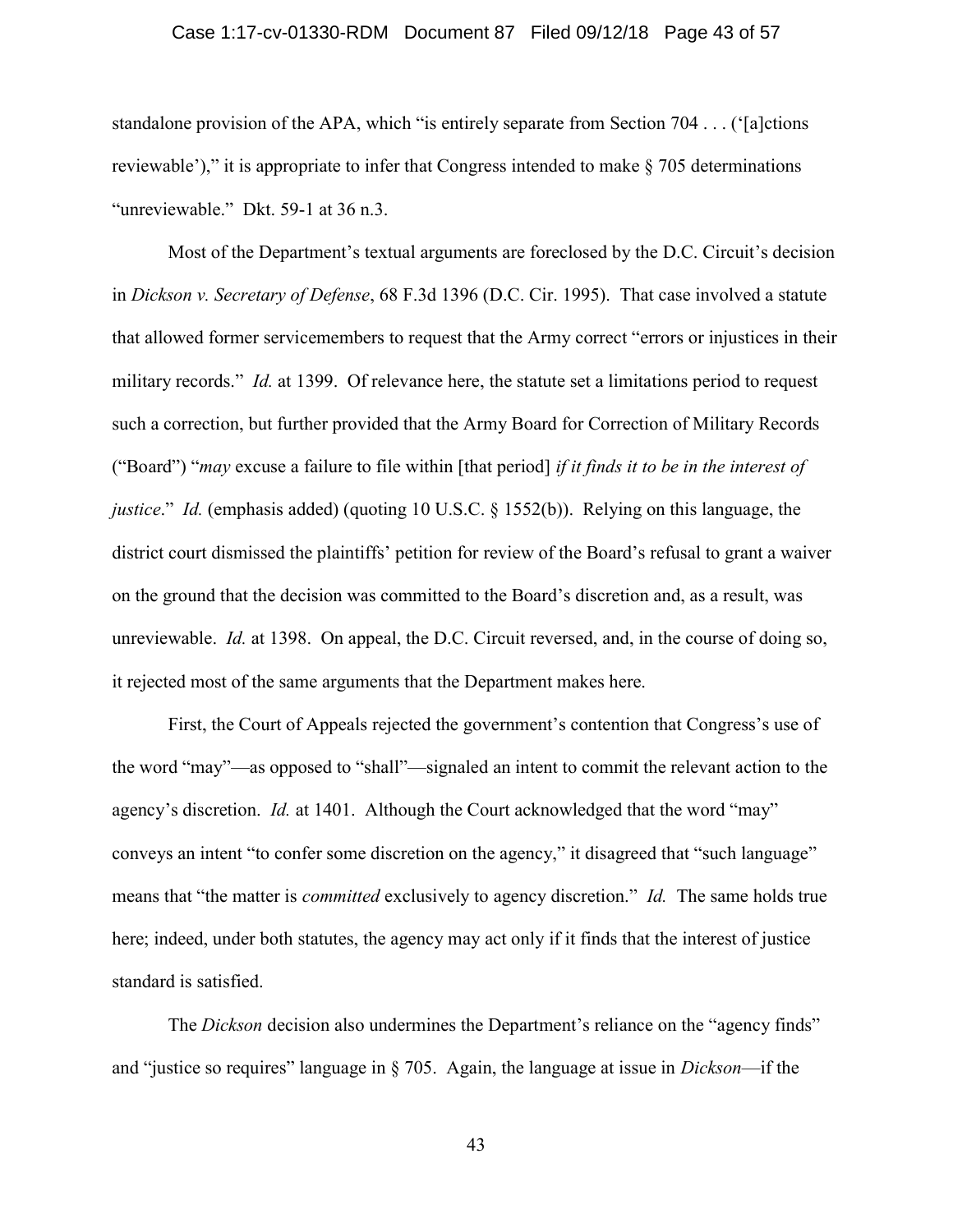### Case 1:17-cv-01330-RDM Document 87 Filed 09/12/18 Page 44 of 57

Board "finds it to be in the interest of justice"—parallels the language at issue here. *Id.* at 1402. And, again, the D.C. Circuit disagreed with the government's contention that the relevant language committed "the matter solely to agency discretion." *Id.* In reaching that conclusion, moreover, the Court of Appeals rejected the same expansive reading of Webster that the Department presses here. The Court found support for its conclusion in Kreis v. Secretary of the Air Force, 866 F.2d 1508, 1513 (D.C. Cir. 1989), a case decided the year after Webster. There, the Court of Appeals held that the district court was entitled to review the adequacy of the Secretary of the Air Force's explanation for denying appellant's request for a retroactive promotion. Id. at 1512. In Dickson and in Kreis, as in this case, the government argued that Webster stands for the broad proposition that a grant of authority to take an action if the agency "finds" or "deems" that action "in the interest of justice" or "in the interests of the United States" is sufficient to commit the relevant action to the discretion of the agency. *Dickson*, 68 F.3d at 1403; Kreis, 866 F.2d at 1508. And, in both Dickson and Kreis, the D.C. Circuit disagreed. Id. As the Court of Appeals explained in Dickson, that contention ignores the "context in which the statutory mandate [at issue in Webster] operated," Dickson, 68 F.3d at 1403 (citation omitted), and, as it stressed in Kreis, Webster involved a national security "determination particularly unsuited to judicial assessment," Kreis, 866 F.2d at 1514. In short, outside of the context of national security or a similar context that raises doubts about judicial competence, Webster lacks the broad meaning that the Department urges.

The Department's remaining arguments fare no better. Pressing its final textual argument, the Department observes that § 705 describes the standard applicable to judicial stays in different terms and argues that, by distinguishing "between agency action and court action," Congress "commit[ed] each exclusively to the province of the entity taking action." Dkt. 58-1 at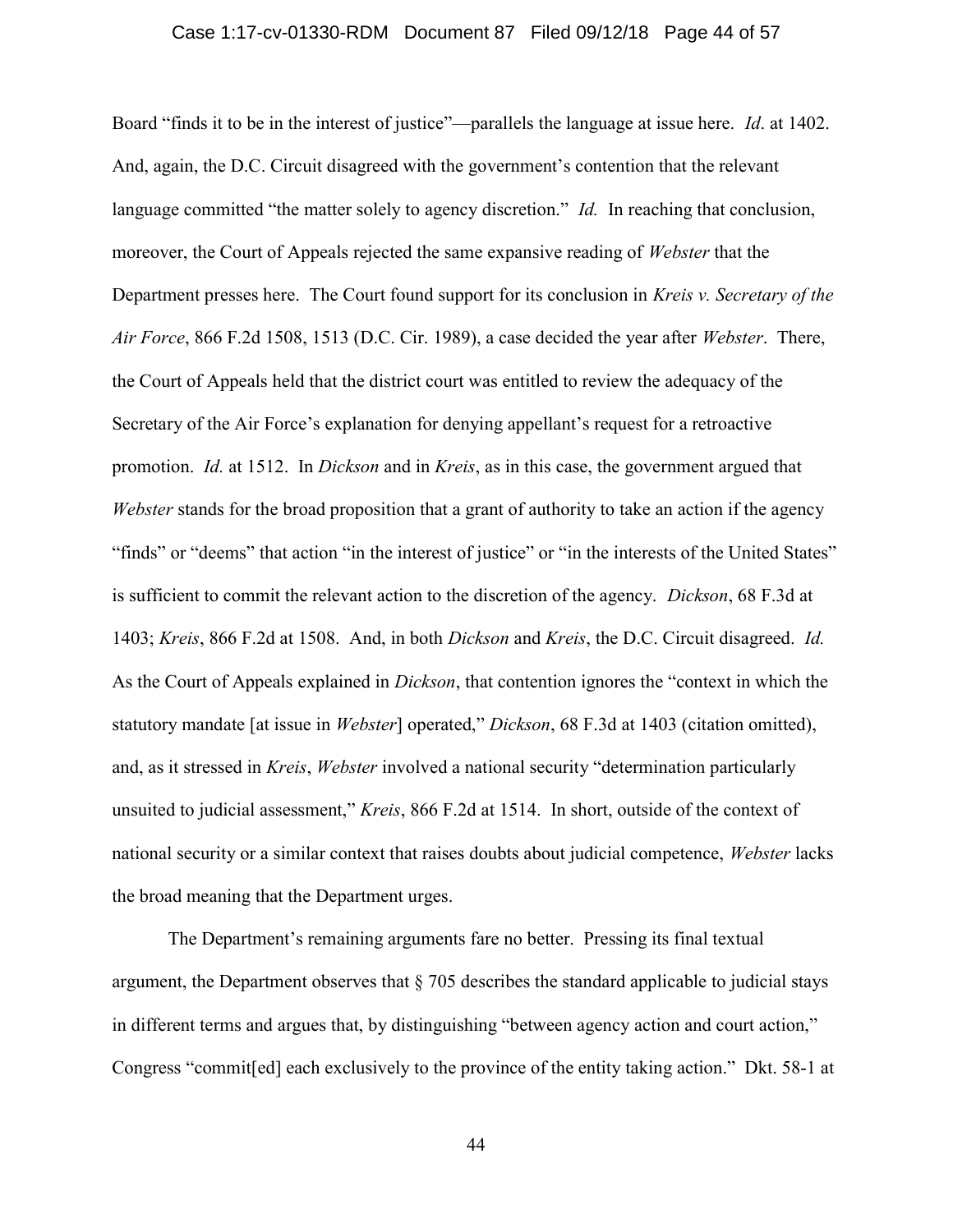### Case 1:17-cv-01330-RDM Document 87 Filed 09/12/18 Page 45 of 57

31. But the Department offers no explanation for why the difference in language—short of the reasons rejected above—shows that Congress intended to commit the decision whether to grant a stay "exclusively to the province of" the agency or the court. Nor does the fact that Congress provided both agencies and courts with the authority to stay regulations pending judicial review support the Department's view. To the contrary, as the D.C. Circuit concluded in rejecting a similar argument regarding the Clean Air Act, "[g]iven that Congress granted [courts] the power to enter a stay, it seems quite anomalous that it did not also confer upon [courts] the lesser power to review the [agency's] decision to issue a stay." Clean Air Council v. Pruitt, 862 F.3d 1, 7 (D.C. Cir. 2017).

The Department's structural argument is also unpersuasive. The Department contends that because § 705 falls between §§ 704 and 706, which together delineate the scope and reach of judicial review, Congress intended a  $\S$  705 stay to be "a limited form of relief" that is itself immune from review. Dkt. 74 at 12. But the Department never explains why agency action taken pursuant to § 705 does not constitute "final agency action" subject to judicial review, see 5 U.S.C. § 704, and does not identify where Congress might have situated § 705 to avoid any implication that its placement was "intended to make the Section 705 stay . . . unreviewable." Dkt. 58-1 at 32 n.3. A far more persuasive structure argument, moreover, points in the opposite direction. As noted above, § 701(a) contains two exceptions to judicial review under the APA: the first exception, which is not applicable here, applies where a "statute[] preclude[s] judicial review," 5 U.S.C.  $\S 701(a)(1)$ , and the second exception, which the Department argues is controlling here, applies where "agency action is committed to agency discretion by law," id.  $§ 701(a)(2)$ . The first of these exceptions "seems easy in application" and merely requires courts "to determine whether Congress intended to preclude judicial review," while the second applies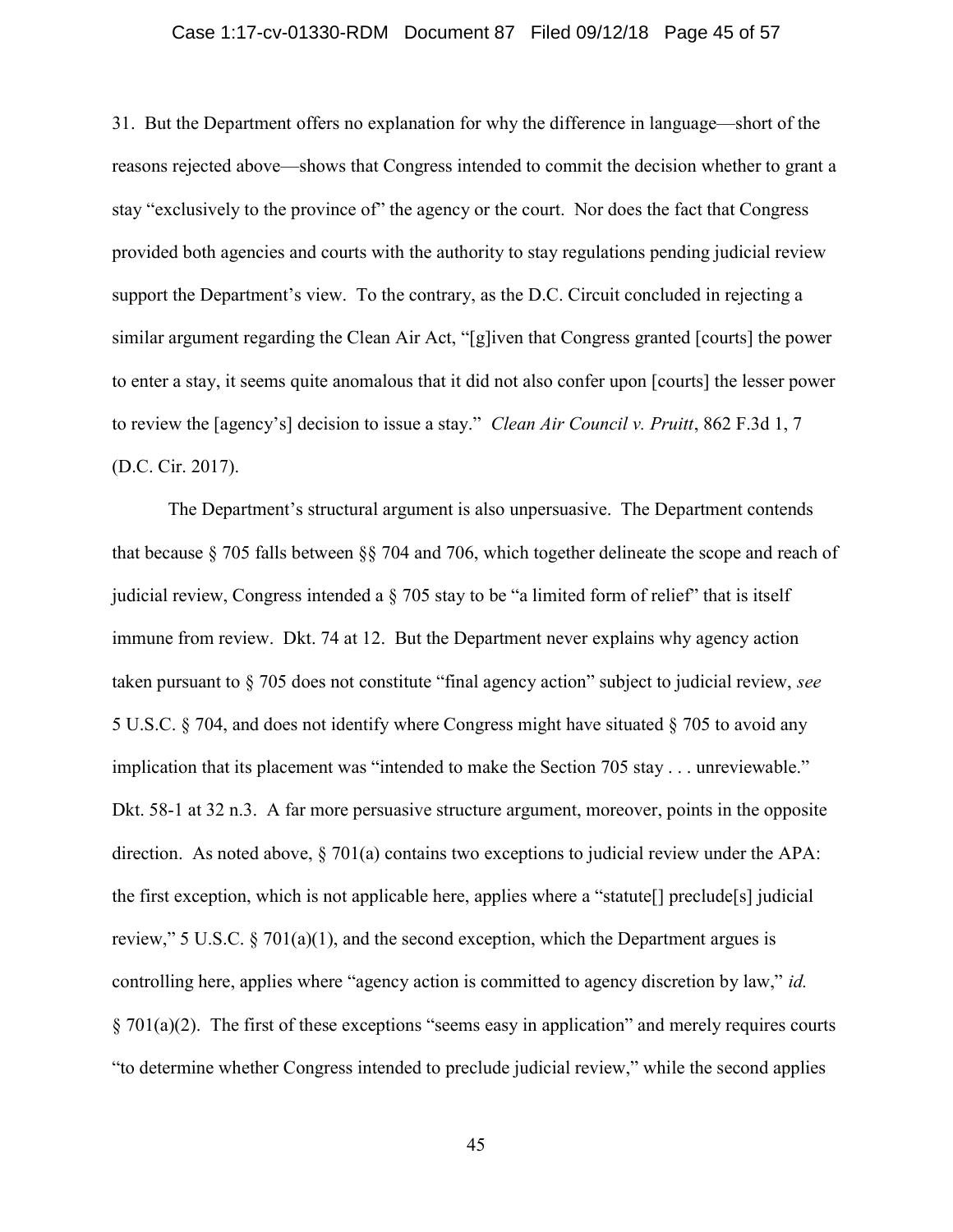### Case 1:17-cv-01330-RDM Document 87 Filed 09/12/18 Page 46 of 57

"even where Congress has not affirmatively precluded review." Chaney, 470 U.S. at 828–30. It seems improbable, to say the least, that Congress intended to preclude judicial review of agency decisions under § 705 of the APA, but did so in the roundabout way of committing those decisions to agency discretion instead of merely saying that administrative stays are not subject to judicial review.

Any remaining doubt regarding the reviewability of administrative stay decisions is put to rest by the fact that, despite the Department's arguments to the contrary, a "judicially manageable standard[] [is] available for judging how and when an agency should exercise its discretion." Chaney, 470 U.S. at 830; see also Robbins v. Reagan, 780 F.2d 37, 45 (D.C. Cir. 1985) (per curiam) (holding that "the absence of clear statutory guidelines" does not preclude judicial review "unless the statutory scheme, taken together with other relevant materials, provides absolutely no guidance" as to how an agency is to exercise its discretion). Numerous judicial decisions have confirmed that review is "judicially manageable," see Safety-Kleen Corp. v. EPA, No. 92-1629, 1996 U.S. App. LEXIS 2324, at \*2 (D.C. Cir. Jan. 19, 1996); Becerra v. U.S. Dep't of Interior, 276 F. Supp. 3d 953, 964 (N.D. Cal. 2017); California v. U.S. Bureau of Land Mgmt., 277 F. Supp. 3d 1106, 1122 (N.D. Cal. 2017); Sierra Club v. Jackson, 833 F. Supp. 2d 11, 34 (D.D.C. 2012), and, as discussed below, this Court can, in fact, discern the relevant standard. Review of § 705 stay decisions sit at the opposite end of the spectrum from the review of security clearances in Webster. While the Supreme Court noted in Webster that courts are unsuited for assessing risk in the national security context, see 486 U.S. at 601, there can be little doubt that courts are uniquely well-suited to determine whether equitable considerations warrant staying the implementation of existing regulations pending judicial review.

The Court, accordingly, concludes that § 705 stays are subject to judicial review.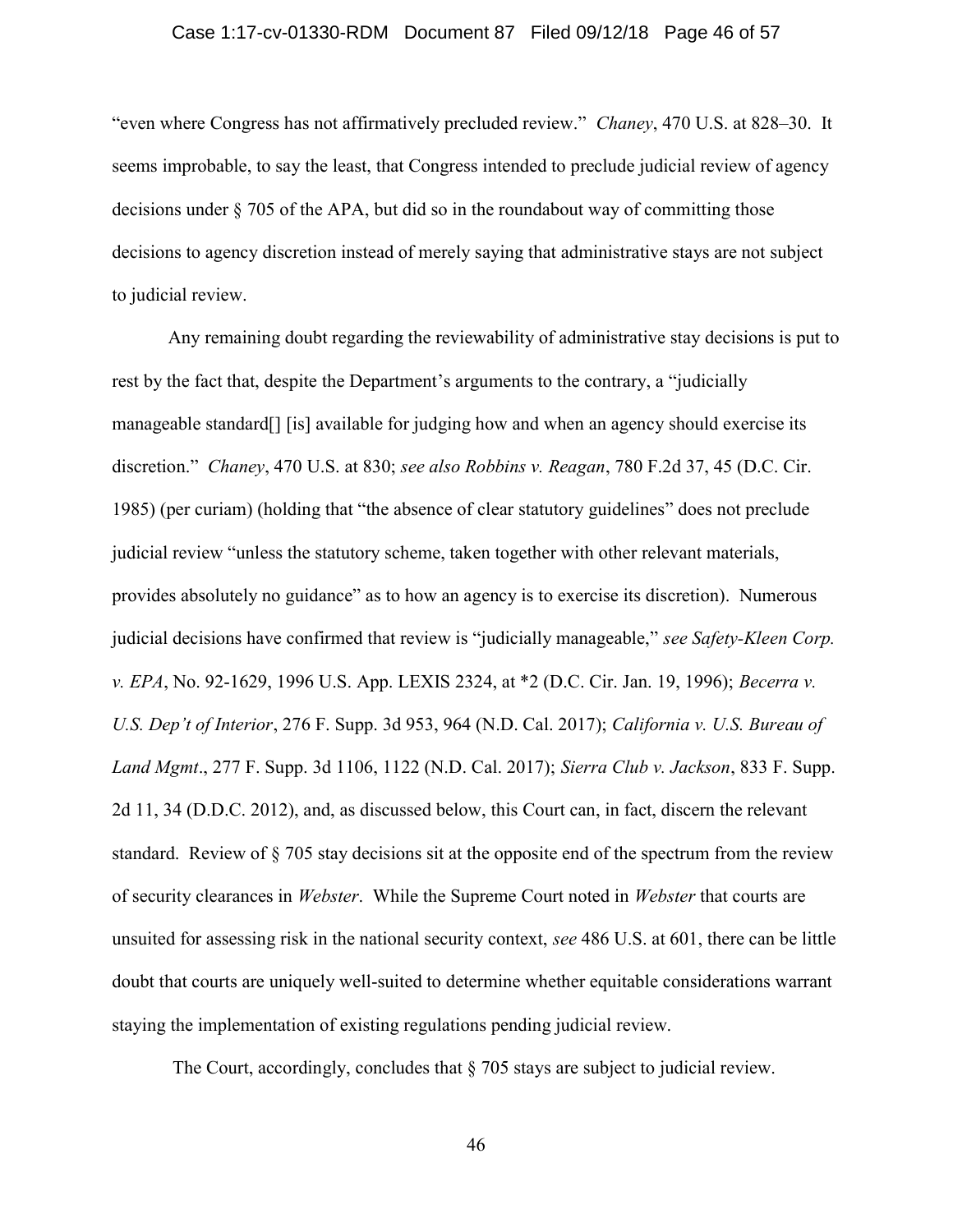# 2. Standard for Invoking Section 705

The next question is what standard an agency must apply in deciding whether to issue a stay pursuant to  $\S 705$ ? The parties agree that  $\S 705$  authorizes both "court[s]" and "agenc[ies]" to grant stays pending judicial review, see 5 U.S.C. § 705, and they agree (or at least do not dispute) that courts must apply the four-factor test used to evaluate requests for preliminary injunctive relief, see Cuomo v. NRC, 772 F.2d 972, 974 (D.C. Cir. 1985); Sierra Club, 833 F. Supp. 2d at 30; Affinity Healthcare Servs., Inc. v. Sebelius, 720 F. Supp. 2d 12, 15 n.4 (D.D.C. 2010). They disagree, however, about whether agencies must apply that same four-factor test.

Plaintiffs contend that the Department's failure to apply the preliminary injunction test constitutes a legal error that renders the Section 705 Stay arbitrary and capricious. Dkt. 55-1 at 37; Dkt. 56 at 36. According to Plaintiffs, the text of § 705, its legislative history, and this Court's precedent all support the conclusion that courts and agencies are bound to apply the same standard. Dkt. 55-1 at 31–37; Dkt. 56 at 36–41. The Department, on the other hand, argues that nothing found in the text of  $\S$  705, or in any source, requires that agencies apply the judicially fashioned four-part test. Dkt. 58-1 at 38–39. Rather, in the Department's view, § 705 authorizes agencies to issue a stay when "justice so requires," 5 U.S.C. § 705—"a broad, flexible standard conferring discretion to act," Dkt. 58-1 at 33. As explained below, the Court is unpersuaded by either extreme.

As an initial matter, the Court agrees with the Department that, absent good cause, courts must avoid "engrafting their own notions of proper procedures upon agencies." *Vt. Yankee* Nuclear Power Corp. v. Nat. Res. Def. Council, 435 U.S. 519, 525 (1978). Here, nothing in the text of § 705 provides sufficient cause to require that agencies apply the same four-factor test that courts apply. The statute uses different language to describe what an agency must find in order to issue a stay—"that justice so requires"—and to describe what a court must find—that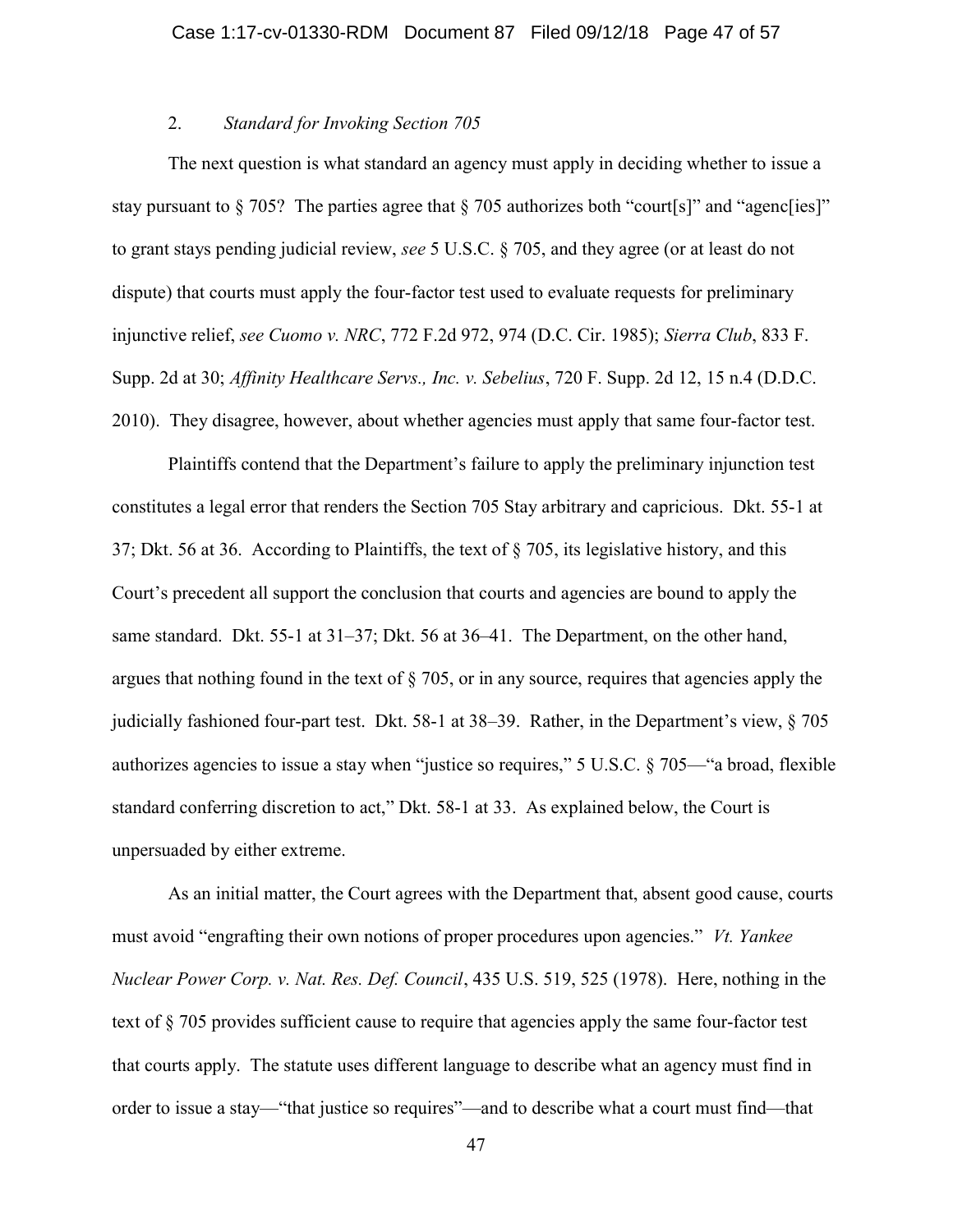#### Case 1:17-cv-01330-RDM Document 87 Filed 09/12/18 Page 48 of 57

the stay is "necessary to prevent irreparable injury." 5 U.S.C. § 705. Moreover, not even every circuit applies precisely the same four-factor test; some, for example, apply a sliding scale, while others do not, and while still others have not resolved that question. See Sherley v. Sebelius, 644 F.3d 388, 392–93 (D.C. Cir. 2011) (noting a split between courts, like the Fourth Circuit, which read likelihood of success on the merits as "an independent, free-standing requirement for a preliminary injunction" and those, like the Second, Ninth, and Seventh Circuits, which follow a "sliding scale" approach); id. (noting that the D.C. Circuit has declined to weigh in on the split). Under these circumstances, it would be odd to suggest that administrative agencies are bound to apply a particular formulation of the test.

Likewise, neither the legislative history of  $\S$  705 nor other agencies' practices compels the conclusion that the judicially crafted four-factor test necessarily applies to administrative stay determinations. The Senate Report that Plaintiffs cite describes the purpose of § 705 as follows:

This section  $\lceil \frac{6}{5} \rceil$  705, formerly 5 U.S.C.  $\frac{6}{5} \lceil \frac{1009(d)}{d} \rceil$  permits either agencies or courts, if the proper showing be made, to maintain the status quo . . . . The authority granted is equitable and should be used by both agencies and courts to prevent irreparable injury or afford parties an adequate judicial remedy.

APA, Pub. L. 1944-46, S. Doc. No. 248, at 277 (1946). Although this language confirms that courts and agencies are granted the same "equitable" authority to "maintain the status quo," id., it is far from clear that in exercising that authority, Congress intended courts and agencies to apply the same standard. Nor is the fact that other agencies have opted to apply the four-factor test when deciding whether to issue a stay under § 705 dispositive here. Contra Sierra Club, 833 F. Supp. 2d at 31 (holding that the agency's failure to apply the preliminary injunction test was arbitrary and capricious because "[the agency] . . . failed entirely . . . to justify its departure from its many prior precedents applying this four-part test"). Had the Department done so, it might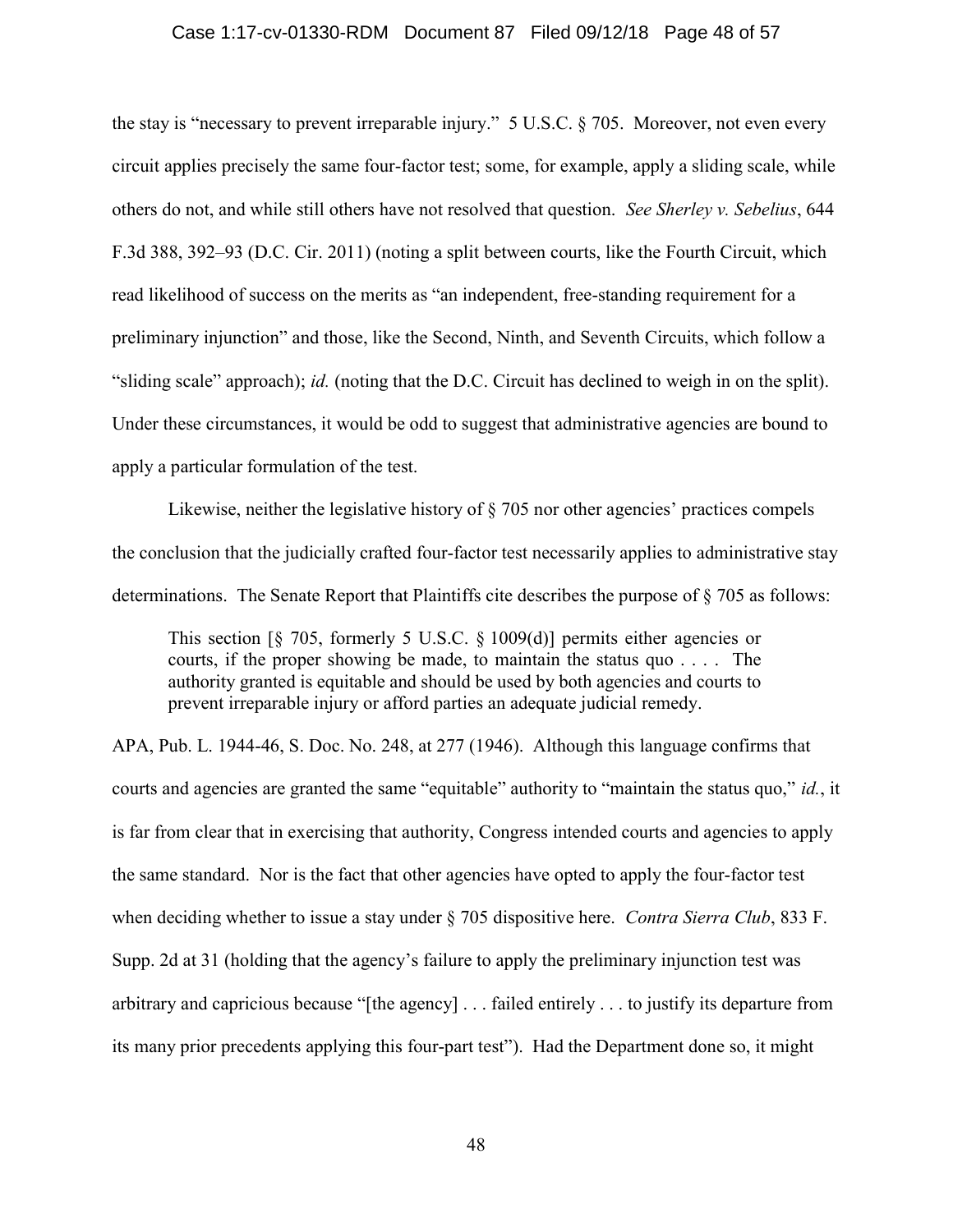### Case 1:17-cv-01330-RDM Document 87 Filed 09/12/18 Page 49 of 57

have been bound to follow its own prior practice or to have explained why a different approach was warranted. But that is not the case.

 On the other hand, and despite the Department's arguments to the contrary, the text and legislative history of § 705 do provide the Court with a framework for reviewing whether an agency's determination that a stay is "require[d]" in the interests of "justice" was arbitrary and capricious. Section 705 does not permit the Department to make its own untethered assessment of what is "just." To begin, although the language differs in minor detail, the judicial and administrative authority to grant a stay is found in a single statutory provision that addresses a single topic—"relief pending review." 5 U.S.C. § 705. The relevant standard, moreover, does not differ in significant respects. The administrative determination that "justice . . . requires" issuance of a stay, id., is the same type of determination that courts make when they decide whether to grant preliminary injunctive relief. The legislative history of  $\S$  705 makes just this point. It explains that "[t]he authority granted is equitable and should be used by both agencies and courts to prevent irreparable injury or afford parties an adequate judicial remedy." S. Doc. No. 248, at 277. As such, even though an agency need not apply the same canonical four-factor test that courts do, it must—given the statute's "equitable" mandate—weigh the same equities. This includes, but is not limited to, "balancor inglesting the competing claims of injury," "consider[ing] the effect on each party of . . . granting" the stay, and "pay[ing] particular regard for the public consequences." Winter v. Nat. Res. Def. Council, 555 U.S. 7, 24 (2008) (first quoting Amoco Prod. Co. v. Vill. of Gambell, Alaska, 480 U.S. 531, 542 (1987), then quoting Weinberger v. Romero-Barcelo, 456 U.S. 305, 312 (1982)). At a minimum, an agency must provide a "reasoned explanation" that is sufficient to "enable . . . court[s] to evaluate," Dickson, 68 F.3d at 1404 (citation omitted), whether a stay was "require[d]," 5 U.S.C. § 705, to "afford parties an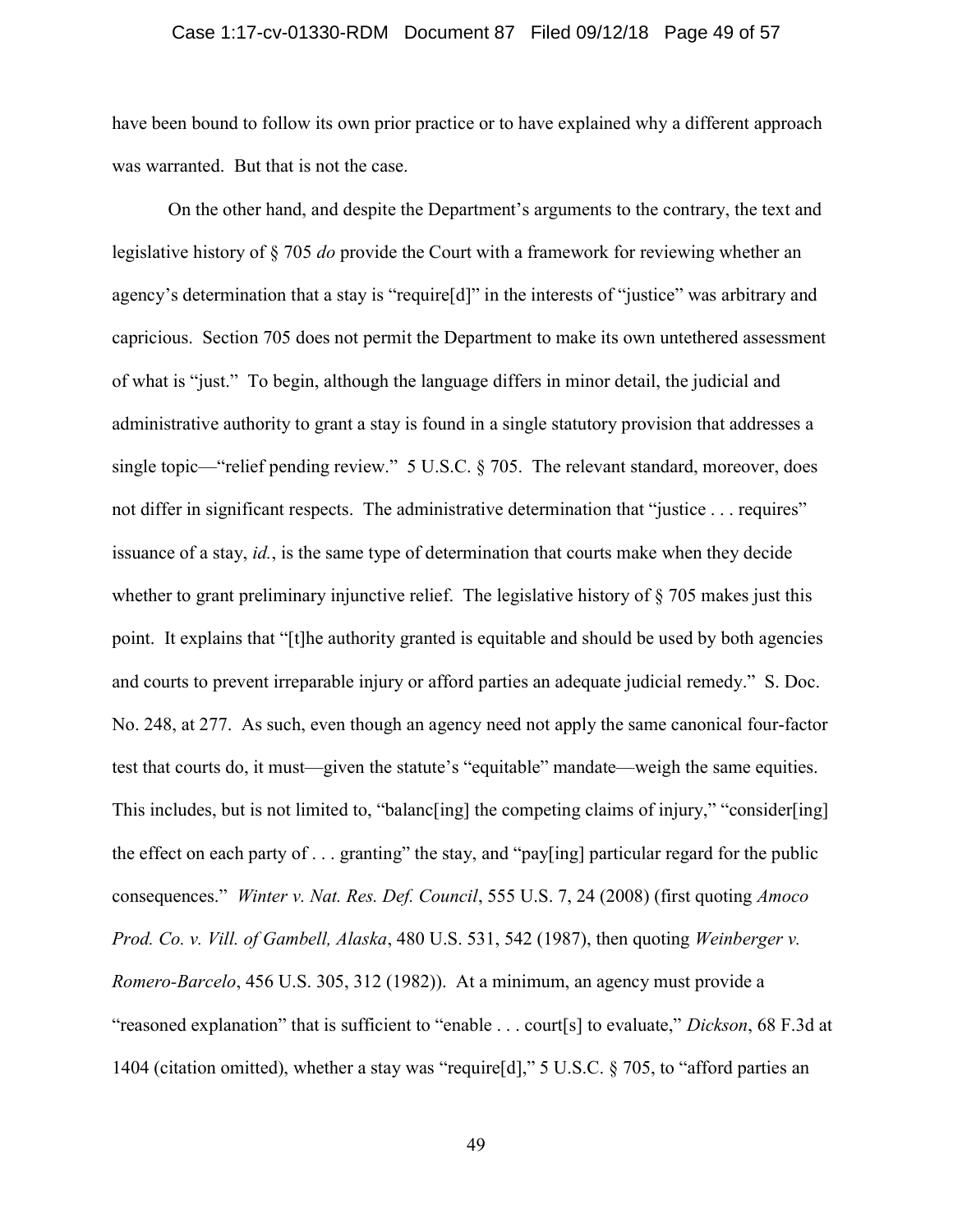### Case 1:17-cv-01330-RDM Document 87 Filed 09/12/18 Page 50 of 57

adequate judicial remedy," S. Doc. No. 248, at 277—that is, to ensure that the prevailing party in the pending litigation would ultimately obtain meaningful relief.

Most significantly, the relevant equitable considerations are not free-floating but, rather, must be tied to the underlying litigation. Section 705 expressly provides that an agency may "postpone the effective date of [agency] action  $\ldots$  pending judicial review." 5 U.S.C. § 705 (emphasis added). This requirement is best understood in light of the relationship between § 705 and the rest of the APA framework. For present purposes, both Plaintiffs and the Department agree that § 705, at least in the usual course, does not require notice and comment (or negotiated) rulemaking. The question is, why not?

The answer lies in the purpose of a  $\S$  705 stay: unlike a rulemaking, which triggers notice and comment procedures, see 5 U.S.C.  $\S$  553(b), an administrative stay under  $\S$  705 is not intended to "formulat [e], amend [], or repeal []" a rule, id.  $\S$  551(5), nor is the stay a "rule" "designed to implement, interpret, or prescribe law or policy," id. at § 551(4). Rather, just as when a court issues a stay, an agency stay under § 705 should be imposed for one—and only one—reason: to maintain the status quo in order to allow judicial review of the underlying regulation to proceed in a "just" manner. See Sierra Club, 833 F. Supp. 2d at 27–28. The Department, for its part, concedes as much, arguing that the Section 705 Stay in this case was "not a substantive rule" but, rather, was "purely [a] procedural device, employed for the specific purpose of temporarily postponing the effective date of agency action during the pendency of judicial review of that action." Dkt. 58-1 at 44. That is why the standard for an agency stay, like the four-part preliminary injunction test that courts apply, must be tethered to the litigation itself; to the extent the agency's action is intended to do more than preserve the status quo pending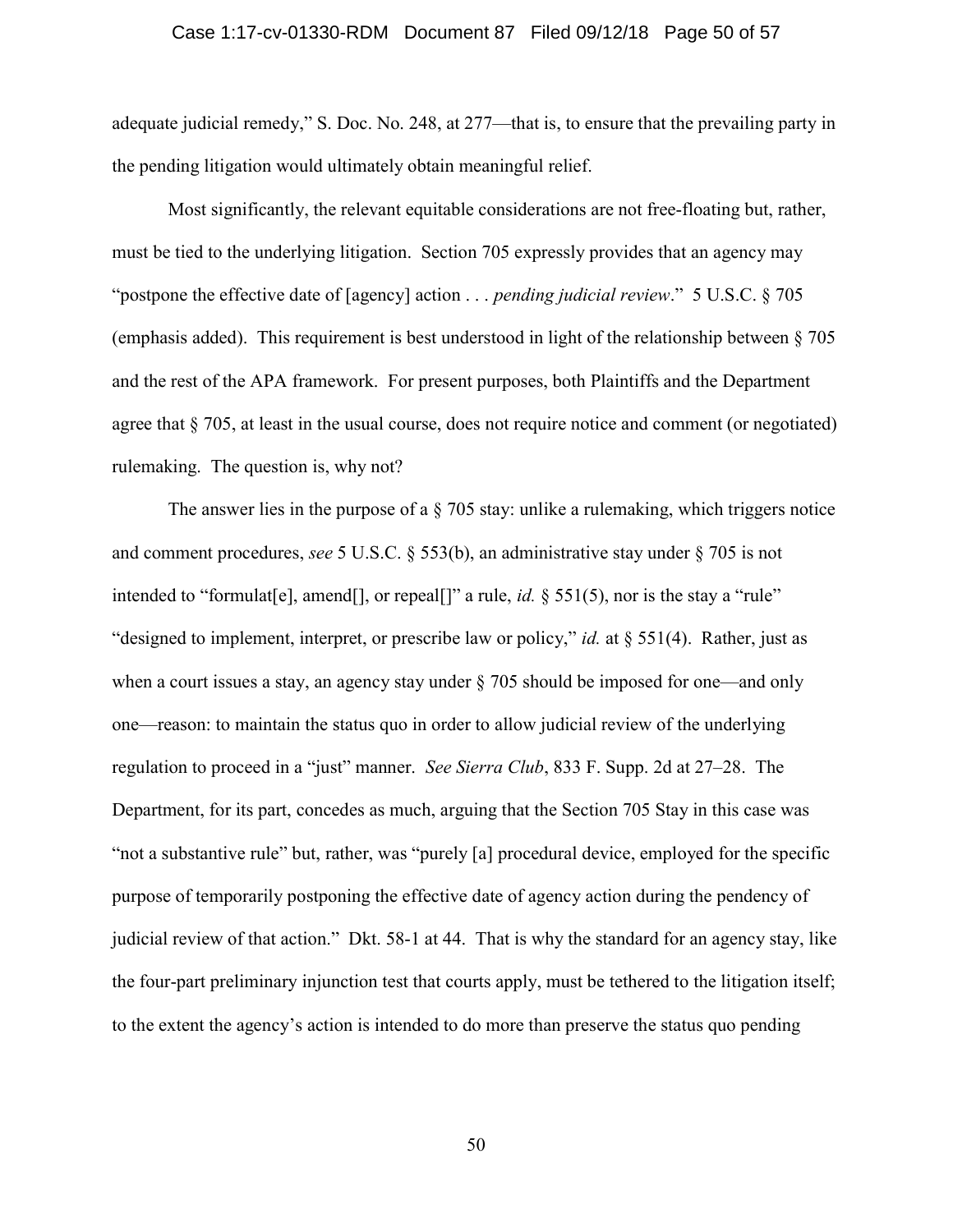### Case 1:17-cv-01330-RDM Document 87 Filed 09/12/18 Page 51 of 57

judicial review, it would "prescribe law or policy," 5 U.S.C. § 551(4), and thus require notice and comment.

Finally, to justify a stay under § 705, an agency must do more than pay "lip service" to the pending litigation, *Sierra Club*, 833 F. Supp. 2d at 34, or merely assert, "without any specificity," that the litigation raises "serious questions concerning the validity of certain provisions of the [r]ule," California v. Bureau of Land Mgmt., 277 F. Supp. 3d at 1122 (citation omitted). Although the agency need not adhere to the specific contours of the four-factor preliminary injunction test, it must weigh the same kinds of equitable considerations that courts have long applied and must explain why, in light of the pending litigation, a stay is "require[d]" to ensure the parties will ultimately obtain an adequate and just judicial remedy. 5 U.S.C. § 705; S. Doc. No. 248, at 277.

### 3. Substantive Defects

Applying this standard, the Court concludes that the Department's invocation of § 705 was arbitrary and capricious. The Department offered three rationales: the CAPPS litigation raised "serious questions" about the validity of the Borrower Defense Regulations; the delay would not cause the government any significant harm; and the Department was, in any event, reconsidering the regulations. Section 705 Stay, 82 Fed. Reg. at 27,621. None of these reasons withstands APA scrutiny. As explained further below, the first rationale is mere boilerplate; it is unsupported by any analysis, and it is at odds with the Department's prior conclusion to the contrary. The second and third rationales also lack any meaningful analysis and, more importantly, are unrelated to the pending CAPPS case and are thus beyond the scope of the relevant § 705 considerations.

The Department first posited in the Section 705 Stay that the plaintiff in the CAPPS case "raised serious questions concerning the validity of certain provisions of the final regulations and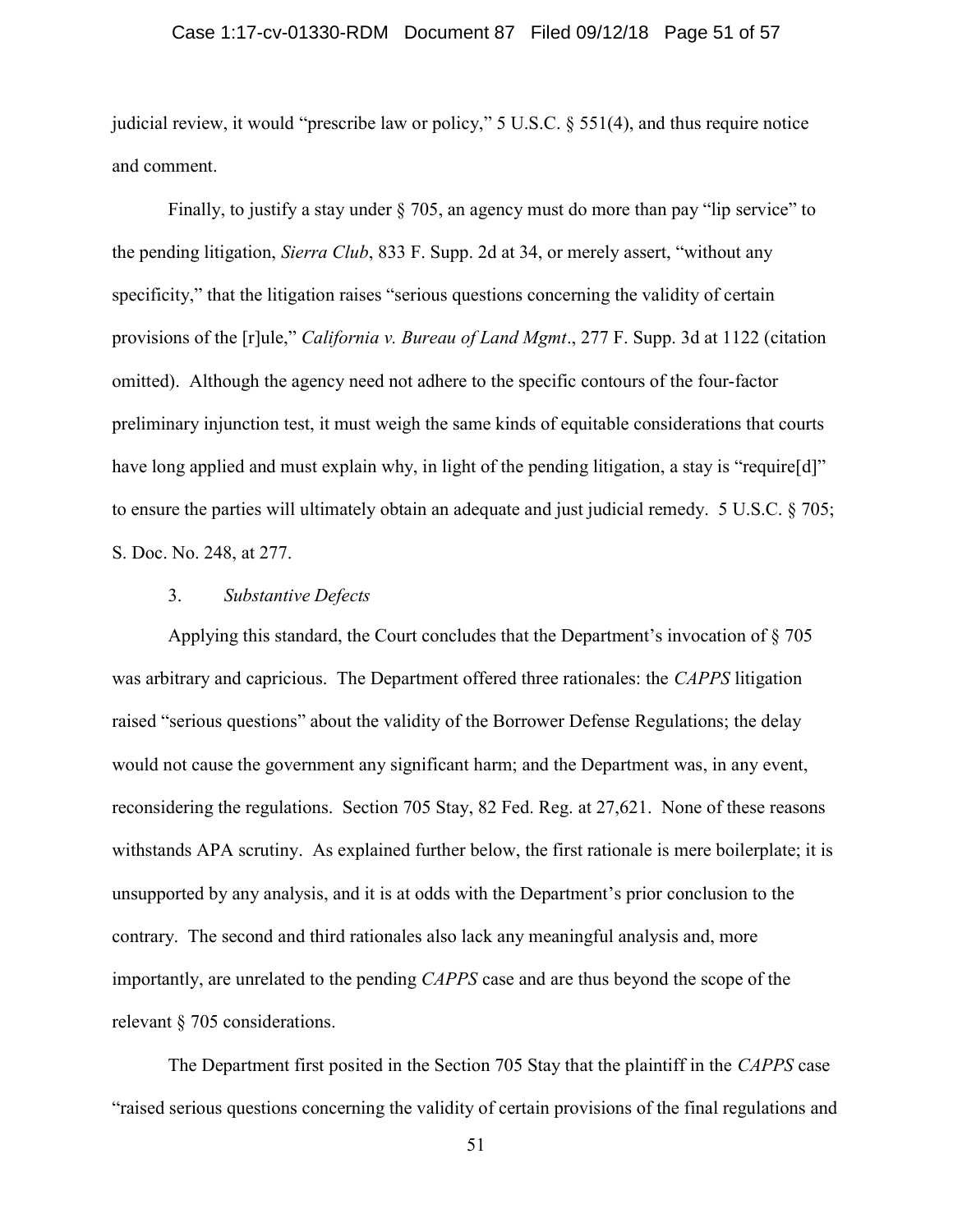### Case 1:17-cv-01330-RDM Document 87 Filed 09/12/18 Page 52 of 57

[has] identified substantial injuries that could result if the final regulations go into effect before those questions are resolved." Id. The Department then provided two examples in support of this conclusion. First, it asserted that "if the final regulations are not postponed, institutions . . . would be required, as of July 1, 2017, to modify their contracts in accordance with the arbitration and class action waiver regulations, which may be contrary to their interests." Id. "Postponing the final regulations," would, in the Department's view, allow schools to avoid that cost "while the regulation is subject to judicial review." Id. Second, it pointed out that, "if the final regulations are not postponed, institutions would be subject to financial responsibility trigger provisions that could impose substantial costs." Id.

The mere fact that parties would avoid the costs of complying with the existing regulations, however, is plainly insufficient to support a § 705 stay. As explained above, § 705 requires an agency to explain why, in light of the pending litigation, a stay is necessary to ensure that the parties ultimately obtain adequate and just relief. As a result, the Department's first rationale rises and falls based on the Department's reliance on the "legal uncertainty" that it contends is created by the "serious questions" CAPPS plaintiffs raise "concerning the validity of certain provisions" of the Borrower Defense regulations. Id. For the reasons explained below, that rationale fails.

As an initial matter, the Department failed to justify the scope of the Section 705 Stay. Although it covers twenty-two sections of the Borrower Defense Regulations, the Department never identifies whether a few, many, or all of these sections rest on legally questionable footing. The notion that the Department needed to stay the effective date of all twenty-two of these provisions—while exempting a handful of ministerial provisions—moreover, is difficult to square with the fact that CAPPS itself sought a preliminary injunction only with respect to the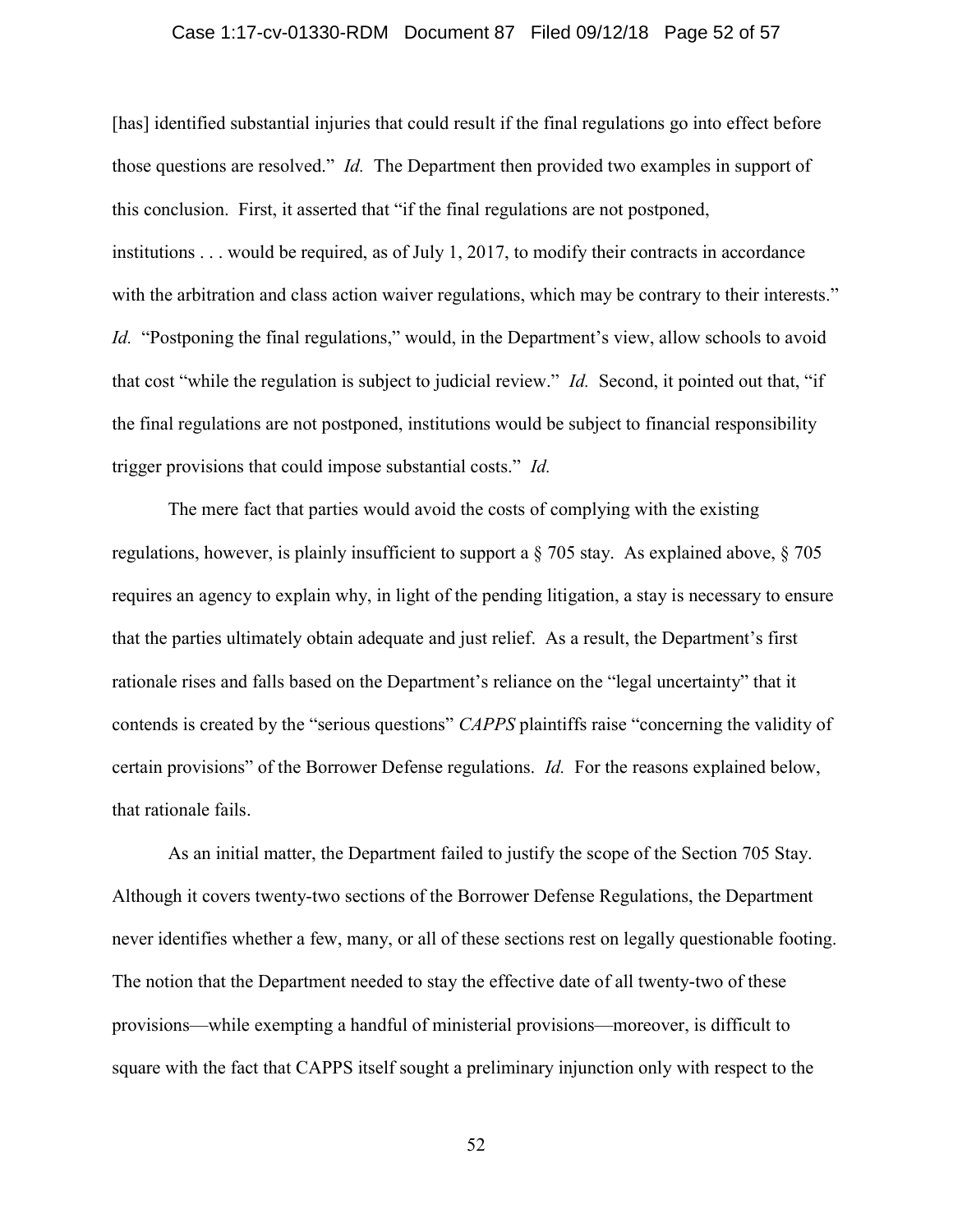#### Case 1:17-cv-01330-RDM Document 87 Filed 09/12/18 Page 53 of 57

arbitration and class action provision. Dkt. 6, CAPPS, Civ. No. 17-999. Although the Department was not required to apply the four-factor test that courts apply, it was required to apply something akin to it—some standard that ties the stay to ensuring that the outcome of the pending litigation affords the parties adequate and just relief and that balances the relevant equities. The Department, however, offers no explanation for why it was necessary to stay twenty-two sections of the final rule.

Moreover, the provisions of the Borrower Defense Regulations that the Department did identify are, at best, mentioned only in a perfunctory manner. The Department observed, in passing, that "if the final regulations are not postponed, institutions would be subject to financial responsibility trigger provisions that could impose substantial costs," Section 705 Stay, 82 Fed. Reg. at 27,621, but it failed to tie that observation to the litigation in any way, and it failed to consider how the public interest or the interest of student borrowers would be affected by its decision.<sup>13</sup> It offered slightly more detail regarding the arbitration and class action provision, but, again, the Department simply asserted, without analysis, that CAPPS had "raised serious questions concerning the validity of" the provision and that postponing the effective date would save institutions the cost of making changes to their contracts "while the regulation is subject to

 $\overline{a}$ 

<sup>&</sup>lt;sup>13</sup> Although student borrowers can rely on the 1994 borrower defense rule, the Department did not consider the harm they would sustain from being denied the benefits of the new regulations, which were promulgated to address deficiencies that the Department itself found in the old rule. The Department's assertion that "the postponement of the final regulations will not prevent student borrowers from obtaining relief . . . under existing regulations," Section 705 Stay, 82 Fed. Reg. at 27,621, does not provide the type of reasoned balancing of equities that  $\S 705$ requires. To take just one example, as the Department itself later acknowledged in the Final Delay Rule, the statutes of limitations may run on student borrowers' claims before they are able to take advantage of the new regulations' prohibition on predispute arbitration agreements and class action waivers. See Final Delay Rule, 83 Fed. Reg. at 6,460–61. The Section 705 Stay, however, makes no mention of that cost to student borrowers or, more importantly, of any other harm student borrowers would suffer as a result of the stay.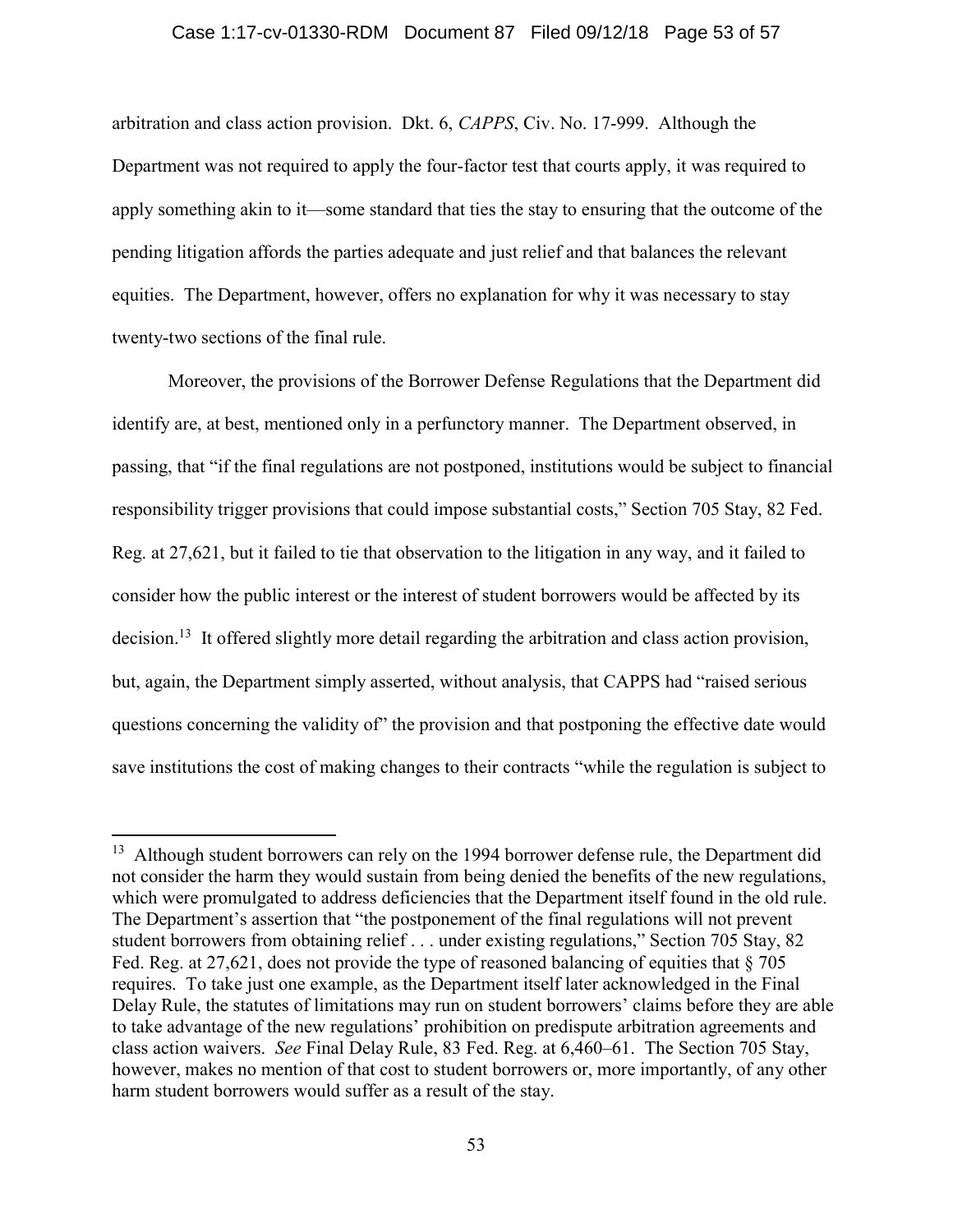### Case 1:17-cv-01330-RDM Document 87 Filed 09/12/18 Page 54 of 57

judicial review." Id. The arbitrary and capricious standard of the APA, however, requires that agencies "provide an explanation that will enable the court to evaluate the agency's rationale at the time of decision." Pension Benefit Guar. Corp. v. LTV Corp., 496 U.S. 633, 654 (1990). "[B]oilerplate language" like that the Department used here, however, "makes it impossible to discern [the Department's] 'path.'" *Dickson*, 68 F.3d at 1405. To justify a  $\S$  705 stay, an agency must, in short, do more than simply assert—without elaboration—that the litigation raises unspecified "serious questions" for resolution and that a stay will save regulated parties the cost of compliance. See Sierra Club, 833 F. Supp. 2d at 34 ("The agency cannot use section 705 of the APA to stay the effectiveness of its rules  $\dots$  simply because litigation  $\dots$  happens to be pending."); see also California v. Bureau of Land Mgmt., 277 F. Supp. 3d at 1122.

The problem with the Department's serious-legal-questions rationale, however, runs deeper than this. As with the Final Delay Rule, the Department failed to acknowledge, much less to address, the inconsistency between its current view that those provisions stand on legally questionable footing, and its prior conclusion that they were legally sound. While the Borrower Defense Regulations were under consideration, "[s]everal commenters objected that the Department lack[ed] the legal authority to ban either mandatory predispute arbitration agreements or class action waivers." Borrower Defense Regulations, 81 Fed. Reg. at 76,021. The Department, in turn, devoted nine columns of the Federal Register to describing the legal objections and to responding to them. Id. at  $76,021-24$ . It concluded that the provision were lawful and that existing "case law gives strong support for the position that the Department has authority to impose limits of the kind adopted here on the use of class action waivers and predispute arbitration agreements." *Id.* at 76,022–23. An agency is entitled, of course, to change its position, and, to do so, it need not even demonstrate that its current view is "better than [its]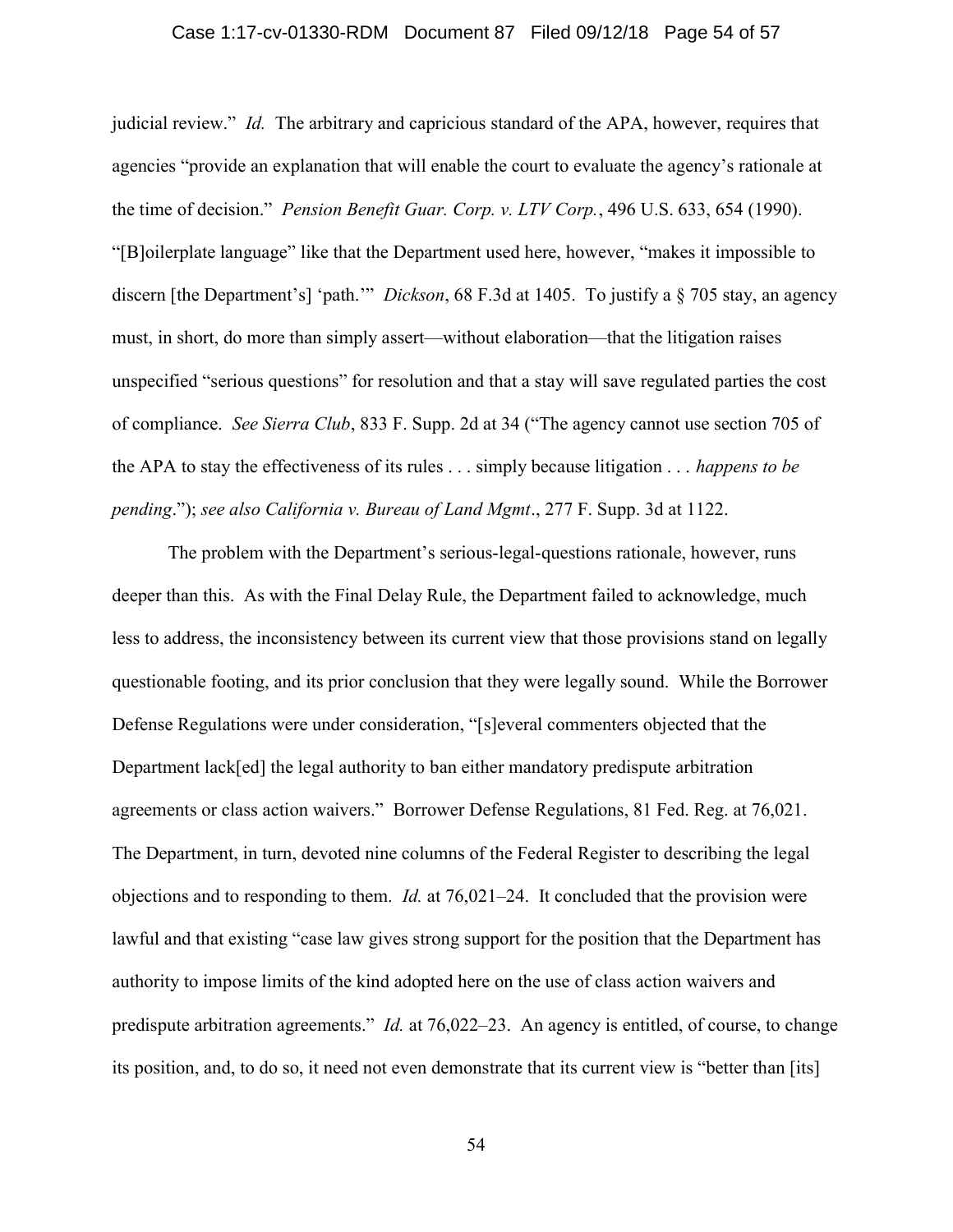### Case 1:17-cv-01330-RDM Document 87 Filed 09/12/18 Page 55 of 57

old one." Fox Television Stations, Inc., 556 U.S. at 515 (emphasis added). But an unacknowledged and unexplained inconsistency is the hallmark of arbitrary and capricious decision-making. Id. at 515; Nat'l Cable & Telecomms. Ass'n v. Brand X Internet Servs., 545 U.S. 967, 981 (2005); Am. Wild Horse Pres. Campaign v. Perdue, 873 F.3d 914, 923–24 (D.C. Cir. 2017); Verizon v. FCC, 740 F.3d 623, 636 (D.C. Cir. 2014); Action for Children's Television v. FCC, 821 F.2d 741, 745 (D.C. Cir. 1987); California v. Bureau of Land Mgmt., 286 F. Supp. 3d at 1064.

The Department does not dispute that the position it took in the Section 705 Stay is at odds with the position it took when it promulgated the Borrower Defense Regulations. It argues, however, that a Section 705 Stay is "a purely procedural device" that does not "effectuate<sup>[]</sup> a substantive change in agency policy," and thus "the Department was not required to 'display awareness that it is changing position and provide [a] reasoned explanation.'" Dkt. 58-1 at 43. Because a Section 705 Stay is temporary in nature, is often issued on short notice, and is not a substantive rule requiring notice and comment, the Court is prepared to assume—without deciding—that a less demanding standard of review should apply. But the Department's argument still goes too far, and, in effect, rehashes its contention that § 705 stays lie beyond the reach of judicial review. The unacknowledged and unexplained inconsistency that Plaintiffs raise here could not be more apparent or more central to the Department's decision. Commenters argued that the Department lacked legal authority to issue the arbitration and class action waiver ban; the Department considered those objections in detail and concluded that it had the legal authority; and, then, without acknowledging that conclusion or explaining why it believed its legal authority was questionable, the Department stayed the rule. That is, by any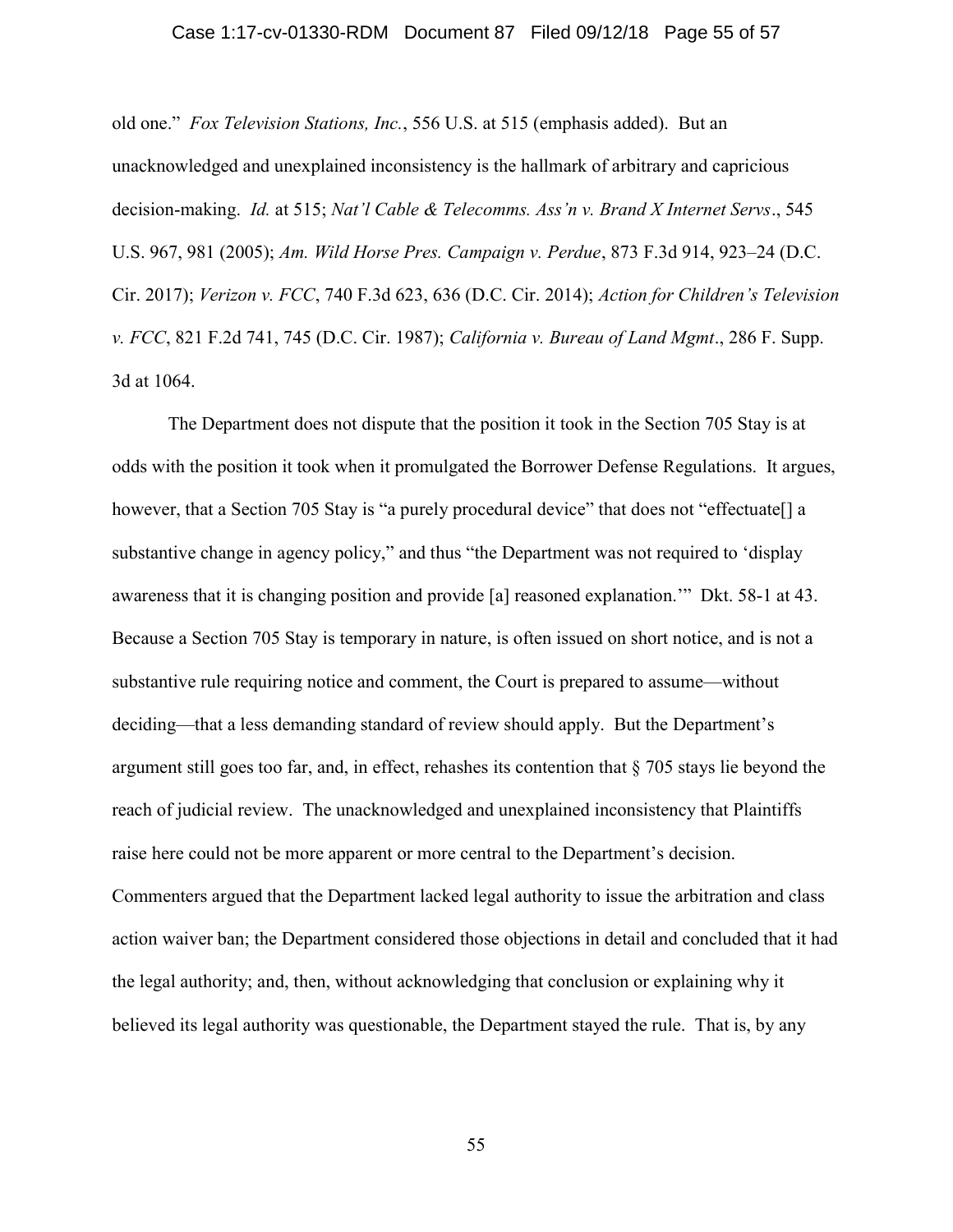### Case 1:17-cv-01330-RDM Document 87 Filed 09/12/18 Page 56 of 57

measure, a fundamental and unexplained inconsistency, and, by any measure, it runs afoul of the APA's arbitrary and capricious standard.

The Department's remaining two rationales fare no better. In the Department's view, the Section 705 Stay was also appropriate because "the United States would suffer no significant harm from postponing the effectiveness of the final regulations while the litigation is pending," and, indeed, postponing the effective date would allow the federal government and taxpayers to avoid "significant costs." Section 705 Stay, 82 Fed. Reg. at 27,621–22. And, "[s]eparately," the stay would "allow the Department to consider and [to] conduct a rulemaking process to review and [to] revise the" Borrower Defense Regulations, while "ensur[ing] [that] regulated parties [would] not incur costs that could be eliminated under any future regulations the Department promulgates on these matters." Id. at 27,622. Both of these rationales suffer from the same defect—they are not tied to the pending litigation and thus exceed the limited scope of § 705. As the Department itself repeatedly observes, a Section 705 Stay is "a purely procedural device that operates by temporarily freezing the status quo during the pendency of judicial review," Dkt. 58- 1 at 43, and "[i]t is not a substantive rule itself," id. at 44. But when an agency decides to delay the effective date of a rule to save the federal government money or to alleviate confusion or a burden on regulated parties while the agency decides whether to amend or to rescind the rule, its action is "designed to implement . . . policy," 5 U.S.C. § 551(4). Considerations of that type go beyond the limited reach of a § 705 stay and would have required the Department to proceed by rulemaking. As such, they cannot provide a reasoned basis for the Department's decision to issue the Section 705 Stay.

The Court, accordingly, concludes that the Department's rationale for issuing the Section 705 Stay is arbitrary and capricious.